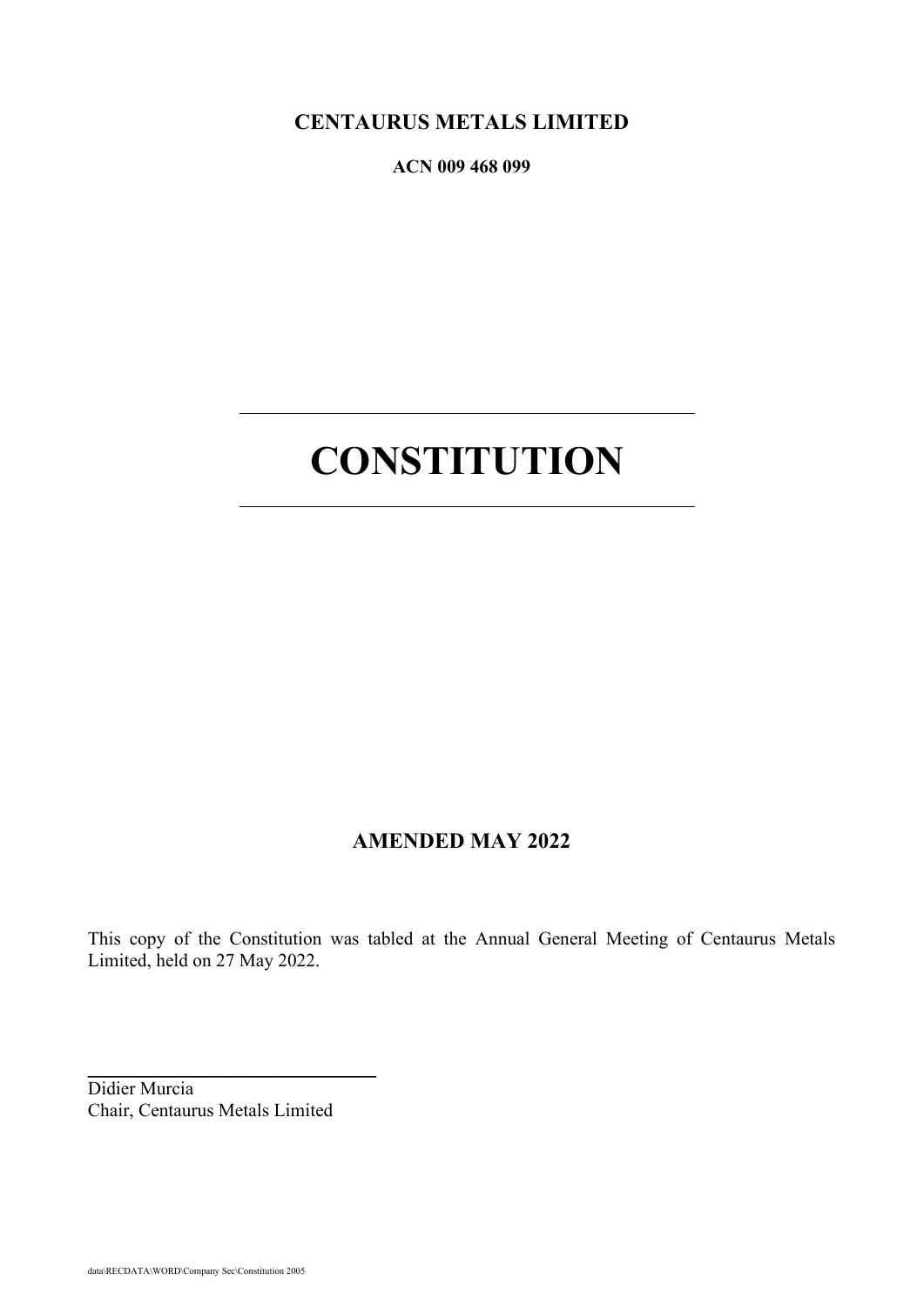#### **Corporations Act**

#### **Public Company**

#### **CONSTITUTION**

## **OF**

## **CENTAURUS METALS LIMITED**

## **ACN 009 468 099**

#### **1 REPLACEABLE RULES DISPLACED**

The replaceable rules contained in the Corporations Act which would otherwise apply to the Company are displaced entirely by the Regulations set out in this document, which is the Constitution of the Company.

#### **2 INTERPRETATION**

#### 2.1 **Definitions**

Unless the contrary intention appears:

"**Alternate Director**" means any person appointed in accordance with this Constitution to act as an alternate of a Director.

"**Applicable Law**" means the Corporations Act, the Listing Rules and the ASTC Settlement Rules.

"**ASTC**" means ASX Settlement Pty Limited ACN 008 504 532.

"**ASTC Settlement Rules**" means the ASX Settlement Operating Rules of ASTC.

"**ASX**" means ASX Limited ACN 008 624 691. "**Attending Member**" means, in relation to a Meeting, the Member present at the place of the Meeting, in person or by proxy, by attorney or, where the Member is a body corporate, by Corporate Representative.

"**Auditor**" means any person appointed to perform the duties of an auditor of the Company.

"**Board**" means the whole or any number of the Directors for the time being assembled at a meeting of Directors and being not less than a quorum; and reference to "the Directors" shall be construed as references to the Board unless the context otherwise requires.

"**Business Days**" means those days other than a Saturday, Sunday, New Year's Day, Australia Day, Good Friday, Easter Monday, Anzac Day, Christmas Day, Boxing Day and any other day which ASX shall declare and publish is not a business day.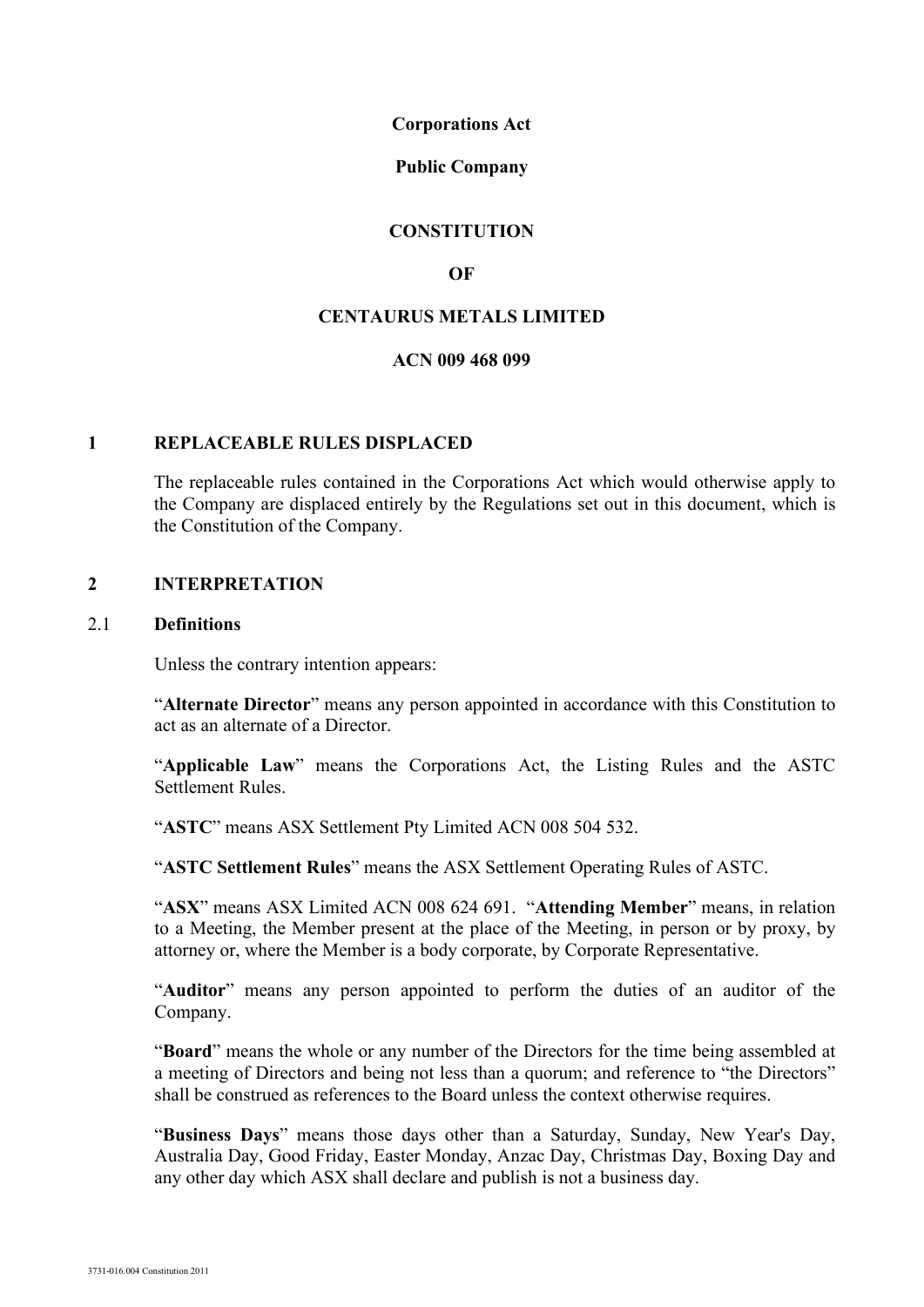"**Capital**" means the capital for the time being of the Company.

"**Chairperson**" means the Chairperson of the Board of Directors.

"**CHESS**" means the Clearing House Electronic Sub-register System operated by ASTC or such other securities clearing house as is approved pursuant to the Corporations Act and to which the Listing Rules apply.

"**Company**" means Centaurus Metals Limited ACN 009 468 099.

"**Constitution**" means the Constitution of the Company in force from time to time.

"**Corporate Representative**" means a person authorised in accordance with the Corporations Act by a Member which is a body corporate to act as its representative at a meeting of Members.

"**Corporations Act**" means the Corporations Act 2001 (Commonwealth).

"**Director**" means any Director of the Company for the time being and includes an Alternate Director.

"**Dividend**" includes a bonus.

"**Executive Director**" means a Director in employment with the Company or any subsidiary or related corporation and includes the Managing Director.

"**General Meeting**" means a meeting of Members duly called and properly constituted in accordance with this Constitution.

"**Holder**" means a Member.

"**Home Branch**" means the State branch of the ASX designated as such to the Company by the ASX.

"**Instantaneous Communication Device**" includes telephone, television or any other electronic or audio and visual device which permits instantaneous communication.

"**Listed Securities**" means any Shares, options to require the Company to issue a Share, stock, debentures, debenture stock or other securities for the time being issued by the Company and officially quoted by ASX on its stock market.

"**Listing Rules**" means the Listing Rules of ASX and any other rules of ASX which are applicable while the Company is admitted to the Official List of ASX, each as amended or replaced from time to time, except to the extent of any express written waiver by ASX

"**Managing Director**" means any person appointed to perform the duties of Managing Director of the Company.

"**Member**" means any person entered in the Register as a member for the time being of the Company.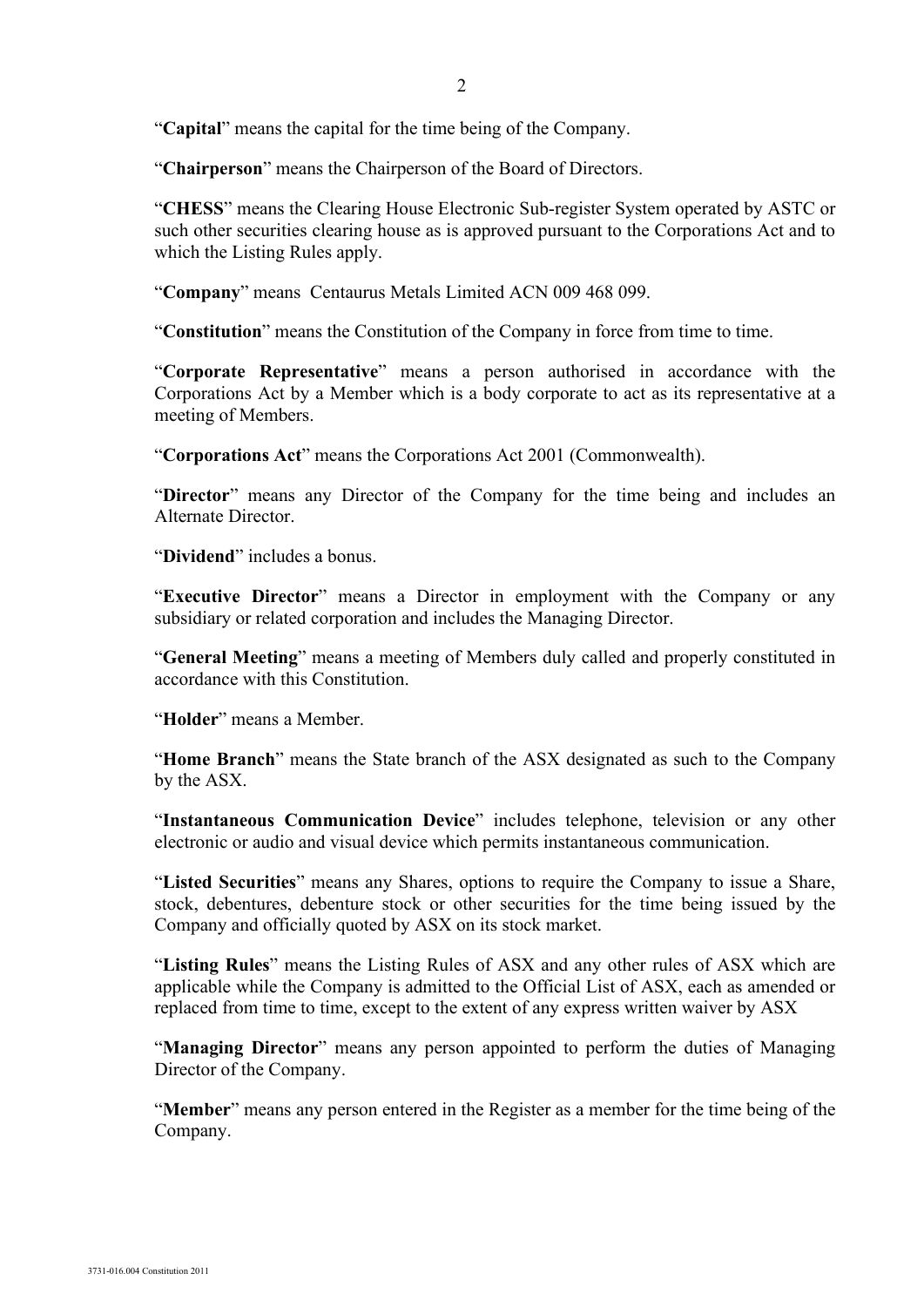"**Meeting**" and "**General Meeting**" means a meeting of Members or Directors, as the case may be, duly called and properly constituted in accordance with this Constitution and the Corporations Act and any adjournment of any such meeting.

"**Month**" means calendar month.

"**Office**" means the registered office for the time being of the Company.

"**Official List**" means the official list of entities that ASX has admitted and not removed.

"**Official Quotation**" in respect of securities in the Company means quotation on the Official List of the ASX.

"**Ordinary Shares**" means ordinary Shares in the Capital.

"**Preference Share Holders**" means the holders of preference Shares issued in accordance with **Regulation 5**.

"**Proper ASTC Transfer**" has the meaning given by Regulation 1.0.02 of the Corporations Regulations 2001 (Commonwealth).

"**Register**" means the Register of Members to be kept pursuant to the Corporations Act and the Listing Rules.

"**Regulations**" means the provisions set out in this Constitution.

"**Resolution**" means a resolution other than a Special Resolution.

"**Restricted Securities**" means those shares or other securities classified as Restricted Securities under the Listing Rules or otherwise deemed by the Home Branch to be Restricted Securities.

"**Seal**" means the Common Seal of the Company and includes any official seal of the Company.

"**Secretary**" means any person appointed to perform the duties of secretary of the Company or any person appointed to act temporarily as such.

"**Shares**" means the shares into which the Capital is from time to time divided.

"**Shareholder**" means a Member.

"**Special Resolution**" means a Special Resolution within the meaning of section 9 of the Corporations Act.

"**Transfer Auditor**" means such person as the Board has appointed for the purpose of certifying as to the correctness of transfers of shares, registered unsecured notes, the allotment of shares and registered unsecured notes and the issue of certificates in respect of shares to which Members or intending Members of the Company may be entitled and the issue of certificates in respect of registered unsecured notes to which any person may be entitled.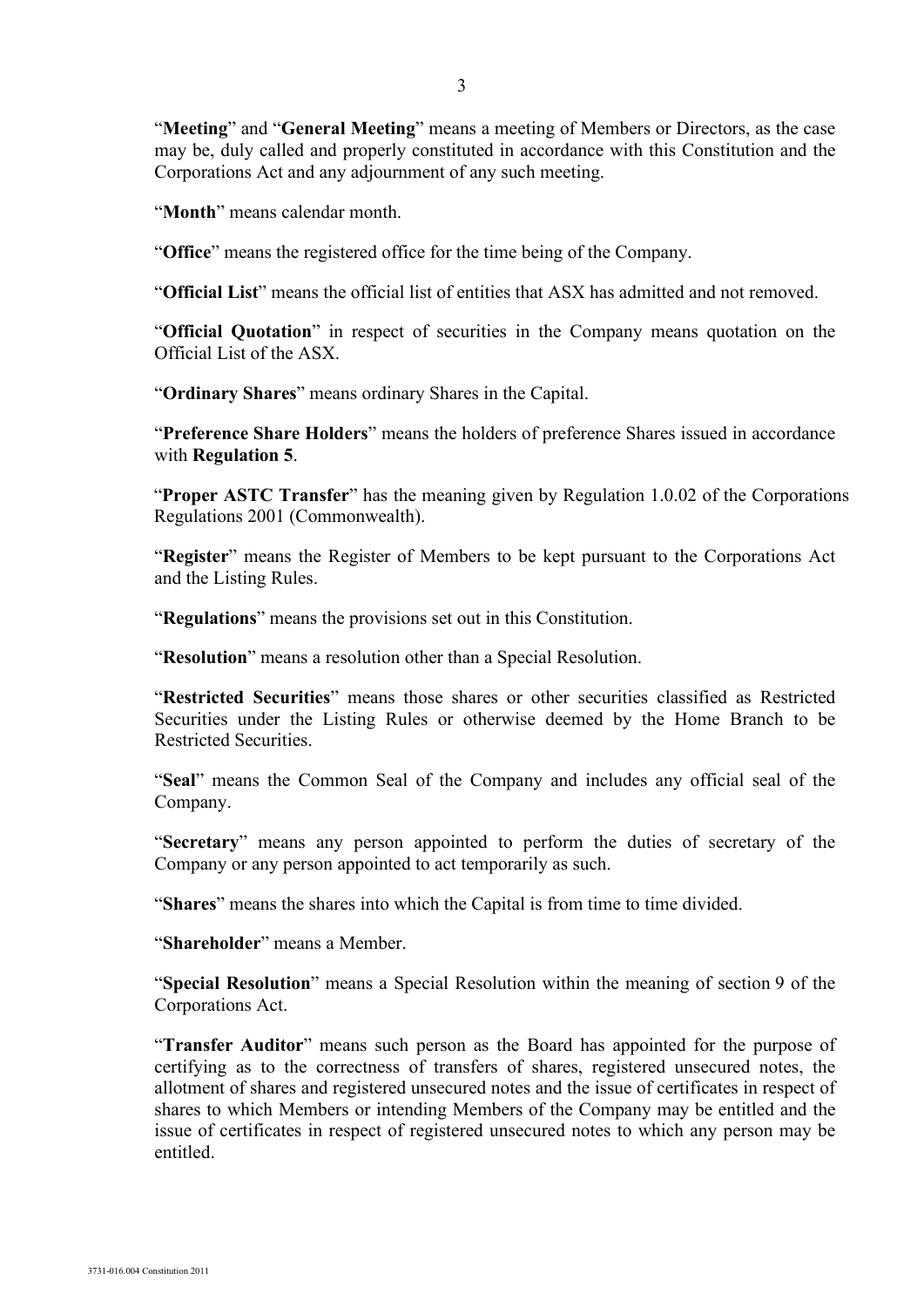#### 2.2 **Construction**

Unless the contrary intention appears:

- (a) a reference to any Part or Division of the Corporations Act is deemed to include references to any corresponding section or any modification, amendment or reenactment of the Corporations Act;
- (b) an expression used in a particular Part or Division of the Corporations Act that is given by that Part or Division a special meaning for the purposes of that Part or Division has, in any of these Regulations that deals with a matter dealt with by that Part or Division, unless the contrary intention appears, the same meaning as in that Part or Division;
- (c) a reference to the Applicable Law is to the Applicable Law in force in relation to the Company taking into account any waiver, modification or exemption which is in force either generally or in relation to the Company;
- (d) a word or expression defined in the Applicable Law shall have the same meaning where used in these Regulations unless that word or expression is otherwise defined in this Constitution;
- (e) a reference to the Listing Rules or the ASTC Settlement Rules includes any amendment or replacement of those rules from time to time;
- (f) a reference to the Listing Rules, the ASTC Settlement Rules or ASX only applies while the Company is included in the Official List.
- (g) a reference to control of the voting power in the Company is a reference to control that is direct or indirect, including control that is exercisable as a result or by means of arrangements or practices, whether or not having legal or equitable force and whether or not based on legal or equitable rights;
- (h) where in this document a period of time dating from a given day, act or event is specified or allowed for any purpose, the time is reckoned exclusive of that day or of the day on which the act or event occurred but inclusive of the day on which that period expires;
- (i) words importing the singular or plural include the plural and singular respectively;
- (j) words importing any gender include every gender;
- (k) words denoting persons include bodies and corporations;
- (l) where a word or phrase is given a particular meaning in this document, other parts of speech and grammatical forms of that word or phrase have a corresponding meaning;
- (m) writing includes any mode of representing or reproducing words in tangible and permanently visible form, and includes facsimile transmission; and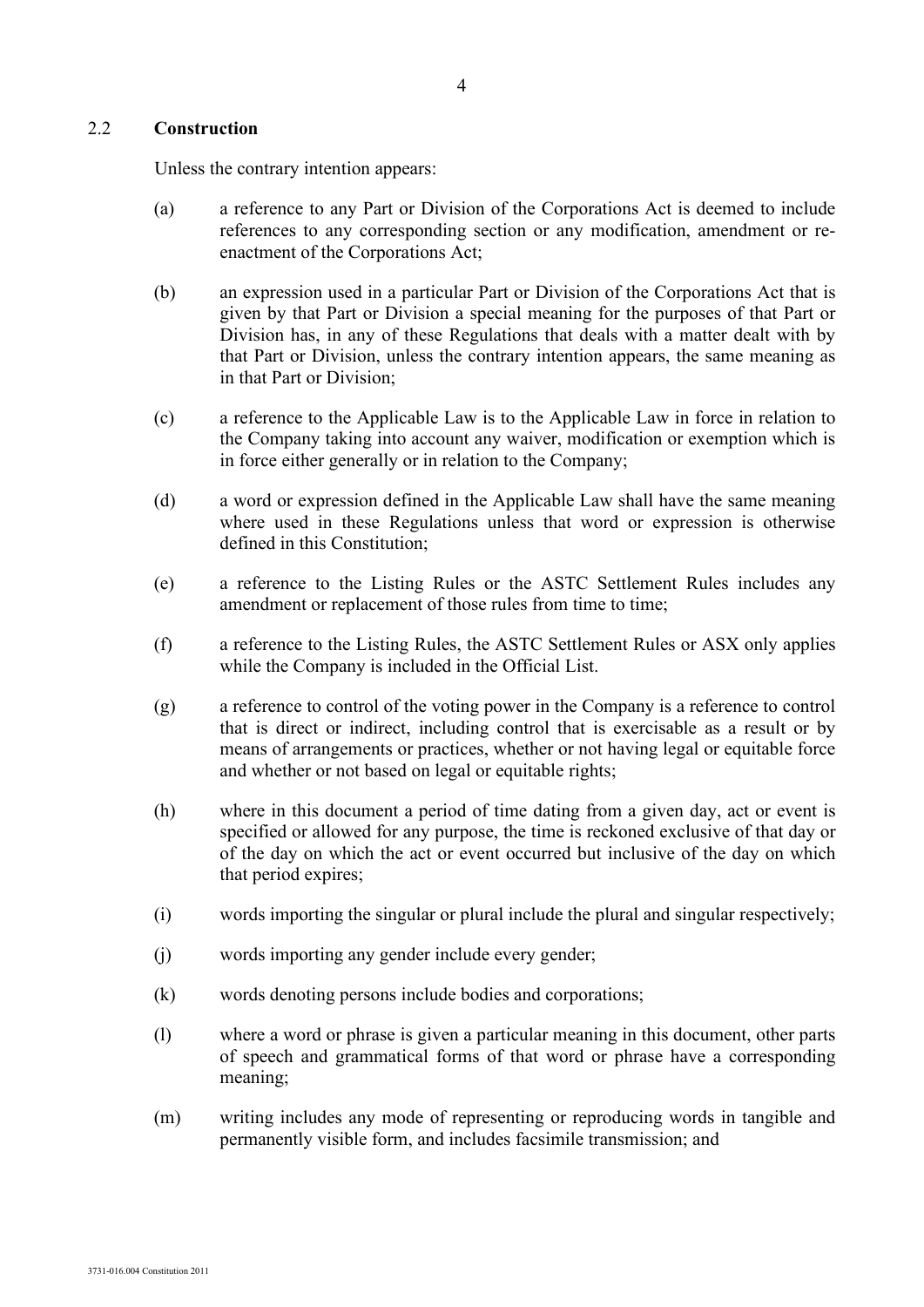(n) a reference to a statute includes its delegated legislation and a reference to a statute or delegated legislation or a provision of either includes consolidations, amendments, re-enactments and replacements.

#### 2.3 **ASX Listing Rules**

While the Company is admitted to the Official List of ASX, the following clauses apply:

- (a) notwithstanding anything contained in this Constitution, if the Listing Rules prohibit an act being done, the act shall not be done;
- (b) nothing contained in this Constitution prevents an act being done that the Listing Rules require to be done;
- (c) if the Listing Rules require an act to be done or not to be done, authority is given for that act to be done or not to be done (as the case may be);
- (d) if the Listing Rules require this Constitution to contain a provision and it does not contain such a provision, this Constitution is deemed to contain that provision;
- (e) if the Listing Rules require this Constitution not to contain a provision and it contains such a provision, this Constitution is deemed not to contain that provision; and
- (f) if any provision of this Constitution is or becomes inconsistent with the Listing Rules, this Constitution is deemed not to contain that provision to the extent of the inconsistency.

#### 2.4 **Headings**

Headings do not affect the interpretation of this document.

## **3 SHARE CAPITAL AT CONTROL OF DIRECTORS**

- 3.1 Subject to the provisions of this Constitution, the Listing Rules, the Corporations Act and to any rights previously conferred on the holders of any existing Shares;
	- (a) the Shares are under the control of the Directors;
	- (b) the Directors may allot, grant options over or otherwise dispose of Shares to such persons on such terms and conditions, and having attached to the Shares such preferred, deferred or other rights, and at such times as the Directors think fit; but
	- (c) the Company shall not issue any Share with a voting right more advantageous than that available to any Share previously issued by the Company and which Share does not carry voting rights which, in the opinion of the ASX, are appropriate and confer equitable representation on the holder or holders of the Shares.
- 3.2 Whilst the Company is listed on the ASX a Director, or any person who for the purposes of Part 1.2 Division 2 of the Corporations Act would be regarded as an associate of any such Director, is not entitled to participate directly or indirectly in options to take Shares granted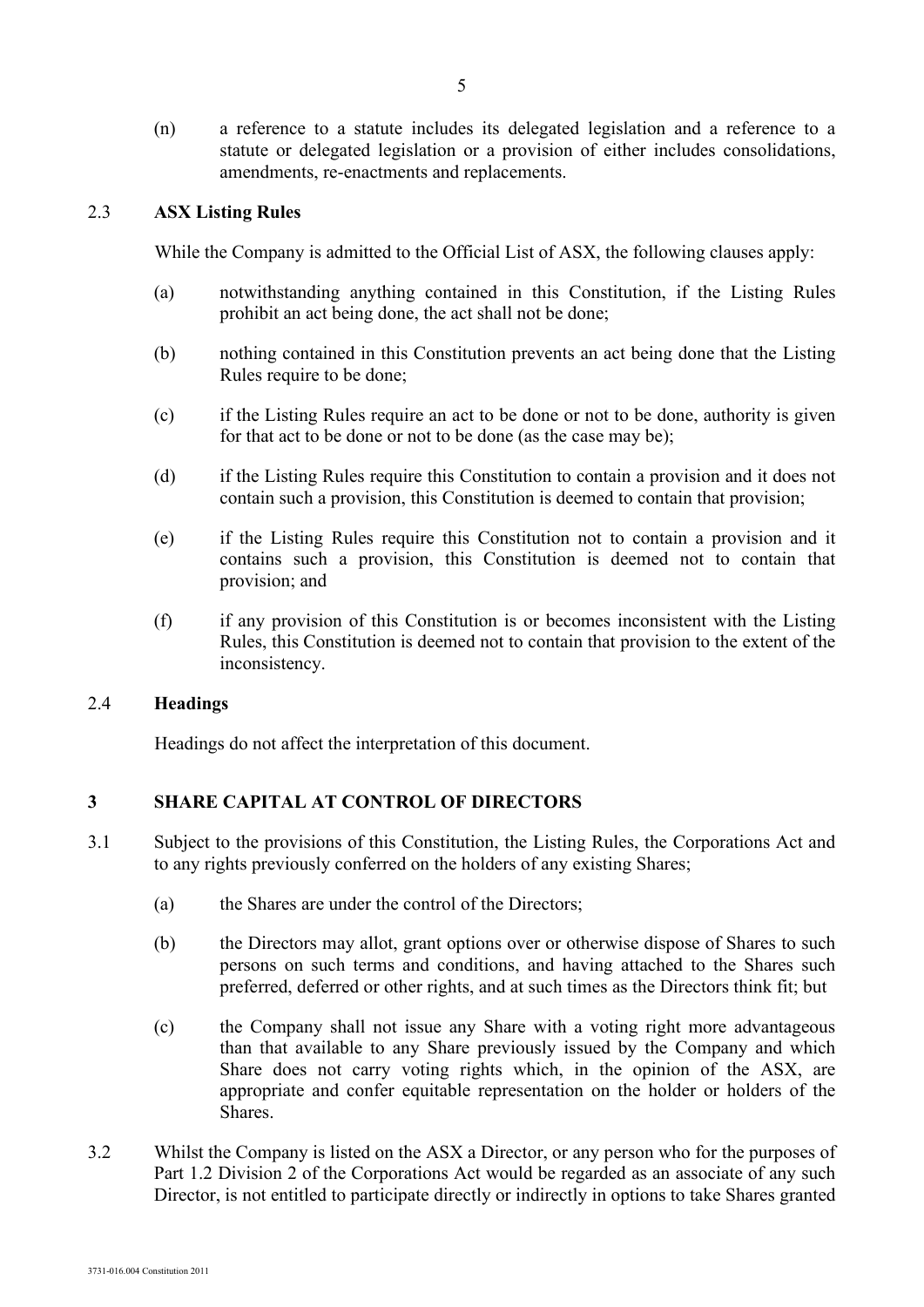by, or an issue of Shares made by, the Company except in accordance with the provisions of the Listing Rules.

## **4 VARIATION OF RIGHTS ATTACHING TO SHARES**

- 4.1 If at any time the Capital is divided into different classes of Shares, the rights and privileges attached to any class (unless otherwise provided by the terms of issue of the Shares of that class) may, whether or not the Company is being wound up, be varied with the sanction of a Special Resolution passed at a separate Meeting of the holders of the Shares of that class. The provisions of this Constitution relating to General Meetings apply to every such Meeting, with such changes as are necessary being made.
- 4.2 If a quorum is not present at any such separate Meeting or if such Resolution is not passed by the necessary majority all or any of such rights and privileges may be varied with the consent in writing of the holders of at least 75% of the issued Shares of that class within 2 calendar months from the date of such Meeting.

## **5 PREFERENCE SHARES**

- 5.1 Preference Share Holders shall have the same rights as other Shareholders as regards receiving notices, reports and audited accounts, and attending General Meetings.
- 5.2 Subject to the Corporations Act, the Directors may issue:
	- (a) redeemable or non-redeemable preference shares;
	- (b) redeemable convertible preference shares; or
	- (c) non-redeemable convertible preference shares,

which are expressed to be issued on and subject to the terms and conditions of this **Regulation 5** ("**Preference Shares**").

- 5.3 The Preference Shares shall confer upon the holders thereof such rights and shall otherwise be issued upon such terms and conditions as are set out in this Constitution or, in the case of:
	- (a) the rate of dividend; and
	- (b) the date of redemption and/or conversion (as the case may be),

shall be those rights determined by resolution of the Directors and specified in or determined in accordance with the Certificate, or endorsed on or attached to the statement, issued pursuant to **Regulation 5.7** hereof, provided that no Preference Shares shall either as respects dividends or as respects capital carry any right to participate in a distribution beyond the amount specified in such certificate or statement.

- 5.4 The Preference Shares shall confer on the holders thereof:
	- (a) the right on redemption (if appropriate) to payment in cash in priority to any other class of shares of: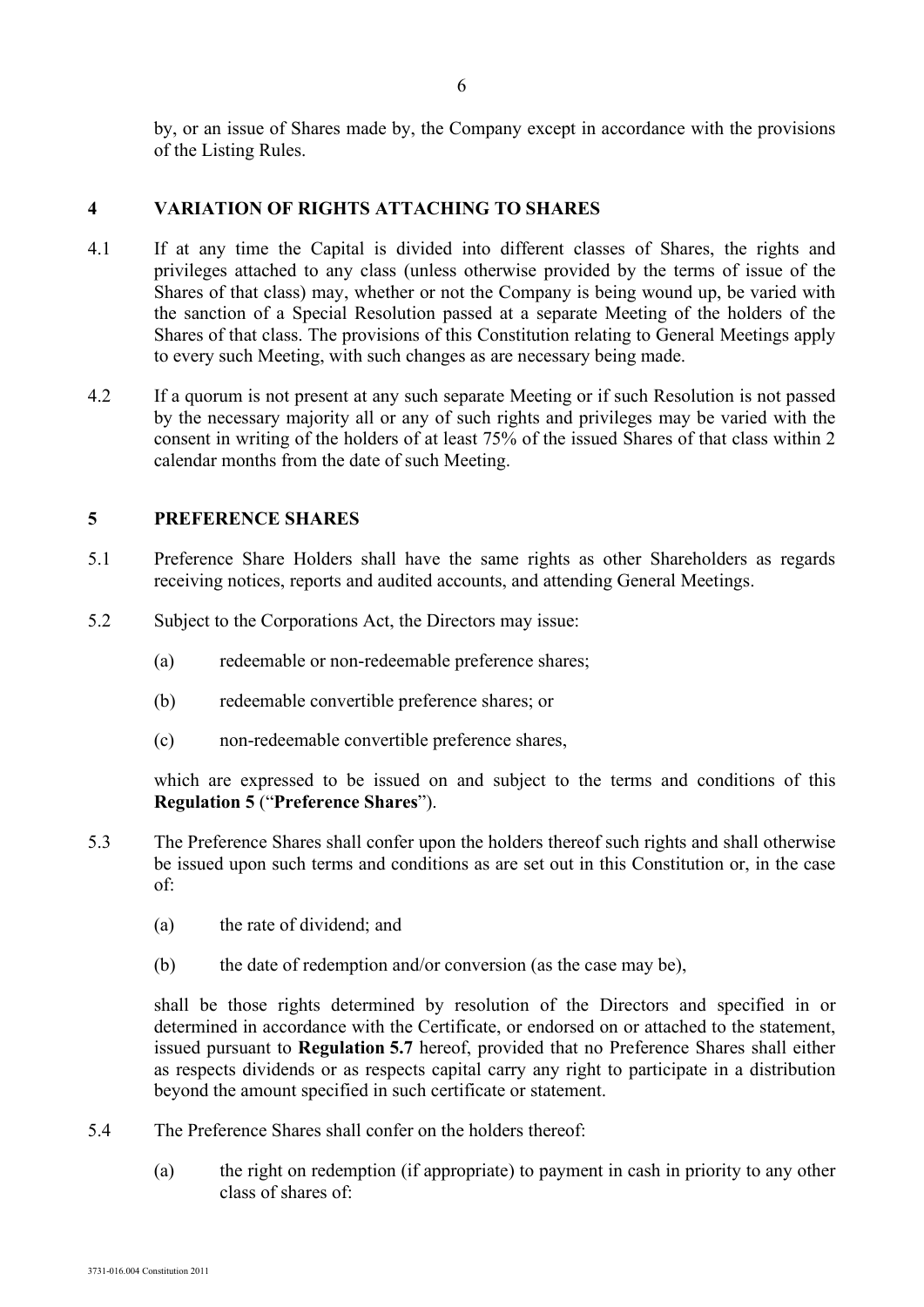- (i) the redemption price of the Preference Shares; and
- (ii) the amount (if any) equal to the aggregate of any dividend accrued at the date thereof (whether becoming payable or not) but unpaid and of any arrears of dividends;
- (b) the right in a winding up to payment in cash in priority to any other class of shares of:
	- (i) the issue price of the Preference Shares; and
	- (ii) the amount (if any) equal to the aggregate of any dividend accrued at the date thereof (whether becoming payable or not) but unpaid and of any arrears of dividends; and
- (c) the right in priority to any payment of dividend on any other class of shares (subject to the rights attaching to any other class of shares on issue as at the date of first issue of any Preference Shares) to a fixed or a cumulative preferential dividend at the rate of dividend determined by the Directors and specified in the Certificate or statement issued pursuant to **Regulation 5.7** hereof payable in respect of each Preference Share, on the dividend dates applicable thereto.

The Preference Shares shall not confer on the holder thereof any further right to participate in assets or profits of the Company.

- 5.5 The Company shall subject to the provisions of all relevant legislation redeem (if appropriate) each of the Preference Shares on issue on the date specified in or determined in accordance with the relevant Certificate or statement issued pursuant to **Regulation 5.7** hereof in respect of such Preference Shares.
- 5.6 The Certificate issued by the Company for each of the Preference Shares (or if the Company does not issue a Certificate in respect of the Preference Share, the statement issued to the holder of the Preference Share in accordance with CHESS) or an attachment thereto shall specify or provide for the determination of, in respect of that Preference Share:
	- (a) the issue price payable on issue of the Preference Shares;
	- (b) the redemption price (if any) payable on redemption of the Preference Shares;
	- (c) the redemption date (if appropriate);
	- (d) the time, method and place of such redemption (if appropriate);
	- (e) the rate of dividend or manner of calculation;
	- (f) the date of conversion (if appropriate); and
	- (g) such other matters as the Directors may require.
- 5.7 On the date and at the time and place for redemption (if appropriate) as determined by resolution of the Directors and specified in the relevant Certificate or statement the Company shall pay to the holder of such Preference Share or at his direction the amount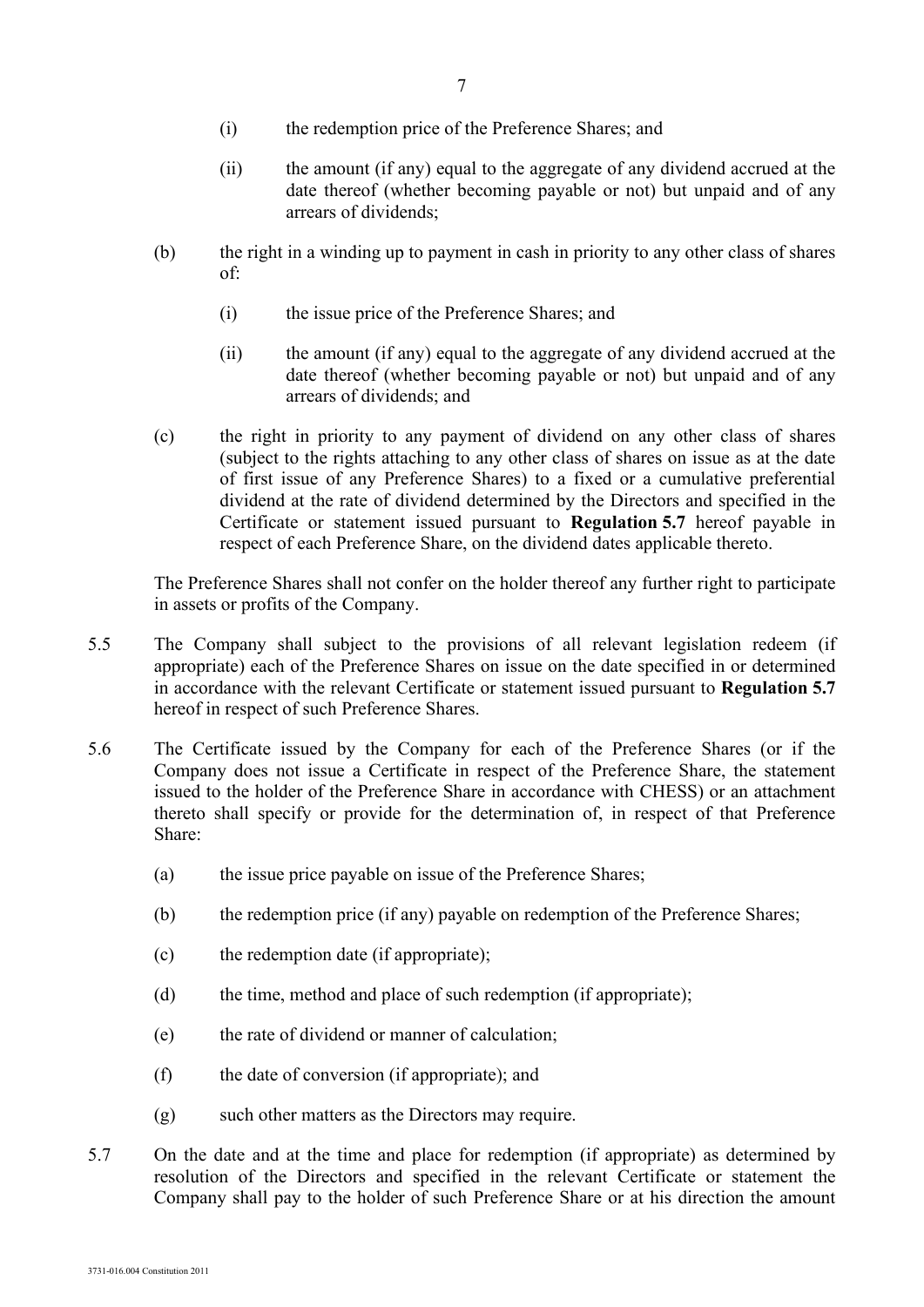payable on redemption, and the holder of such Preference Shares shall be bound to surrender any Certificate issued in relation to the Preference Share to the Company.

- 5.8 Subject to the Listing Rules, the holder of a preference share must be entitled to a right to vote in each of the following circumstances and in no others:
	- (a) during a period during which a dividend (or part of a dividend) in respect of the share is in arrears;
	- (b) on a proposal to reduce the entity's share capital;
	- (c) on a resolution to approve the terms of a buy-back agreement;
	- (d) on a proposal that affects rights attached to the share;
	- (e) on a proposal to wind up the entity;
	- (f) on a proposal for the disposal of the whole of the entity's property, business and undertaking; and
	- (g) during the winding up of the entity.

In the event that the holder of the Preference Shares shall be entitled to vote then the provision in this Constitution with respect to the voting rights of Members shall apply mutatis mutandis to Preference Share Holders.

- 5.9 Notwithstanding that each Certificate or statement shall specify a redemption date (if appropriate) relevant to the Preference Shares referred to therein, the Company may redeem all Preference Shares on issue upon the occurrence of any of the following events:
	- (a) the Company by any act or omission is a party to a material breach of any of the provisions of relevant legislation or of this Constitution which might or would adversely affect or materially endanger the rights or entitlements of the holders of the Preference Shares; or
	- (b) the appointment of a liquidator, receiver, official manager or controller to the Company.
- 5.10 The rights attaching to the Preference Shares may not be varied or abrogated without the previous consent in writing of not less than three-quarters of the holders of the Preference Shares holding not less than three-quarters of the Preference Shares for the time being in issue or the sanction of a resolution passed by not less than three-quarters of the holders of the Preference Shares holding not less than three-quarters of the Preference Shares for the time being in issue passed at a meeting of the holders of those shares. For this purpose the issue of any shares which rank in priority to the Preference Shares in any respect shall be deemed to be a variation or abrogation of the rights of the Preference Shares but the issue of any shares ("**Additional Shares**") ranking pari passu with the Preference Shares shall be deemed not to be a variation or abrogation of any of the rights of the Preference Shares if the Additional Shares may not be redeemed until all the Preference Shares have been redeemed or converted.
- 5.11 The rights conferred upon the holders of the shares of any class issued with preferred or other rights shall unless otherwise expressly provided by the terms of issue of the shares of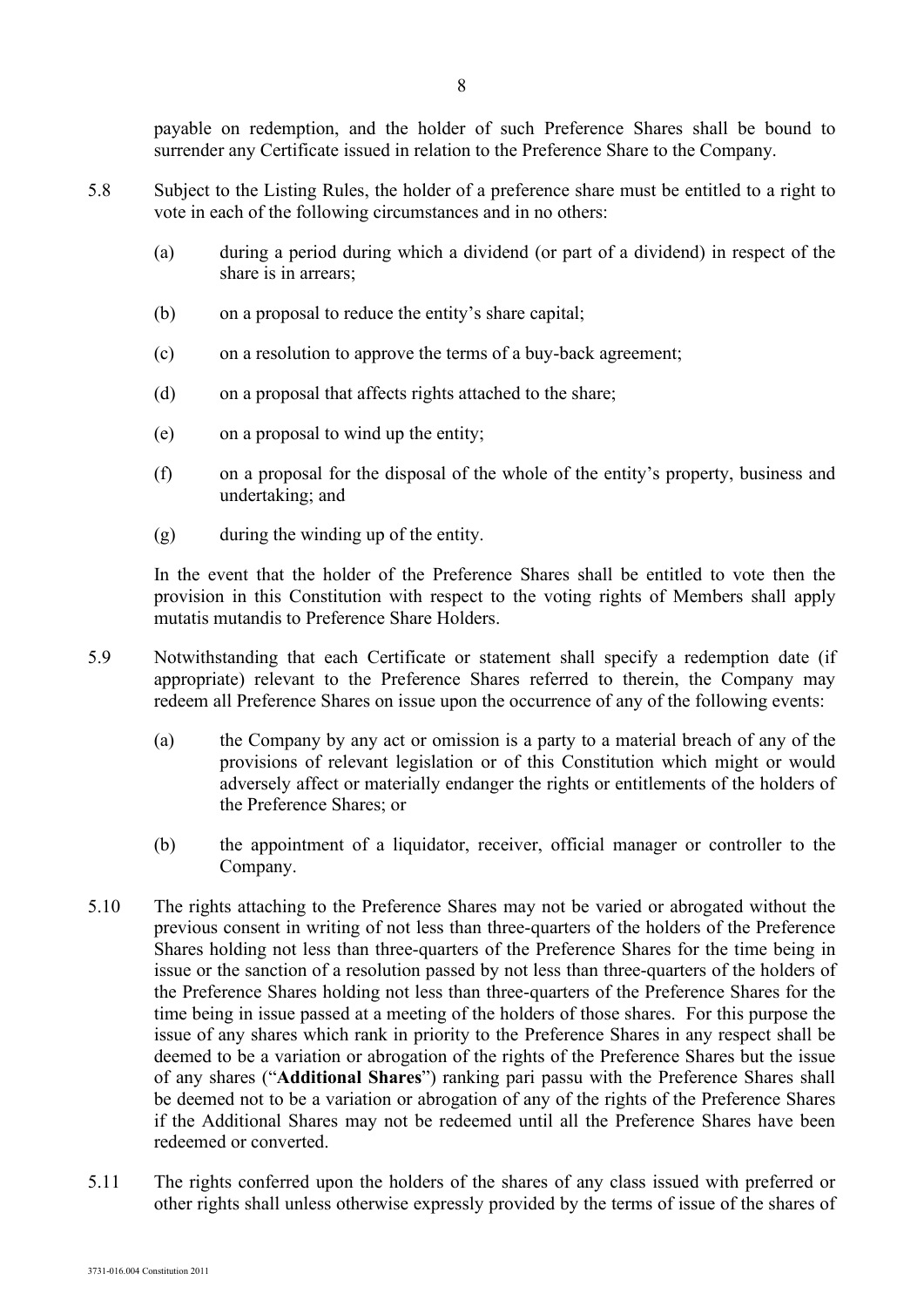that class be deemed not to be varied or abrogated by the creation or issue of further shares ranking equally therewith.

5.12 The provisions of this **Regulation 5** relating to the issue or surrender of Preference Share Certificates shall not apply to Preference Shares subject to CHESS.

## **6 COMMISSION AND BROKERAGE**

- 6.1 The Company may exercise the power to make payments by way of brokerage or commission conferred by the Corporations Act in the manner provided by the Corporations Act.
- 6.2 Payments by way of brokerage or commission may be satisfied by the payment of cash, by the allotment of fully or partly paid Shares, by the allotment of options, or partly by the payment of cash, partly by the allotment of fully or partly paid Shares and partly by the allotment of options.

## **7 REGISTERED HOLDER**

- 7.1 Subject to the provisions of the Corporations Act and this Constitution:
	- (a) the Company shall be entitled to treat the registered holder of any Share as the absolute owner;
	- (b) no person shall be recognised by the Company as holding any Share upon trust; and
	- (c) the Company shall not be bound by, nor be compelled in any way to recognise (even when having notice thereof) any equitable, contingent, future or partial interest in any Share or any interest in any fractional part of a Share or any other rights in respect of a Share except an absolute right to the entirety of the Share in the registered holder.
- 7.2 If more than 3 persons are entered in the Register as holders of any securities of the Company (or a request is made to register more than 3 persons) only the first 3 persons so registered will be regarded as the holders of those securities, and all other names will be disregarded by the Company for all purposes.

## **8 SHARE CERTIFICATES**

- (a) Notwithstanding any other provision of this Constitution, the Company:
	- (i) need not issue a Share certificate; and
	- (ii) may cancel any Share certificate without issuing a substitute Share certificate, in respect of any Shares in any circumstances where the nonissue or cancellation of that Share certificate is permitted by the Applicable Law.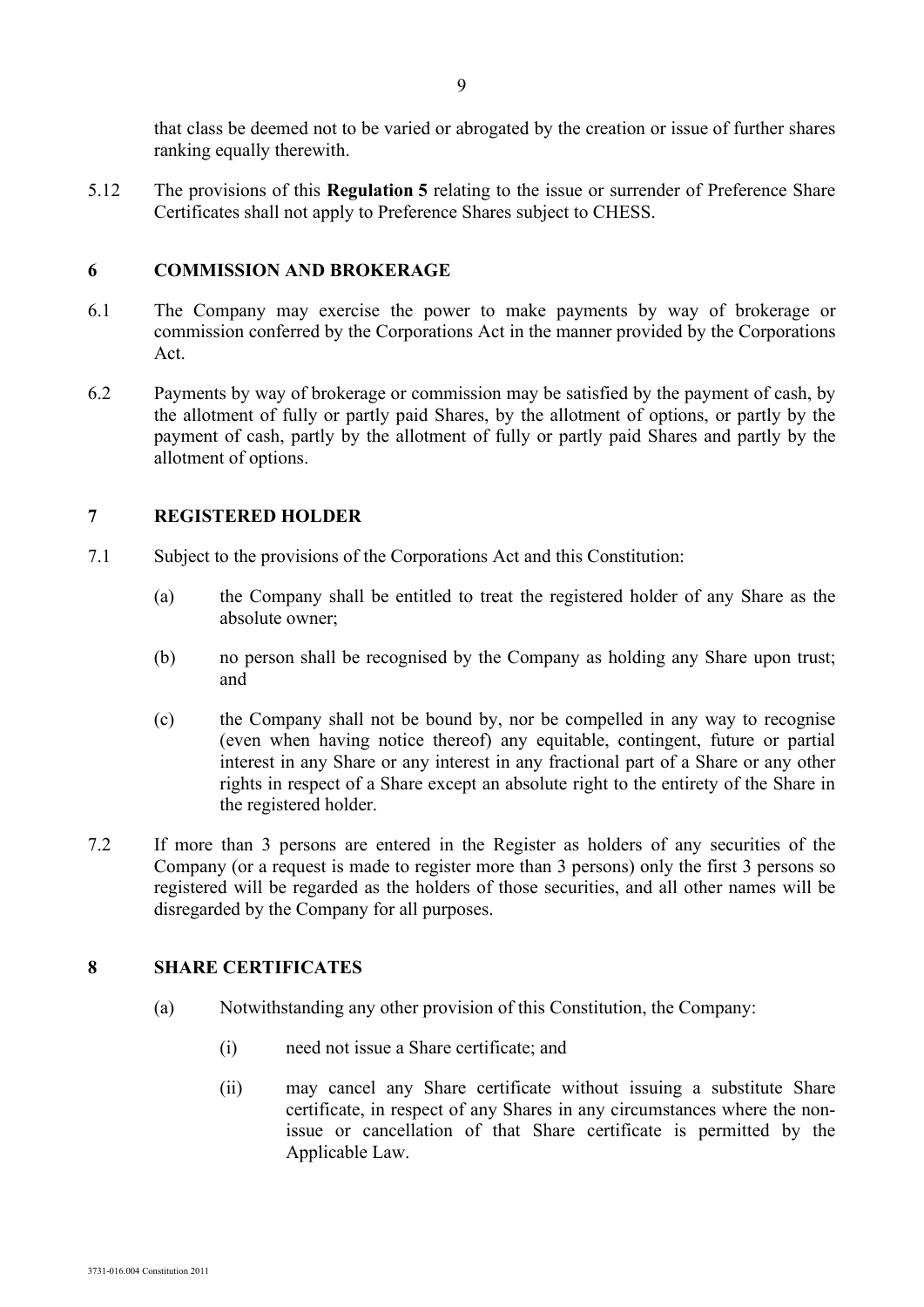(b) Where the Directors have determined not to issue Share certificates or to cancel existing Share certificates, a Member is entitled to receive such statements of the holdings of the Member as are required to be distributed to the Member under the Applicable Law.

#### **9 LIEN**

- 9.1 A Company must not have a lien over particular securities, or over dividends it pays on them, except in any of the following cases.
	- (a) An unpaid call or instalment is due but unpaid on those securities.
	- (b) If the securities were acquired under an employee incentive scheme, an amount is owed to the Company for acquiring them.
	- (c) An amount that the Company is required by law to pay (and has paid) in respect of the securities of a holder or deceased former holder.

In each case, the lien extends to reasonable interest and expenses incurred because the amount is not paid.

- 9.2 The Company may do all such things as may be necessary or appropriate for it to do under the ASTC Settlement Rules to protect any lien, charge or other right to which it may be entitled under the law or this Constitution.
- 9.3 Nothing in this Regulation prejudices or affects any right or remedy which any law may confer or purport to confer on the Company and as between the Company and every Member, his executors, administrators and estate any such right or remedy shall be enforceable by the Company.

## **10 SALE OF SHARES THE SUBJECT OF LIEN**

- 10.1 The Company may sell in such manner as the Directors think fit any Shares on which the Company has a lien, but no sale may be made unless a sum in respect of which the lien exists is presently payable nor until the expiration of 14 days after a notice in writing stating and demanding payment of, such part of the amount in respect of which the lien exists as is presently payable has been given to the registered Holder for the time being of the Share or the person entitled thereto by reason of his death or bankruptcy.
- 10.2 To give effect to any sale of Shares pursuant to the Company's lien, the Directors may authorise some person to effect the transfer of the Shares to the purchaser. The purchaser shall be registered as the Holder of the Shares effected by any such transfer and is not bound to see to the application of the purchase money nor is his title to the Shares affected by any irregularity or invalidity in the proceedings relating to the sale.
- 10.3 The proceeds of the sale shall be received by the Company and applied in payment of such part of the amount in respect of which the lien exists as is presently payable, and the residue (if any) less any costs of the sale shall (subject to a like lien for sums not presently payable as existed upon the Shares before the sale) be paid to the person entitled to the Shares at the date of the sale.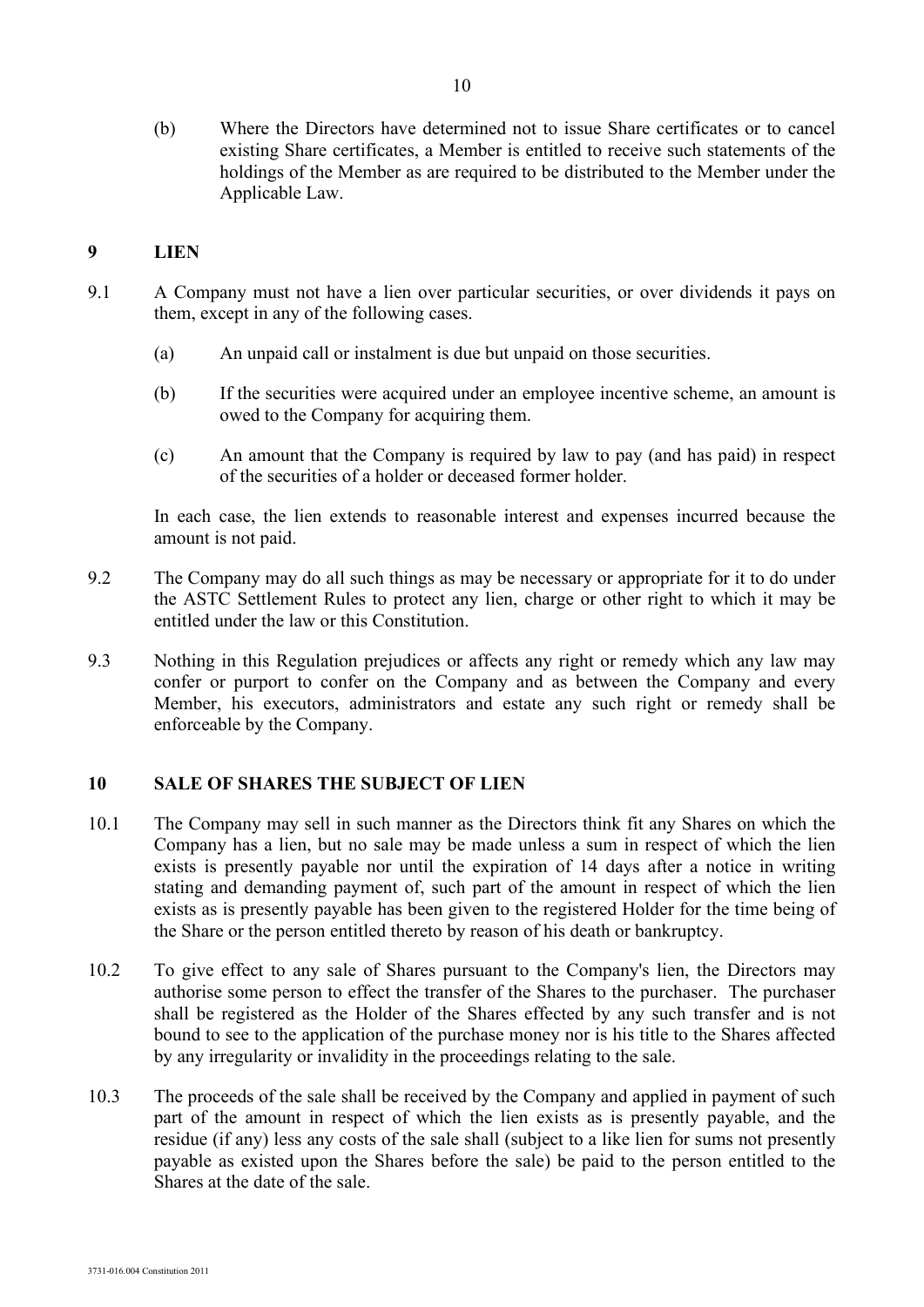#### **11 CALLS ON SHARES**

- 11.1 The Directors may, subject to the terms upon which any Shares may have been issued from time to time, make such calls as the Directors think fit upon the Members in respect of moneys unpaid on their respective Shares.
- 11.2 Calls may be made payable by instalments.
- 11.3 Not less than 30 business days' (or such lesser period as permitted by the Listing Rules) notice of a call, specifying the amount of the call, the time and place for payment and all other matters required to be specified in the notice by the Listing Rules, shall be given to Members liable to pay the call.
- 11.4 A call may be revoked, postponed or extended by the Directors.

## **12 WHEN CALL MADE ON SHARES**

A call is deemed to have been made at the time when the Resolution of the Directors authorising the call was passed.

#### **13 NON-RECEIPT OF NOTICE OF CALL ON SHARES**

The non-receipt of a notice of a call by or the accidental omission to give notice of a call to any of the Members does not invalidate the call.

## **14 PAYMENT OF CALLS BY INSTALMENTS**

If by the terms of issue of any Share or otherwise any amount is made payable at any fixed time or by instalments at fixed times every such amount or instalment is payable as if it were a call duly made by the Directors and of which due notice had been given. In case of non-payment the provisions of this Constitution as to payment of interest and expenses forfeiture or otherwise apply as if such sum had become payable by virtue of a call duly made and notified.

## **15 JOINT HOLDERS LIABILITY FOR CALLS**

- 15.1 The joint Holders of Shares are severally as well as jointly liable for the payment of all amounts of instalments and calls in respect of such Shares.
- 15.2 On the issue of Shares the Directors may differentiate between the Holders as to the amount of calls to be paid and the times of payment.

#### **16 INTEREST ON UNPAID CALLS**

If a sum called is not paid on or before the date for payment the person from whom the sum is due shall pay interest on the sum (or on so much as remains unpaid from time to time) at such rate as the Directors may determine calculated from the date appointed for the payment thereof until the time of actual payment. The Directors may waive such interest in whole or in part.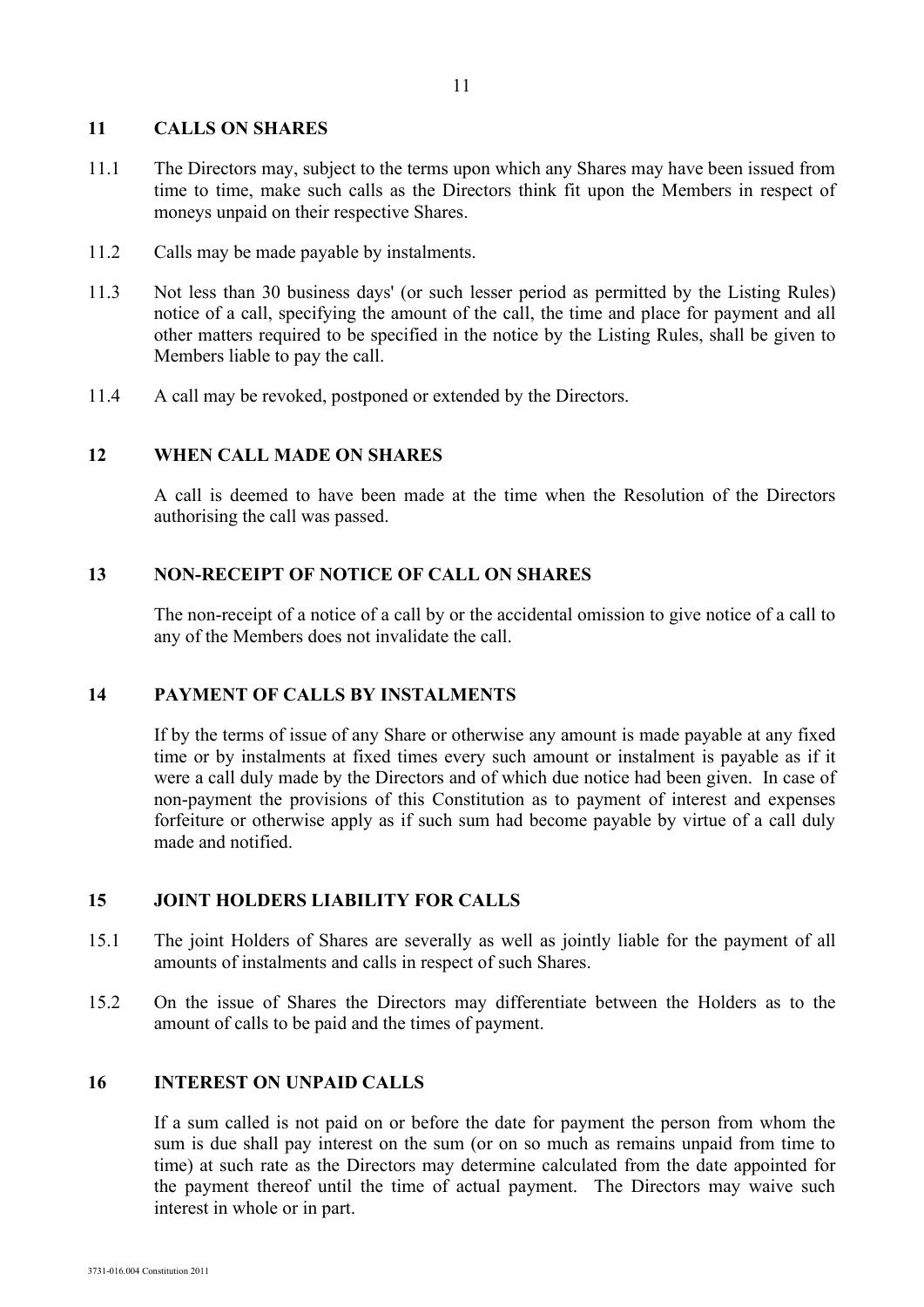## **17 RECOVERY OF UNPAID CALLS**

17.1 In the event of non-payment of any call the Company may proceed to recover the same with interest and expenses (if any) by action, suit or otherwise but such right of action, suit or otherwise without prejudice to the right to forfeit the Share of any Member so in arrears and either or both of such rights may be exercised by the Directors in their discretion.

## 17.2 In any proceedings under **Regulation 17.1**:

- (a) proof of the following by the Company will be conclusive evidence of the debt:
	- (i) that the name of the Member sued is entered in the Register as holder of the relevant Shares;
	- (ii) that the Resolution making the call is duly recorded in the minute book;
	- (iii) that notice of the call was duly given to the registered holder of the Shares in accordance with **Regulation 11.3**, or (in the case of calls or instalments payable at fixed times by the terms of issue of the Share), those terms; and
	- (iv) that the sum or call has not been paid;
- (b) the Company need not prove:
	- (i) the appointment of the Directors who made the allotment or call;
	- (ii) the passing of the Resolution making the call; or
	- (iii) any other matters.

## **18 PAYMENT OF CALLS IN ADVANCE**

The Directors may if they think fit receive from any Member all or any part of the amount unpaid on a Share although no part of that amount has been called up and may pay interest upon the whole or any part of the moneys so paid in advance until the amount becomes payable at such rate as the Member paying such sum and the Directors agree upon. Any amount being paid in advance of calls is to be treated as an unsecured loan until a call is due and until that time not included or taken into account in ascertaining the amount of Dividend payable upon the Shares in respect of which such advance has been made. The Directors may at any time repay the amount so advanced upon giving to such Member one month's notice in writing.

## **19 EXTINGUISHMENT OF LIABILITY ON CALLS**

The Directors may at any time enter into on behalf of the Company contracts with any or all of the Members holding partly paid Shares to extinguish the liability of those Members to pay to the Company any amount unpaid on the Shares held by them **provided that** such extinguishment of liability is done in accordance with the Listing Rules.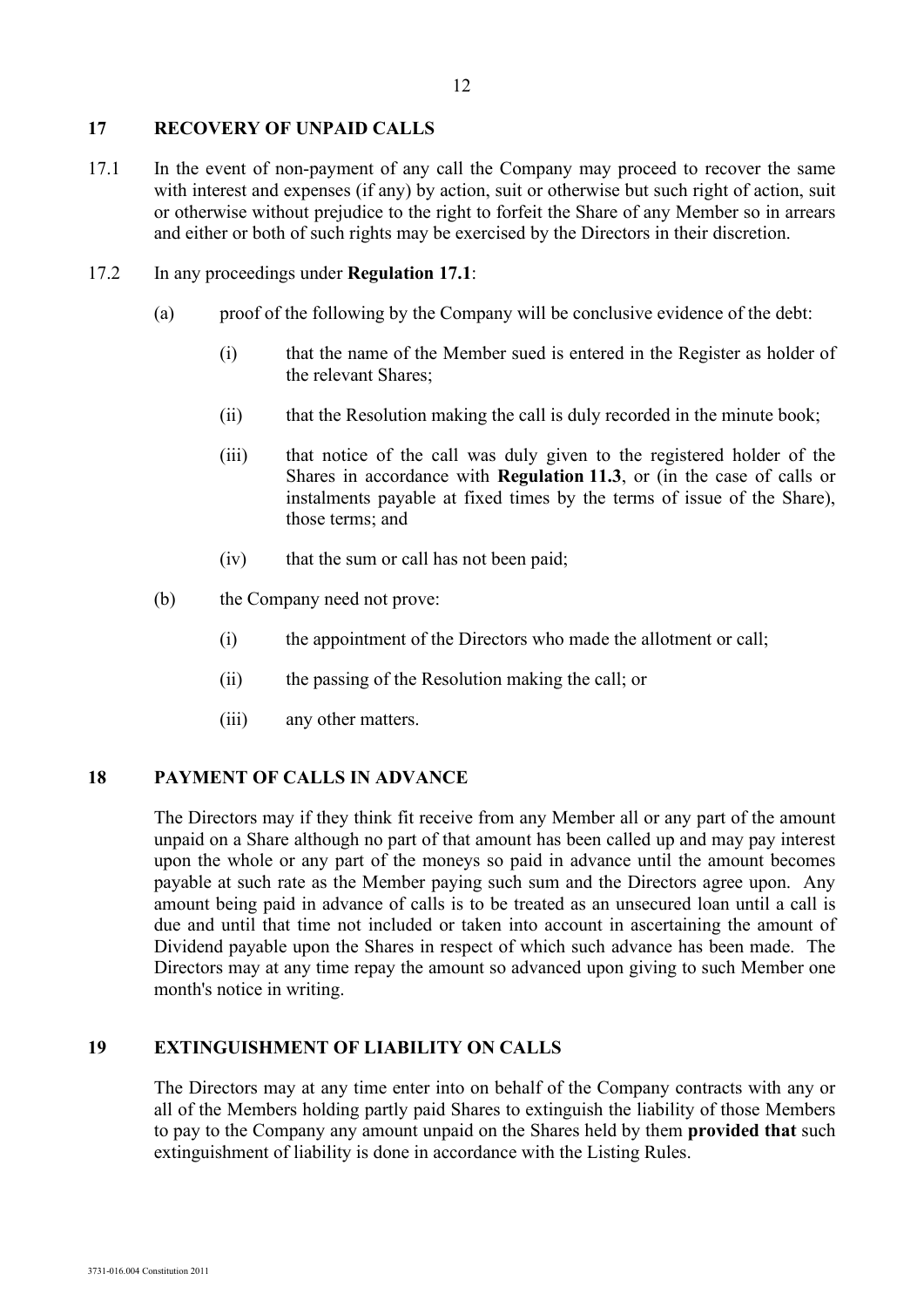#### **20 TRANSFER OF SHARES**

## **20.1 Participation in CHESS**

Subject to the Applicable Law, the Directors may do anything they consider necessary or desirable to facilitate participation by the Company in CHESS or any other computerised or electronic share transfer registration or stock market settlement system introduced by, or acceptable to, ASX in respect of transfers of, or dealings in, marketable securities.

## **20.2 Form of Transfer**

Subject to this Constitution, Members may transfer any Shares held by them by:

- (a) a Proper ASTC Transfer or any other method of transferring or dealing in Shares introduced by ASX or operated in accordance with the ASTC Settlement Rules or the Listing Rules and, in such case, recognised under the Corporations Act; or
- (b) an instrument in writing in any usual or common form or in any other form that the Directors, in their absolute discretion, approve from time to time.

## **20.3 CHESS Transfers**

- (a) The Company must comply with all obligations imposed on it under the Applicable Law in respect of a Proper ASTC Transfer or any other transfer of Shares.
- (b) Notwithstanding any other provision of this Constitution, the Company must not prevent, delay or interfere with the registration of a Proper ASTC Transfer or any other transfer of Shares.

#### **20.4 Registration Procedure**

Where an instrument of transfer referred to in Regulation 20.2(b) is used by a Member to transfer Shares, the following provisions apply:

- (a) the instrument of transfer must be executed by, or on behalf of, both the transferor and the transferee unless it is a sufficient transfer of marketable securities within the meaning of the Corporations Act;
- (b) the instrument of transfer must be left at the registered office of the Company for registration accompanied by the relevant Share certificate (if any) and such other evidence as the Directors may require to prove:
	- (i) the title of the transferor; and
	- (ii) the transferor's right to transfer the Shares;
- (c) a fee must not be charged on the registration of the transfer; and
- (d) on registration of the transfer, the Company must cancel the old Share certificate (if any).

#### **20.5 Refusal to Register Transfers**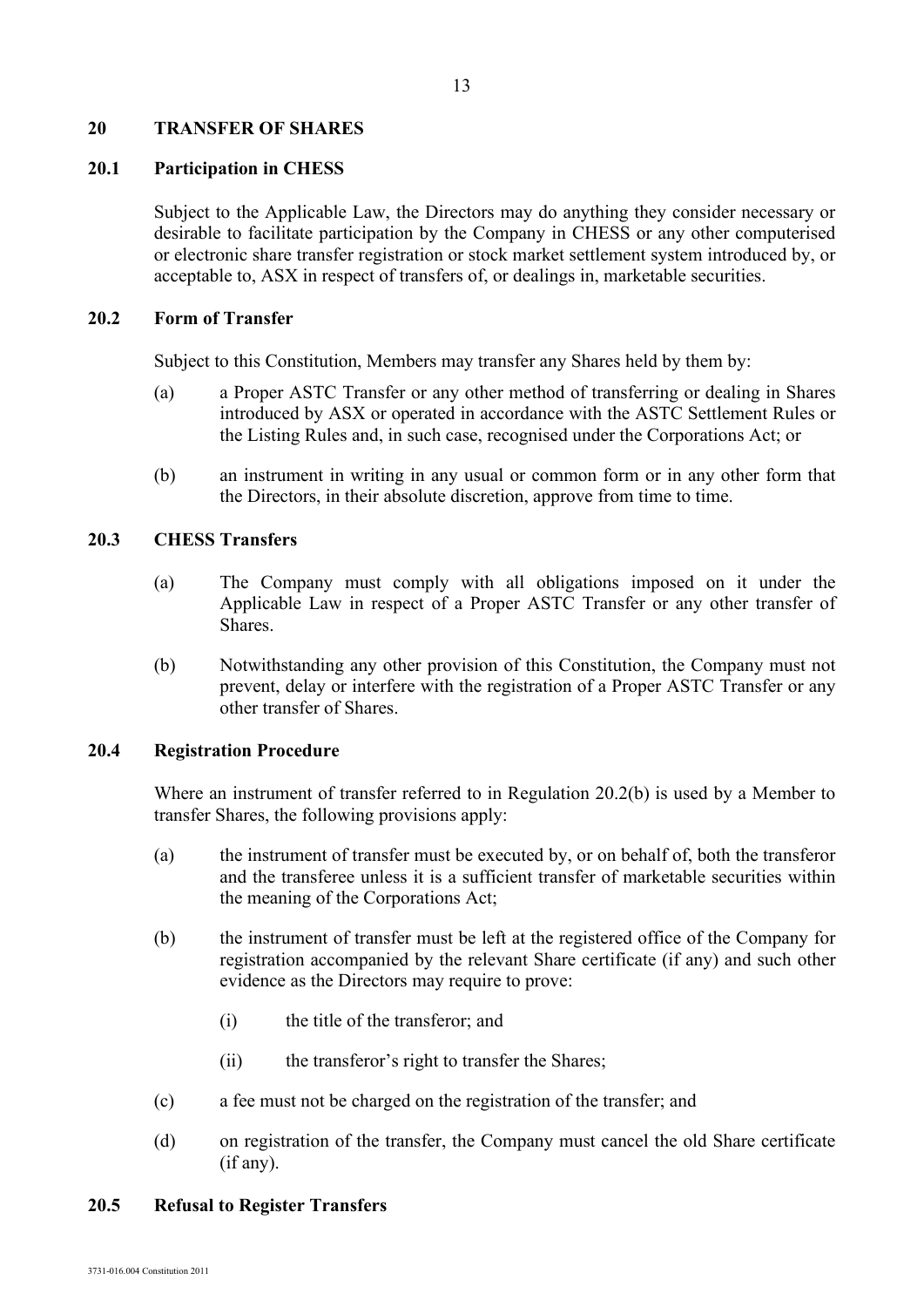- (a) The Directors may refuse to register any transfer of Shares (other than a Proper ASTC Transfer) where:
	- (i) the Applicable Law permits the Company to do so;
	- (ii) the Applicable Law or any law relating to stamp duty requires the Company to do so; or
	- (iii) the transfer is a transfer of Restricted Securities which is, or might be, in breach of the Listing Rules or any escrow agreement entered into by the Company in respect of the Restricted Securities.
- (b) Where the Directors refuse to register a transfer pursuant to Regulation 20.5(a), they must give notice in writing of such refusal (including the reasons for such refusal) to the transferee and the lodging broker (if any) in accordance with the Applicable Law.

#### **20.6 Non Interference With Registration**

Notwithstanding any other provision of this Constitution, the Company must not prevent or interfere with the registration of a transfer of Shares in a manner which is contrary to the Listing Rules or the ASTC Settlement Rules.

#### **20.7 Closure of Register**

Subject to the Listing Rules and the ASTC Settlement Rules, the Register may be closed during such times as the Directors may determine, not exceeding:

- (a) 30 days in each calendar year; or
- (b) any one period of more than 5 consecutive Business Days.

#### **20.8 Retention of Transfers**

- (a) Subject to the ASTC Settlement Rules, all registered instruments of transfer must be retained by the Company.
- (b) Any instrument of transfer which the Directors decline or refuse to register must be returned to the transferee on demand (except in the case of fraud).

#### **20.9 Powers of Attorney**

Any power of attorney granted by a Member which empowers the grantee to transfer Shares and is lodged, produced or exhibited to the Company or any Officer:

- (a) shall be taken and deemed to continue and remain in full force and effect, as between the Company and the grantor of the power;
- (b) may be acted upon until express notice in writing of:
	- (i) its revocation; or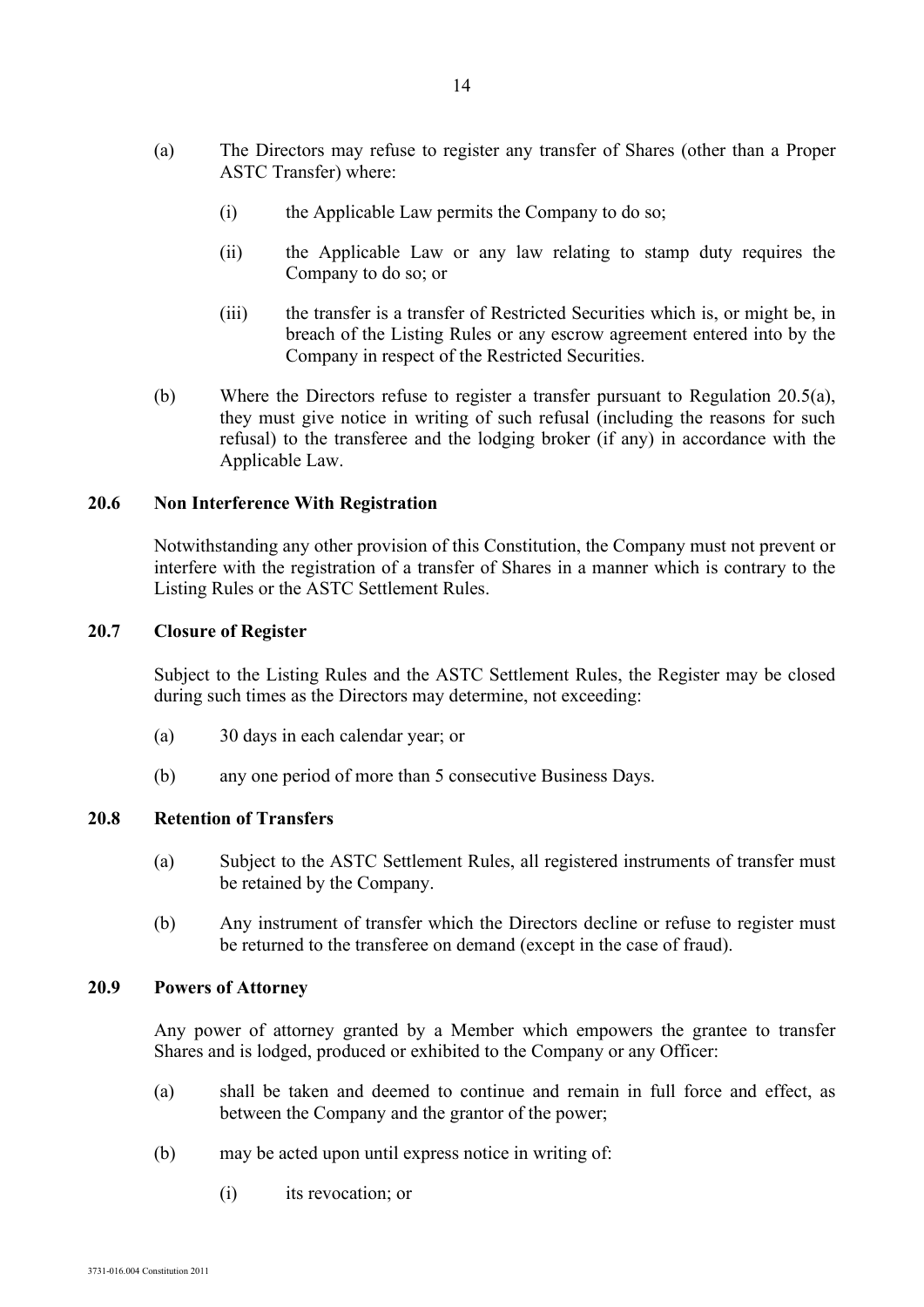(ii) the death of the grantor of the power,

is lodged at the registered office of the Company or at the place where the Register is kept.

#### **20.10 Other Securities**

The provisions of this **Regulation 20** shall apply, with the necessary alterations, to any other Listed Securities issued by the Company from time to time.

#### **20.11 Compliance With Rules**

Notwithstanding any other provision of this Constitution the Company must comply with the ASTC Settlement Rules in relation to all transfers covered by the ASTC Settlement Rules and in relation to all other matters required of it under the ASTC Settlement Rules.

#### **20.12 Transferor Remains Holder Until Registration**

A transferor of Shares remains the registered holder of the Shares until:

- (a) a Proper ASTC Transfer has taken effect in accordance with the ASTC Settlement Rules; or
- (b) the transfer is registered in the name of the transferee and is entered in the Register,

whichever is the earlier.

#### **21 RESTRICTED SECURITIES**

The Company will comply in all respects with the requirements of the Listing Rules with respect to restricted securities. Without limiting the generality of the above:

- (a) A holder of restricted securities must not dispose of, or agree or offer to dispose of, the securities during the escrow period applicable to those securities except as permitted by the Listing Rules or ASX.
- (b) If the restricted securities are in the same class as quoted securities, the holder will be taken to have agreed in writing that the restricted securities are to be kept on the Company's issuer sponsored subregister and are to have a holding lock applied for the duration of the escrow period applicable to those securities.
- (c) The Company will refuse to acknowledge any disposal (including, without limitation, to register any transfer) of restricted securities during the escrow period applicable to those securities except as permitted by the Listing Rules or ASX.
- (d) A holder of restricted securities will not be entitled to participate in any return of capital on those securities during the escrow period applicable to those securities except as permitted by the Listing Rules or ASX.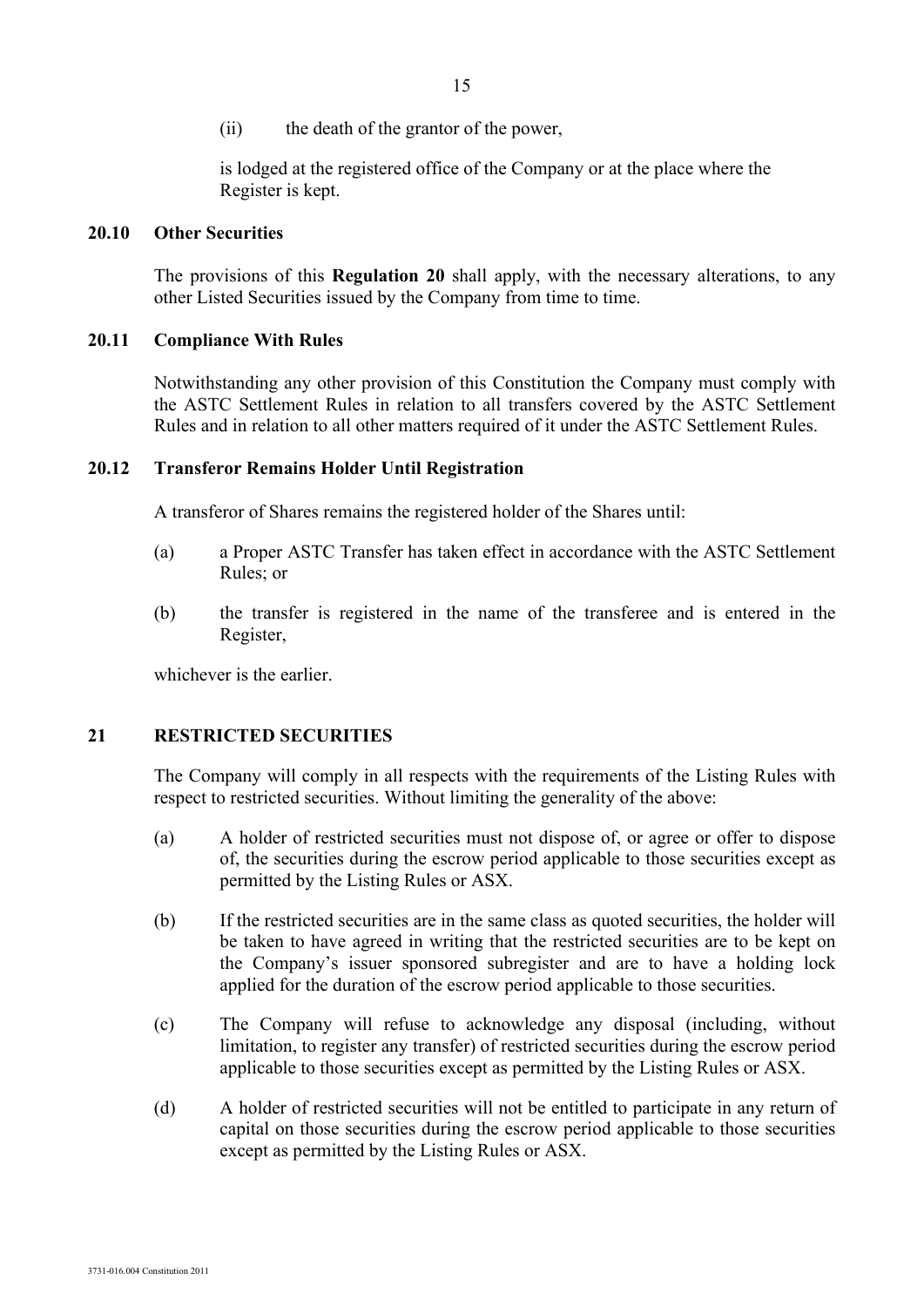(e) If a holder of restricted securities breaches a restriction deed or a provision of this Constitution restricting a disposal of those securities, the holder will not be entitled to any dividend or distribution, or to exercise any voting rights, in respect of those securities for so long as the breach continues.

#### **22 CANCELLATION OF CERTIFICATES ON TRANSFER**

Except in the case of uncertificated holdings, on every application to register the transfer of any Shares or to register any person as a member in respect of any Shares which may have been transmitted to such person by operation of law or otherwise, the certificate specifying the Shares in respect of which such registration is required shall be delivered up to the Company for cancellation, and upon registration a new certificate in similar form specifying the Shares transferred or transmitted shall be delivered to the transferee or transmittee, and, if the registration of any transfer is required in respect of some only of the Shares specified in the certificate delivered up to the Company, a new certificate specifying the Shares remaining untransferred shall be delivered to the transferor.

#### **23 CLOSURE OF TRANSFER BOOKS AND REGISTER**

Subject to the provisions of the Corporations Act and the Listing Rules the transfer books and the Register may be closed during such time (not exceeding in aggregate 30 Business Days in each year) as the Directors think fit.

#### **24 TITLE OF SHARES ON DEATH OF MEMBER**

On the death of a Member, the survivor or survivors, where the deceased was a joint holder, and the legal personal representative of the deceased where the deceased was a sole holder, shall be the only persons recognised by the Company as having any title to the Shares registered in the deceased's name. Nothing herein contained releases the estate of a deceased joint Holder from any liability in respect of any Share which has been jointly held with any other person.

#### **25 TRANSMISSION OF SHARES**

- 25.1 Any person becoming entitled to a Share in consequence of the death or bankruptcy of a Member or to a Share of a Member of unsound mind may, upon producing such evidence as the Directors may require that he sustains the character in respect of which he proposes to act, or of his title, and in accordance with **Regulation 25.2**, elect either to be registered as the Holder of the Share or to have some person nominated as the transferee.
- 25.2 If the person entitled to a Share pursuant to **Regulation 25.1** elects to be registered as the holder of the Share, the person may deliver or send to the Company a signed notice in writing stating his election to hold the Share. If the person entitled to the Share elects to have another person registered, the person entitled to the Share shall execute a transfer of the Share to that other person. Subject to the Corporations Act, all the provisions of this Constitution relating to the right to transfer and the registration of transfers of Shares apply to any such notice or transfer as if the death or bankruptcy of the Member had not occurred and the notice or transfer were a transfer executed by that Member.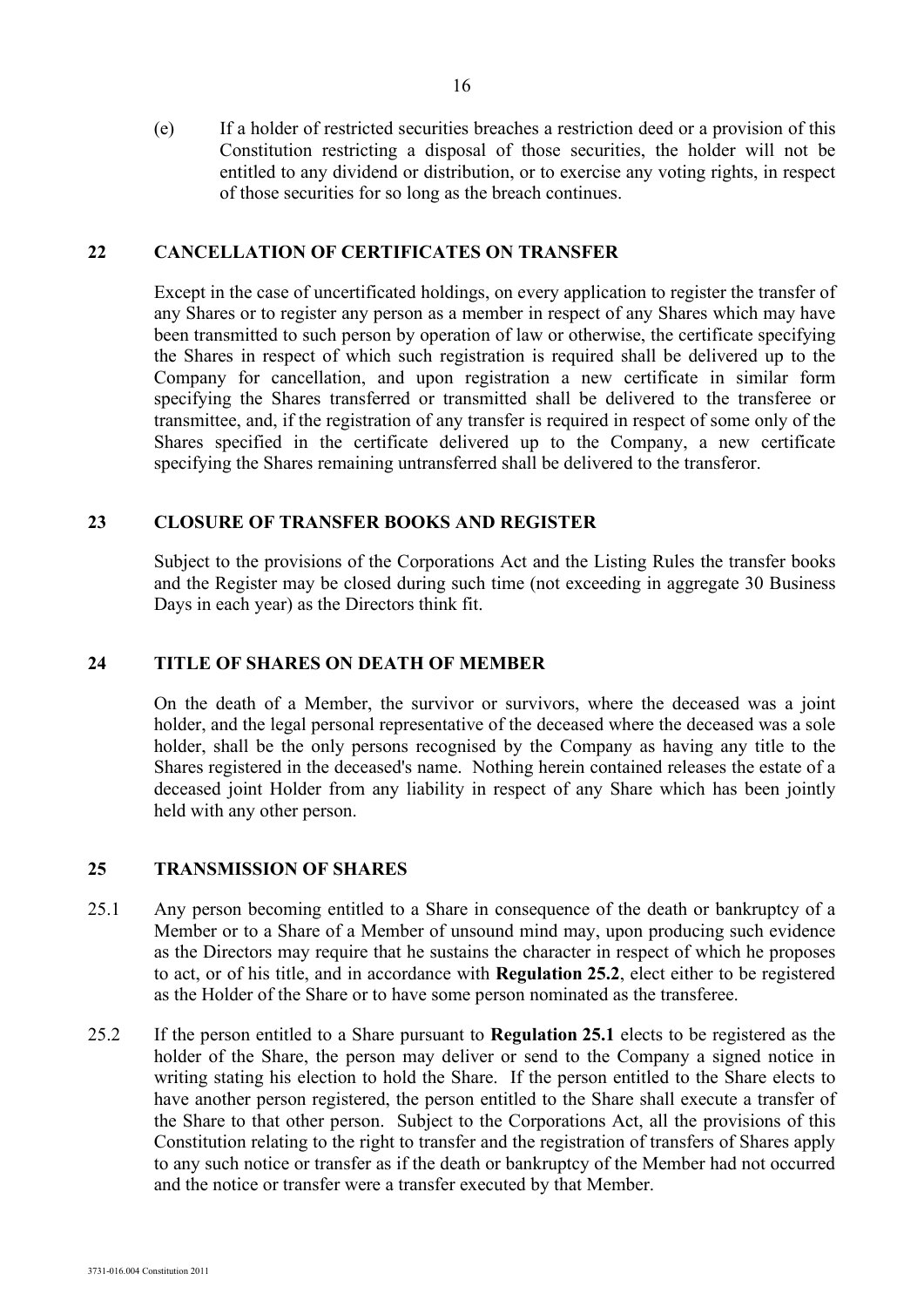- 25.3 A person entitled to be registered as a Member in respect of a Share by transmission is, upon the production of such evidence as may be required by the Directors, entitled to the same Dividends and other advantages, and to the same rights (whether in relation to Meetings, or to voting, or otherwise), as the registered Holder would have been. Where 2 or more persons are jointly entitled to any Share in consequence of the death of the registered Holder they are, for the purposes of this Constitution, deemed to be joint Holders of the Share.
- 25.4 The provisions of this **Regulation 25** are subject to any provisions of the ASTC Settlement Rules which deal with notification of transmission on death or by operation of law.

#### **26 THE CHESS SYSTEM**

- 26.1 At any time when the Directors consider it to be expedient the Company may participate in the CHESS system in respect of all Shares of the Company which have been granted Official Quotation or in respect of a class or classes of Shares and may at any time withdraw from such participation.
- 26.2 Where the Company elects to participate in CHESS in respect of all Shares of the Company, the Company is not required to issue certificates for its shares, and may cancel certificates without issuing certificates in lieu thereof where the non issue of certificates is permitted by law and the Listing Rules.
- 26.3 Where a Member elects to have all or part of his holding of Shares in the Company dealt with in uncertificated mode under the CHESS system then notwithstanding any other provisions of this Constitution, the Company is not required to issue a certificate for the Shares in respect of which the Member has so elected, and may cancel a certificate without issuing a certificate in lieu thereof where the non issue of a certificate is permitted by law and the Listing Rules.
- 26.4 In respect of any transfer of such Shares the Company may dispense with signature of a transferor where such a transfer is deemed to have been signed by the transferor by the validation of the stamp of the transferor's broker in accordance with the Corporations Act and the Listing Rules.
- 26.5 An instrument of transfer is deemed to have been signed by a transferee where it has been validated by the stamp of the transferee's broker in accordance with the Corporations Act and the Listing Rules.

## **27 ALTERATION OF CAPITAL**

The Company may by Resolution alter its Capital in any manner permitted by law and may in particular:

- (a) increase its Capital by the creation of new Shares;
- (b) consolidate and divide any or all of its Capital into Shares of fewer number than its existing Shares;
- (c) subdivide its Shares or any of them into Shares of greater number than its existing Shares but so that in the subdivision the proportion between the amount paid and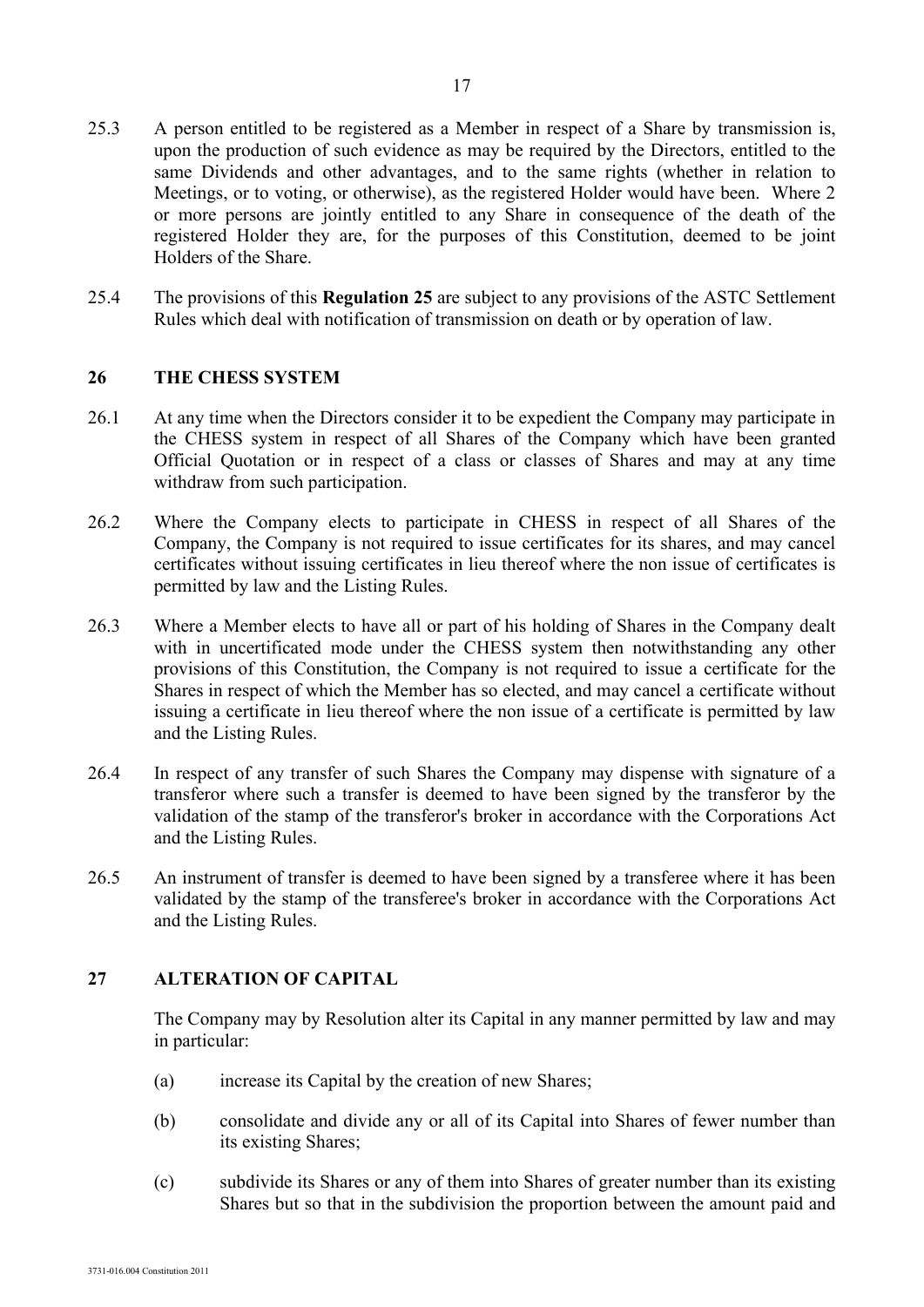the amount unpaid (if any) on each reduced Share is the same as it was in the case of the Share from which the reduced Share is derived. The Resolution whereby any Share is subdivided may determine that as between the Holders of the Shares resulting from such subdivision one or more of such Shares has some preference or special advantage as regards Dividend, Capital, voting or otherwise as compared with others;

- (d) cancel Shares which at the date of the passing of the Resolution have not been taken or agreed to be taken by any person or which have been forfeited and reduce the amount of its Capital by the amount of the Shares so cancelled; and
- (e) accept a surrender of Shares.

## **28 REDUCTION OF SHARE CAPITAL**

Subject to the Corporations Act, the Company may by Special Resolution reduce its Capital.

## **29 REGISTERED OFFICE**

The registered office of the Company shall be at such place in Australia as the Board may from time to time determine.

## **30 FORFEITURE**

- 30.1 If any Member fails to pay any call or instalment or any money payable under the terms of allotment of a Share on or before the day of appointment for payment of the same, the Directors may at any time thereafter, during such time as the call or instalment remains unpaid, serve a notice on such Member requiring him to pay the same, together with any interest that may have accrued, and all expenses that may have been incurred by the Company by reason of such non-payment.
- 30.2 The notice will specify a day (not being less than 7 days from the date of the notice) and a place or places, on and at which such call or instalment and such interest and expenses as may have been incurred by the Company by reason of such non-payment, are to be paid. The notice will also state that in the event of non-payment at or before the time and the place appointed, the Shares in respect of which the call was made or the instalment is payable, will be liable to be forfeited. The forfeiture of a Share will include all dividends becoming payable in respect of the forfeited Share and not actually paid prior to the forfeiture.
- 30.3 If the requirements of any notice as aforesaid are not complied with, any Shares in respect of which such notice has been given may at any time thereafter, before payment of all calls or instalments, interest and expenses due in respect of those Shares, be forfeited by a resolution of the Directors to that effect. Such forfeiture will include all dividends and bonuses becoming payable in respect of the forfeited Shares, and not actually paid prior to the forfeiture.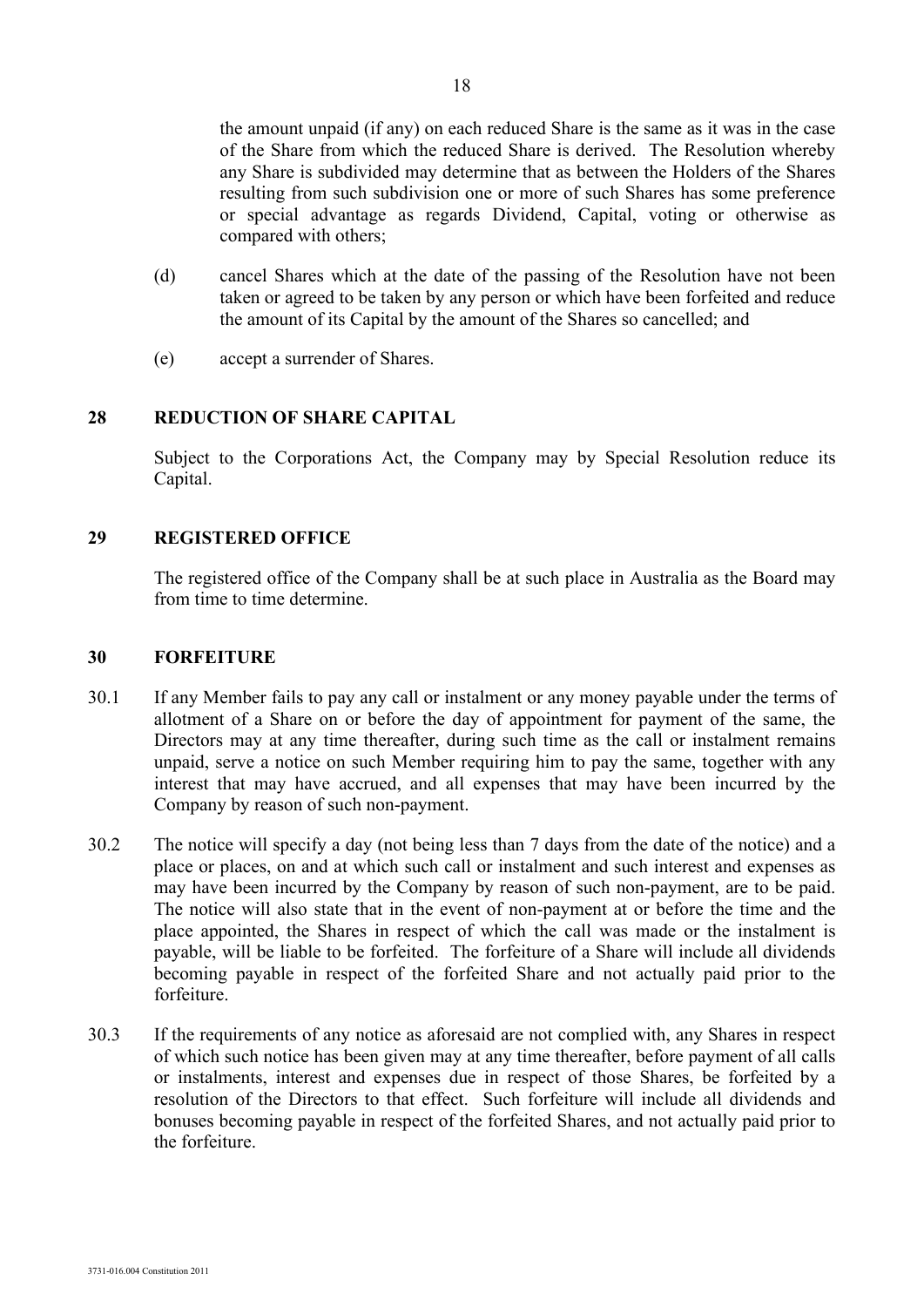- 30.4 When any Share has been so forfeited, notice of the resolution will be given to the Member in whose name it stood immediately prior to the forfeiture, and an entry of the forfeiture and the date of such forfeiture will forthwith be made in the Register.
- 30.5 Any Shares so forfeited will be deemed to be the property of the Company, and the Directors may hold, sell, re-allot or otherwise dispose of such Shares in such manner as they may think fit.
- 30.6 In the event of any Shares being forfeited and sold, any residue after the satisfaction of the monies due and unpaid in respect of such Shares and accrued interest and expenses, will be paid to the person forfeiting or his representatives or as the person forfeiting or his representatives may direct.
- 30.7 The Company may receive the consideration, if any, given for a forfeited Share on any sale or disposition thereof, and may execute a transfer of the Share in favour of the person to whom the Share is sold or disposed of and he will then be registered as the holder of the Share, and will not be bound to see to the application of the purchase money, if any, nor will his title to the Share be effected by any irregularity or invalidity in the proceedings in reference to the forfeiture, sale, or disposal of the Share.
- 30.8 The Directors may, at any time before any Share so forfeited has been sold, re-allotted, or otherwise disposed of, annul the forfeiture upon such conditions as they may think fit.
- 30.9 Any Member or the representative of a deceased Member whose Shares have been forfeited will, notwithstanding, be liable to pay, and will forthwith pay, to the Company all calls, instalments, interest and expenses, owing on or in respect of such shares at the time of the forfeiture, together with interest thereon, from the time of forfeiture until payment, at the rate of 5 per centum per annum and the Directors may enforce the payment of such monies or any part thereof if they think fit, but will not be under any obligation so to do.
- 30.10 The provisions of these Regulations as to forfeiture will apply in the case of non-payment of any sum which, by the terms of issue of a Share, becomes payable at a fixed time, whether on account of the amount of the Share, or by way of premium, as if the same had been payable by virtue of a call duly made and notified.

## **31 SALE OF NON-MARKETABLE PARCELS**

31.1 In this **Regulation 31** the following expressions have the following meanings:

"**Marketable Parcel**" means the number of Shares which in aggregate constitutes a marketable parcel of shares in the Company within the meaning of the Listing Rules.

"Minority Member" means any member of the Company who from time to time holds less than a Marketable Parcel.

"Notice" means the notice given to Minority Members in accordance with **Regulation 31.4**.

"**Notice Date**" means the date of the Notice sent by the Company to a Minority Member advising that the Company intends selling that Minority Member's shares in the Company on his behalf under **Regulation 31**.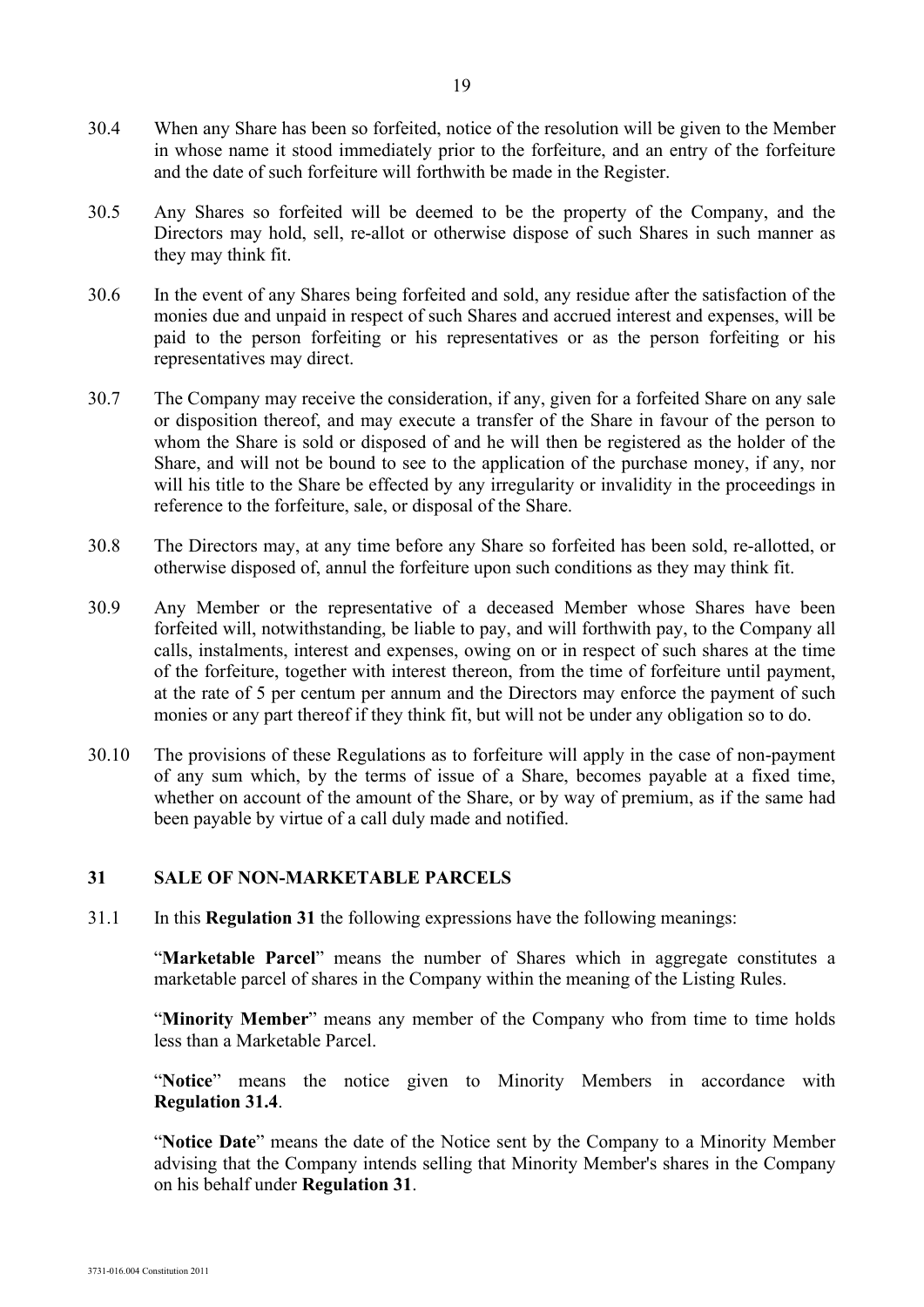- 31.2 The Company may and hereby is authorised to dispose of the shareholdings of Minority Members in the manner prescribed by this Regulation. Subject to **Regulation 31.3**, **Regulation 31** may be invoked only once in any twelve (12) month period.
- 31.3 **Regulation 31** shall cease to have effect following the announcement of a takeover offer or takeover announcement but, notwithstanding **Regulation 31.2**, the procedure may be started again after the close of the offers made under the takeover offer or takeover announcement.
- 31.4 The Company shall not sell the Shares of a Minority Member unless it has, not less than 42 days prior to the sale, given a Notice to the Minority Member of its intention to dispose of the Minority Member's shareholding.
- 31.5 For the purposes of the sale of Shares under this Regulation, each Minority Member:
	- (a) appoints the Company as the Minority Member's agent, to sell as soon as practicable after the period ending 42 days after the Notice Date all of the Minority Member's Shares in the ordinary course of trading on the stock market conducted by ASX acting in good faith and to receive the sale consideration on behalf of the Minority Member; and
	- (b) appoints the Company and each of its Directors from time to time as the Minority Member's attorney in his name and on his behalf to effect all transfers and execute all deeds or other documents or instruments necessary to transfer the Shares from the Minority Member to the transferee.
- 31.6 The transferee of Shares sold pursuant to this Regulation shall not be bound to see to the regularity of proceedings or to the application of the purchase money in respect of the sale of a Minority Member's Shares and after the transferee's name has been entered in the Register in respect of such Shares, the validity of the sale or other disposal shall not be impeached by any person and the remedy of any person aggrieved by the sale or other disposal shall be in damages only and against the Company exclusively. The Company may issue to the transferee such share certificates or other documents as may be required in order to vest title in the transferee. The title of the transferee to Shares sold pursuant to this Regulation shall not be affected by any irregularity or invalidity in connection with the sale or disposal of the shares to the transferee.
- 31.7 The Company shall cancel the share certificates of all Minority Members whose Shares are sold under this Regulation.
- 31.8 If all the shares of two or more Minority Members to whom this Regulation applies are sold to one purchaser the transfer may be effected by one transfer document.
- 31.9 Payment by the Company of any consideration under **Regulation 31.11** shall be at the risk of the Minority Member to whom it is sent.
- 31.10 Every Minority Member on whom a Notice has been served may by notice in writing addressed to the Secretary and delivered to the registered office of the Company within 42 days after the Notice Date request the Company to exempt their shareholding from this Regulation, in which event the provisions of **Regulation 31** shall not apply to such Minority Member.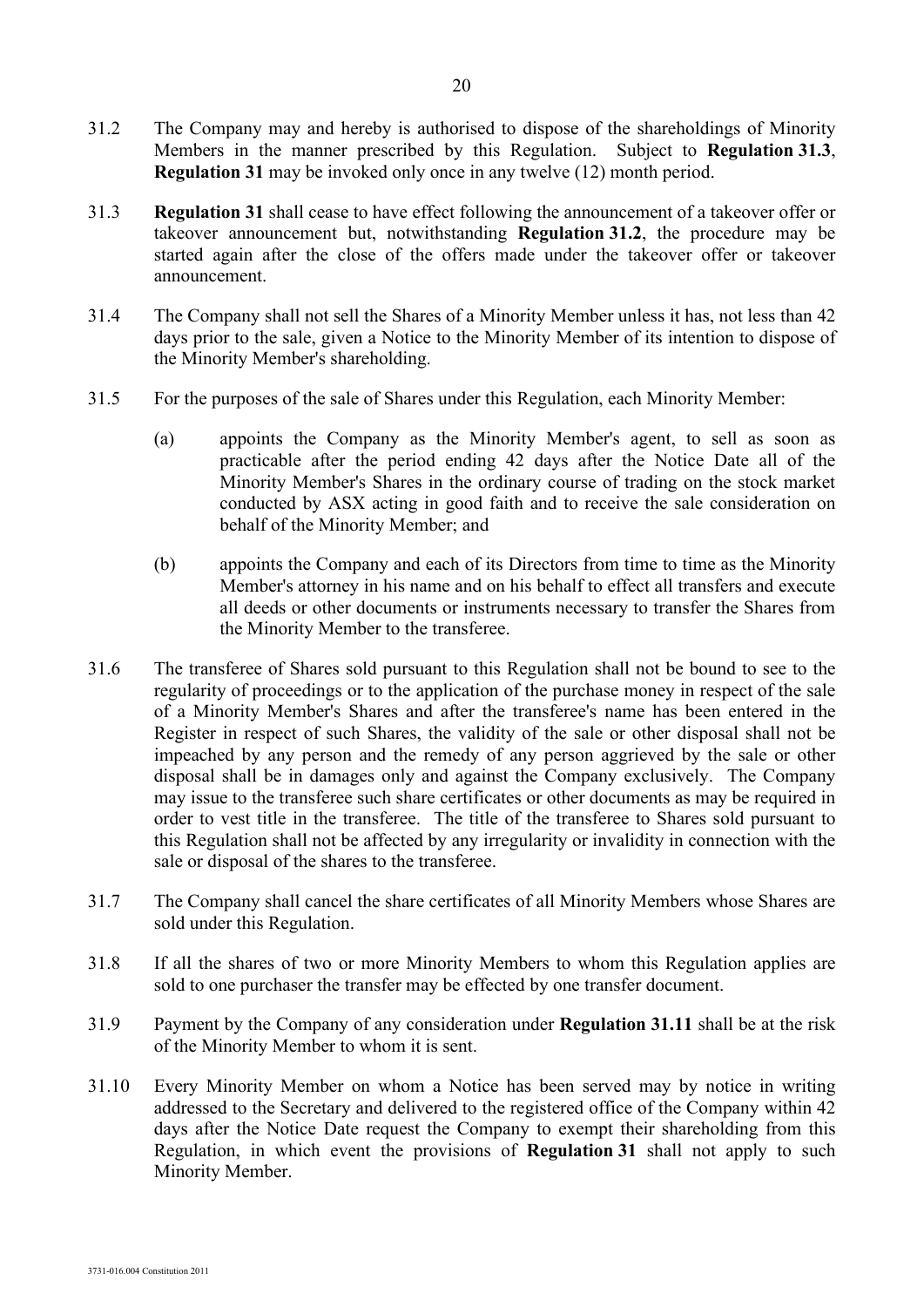- (b) The Sale Consideration so received by the Company shall be paid into a bank account opened and maintained by the Company for that purpose only;
- (c) The Company shall hold the Sale Consideration so received in trust for a Minority Member whose Shares are sold pursuant to this Regulation pending distribution of the Sale Consideration. The Company shall as soon as practicable after the sale of the Shares of a Minority Member, and to the extent that it may reasonably do so, distribute the Sale Consideration and any interest thereon to such Minority Member entitled thereto; and
- (d) Where the Sale Consideration is held in trust by the Company for a Minority Member under this paragraph and has been so held for not less than two years, the Company shall, before the expiration of ten years after the Sale Consideration was received by the Company, pay the money to the Treasurer or other Minister administering the Unclaimed Money Act 1990 (WA).
- 31.12 A certificate in writing under the hand of any two Directors or of any one Director and Secretary of the Company that:
	- (a) any notice required to be served by or on the Company was or was not served, as the case may be;
	- (b) any advertisement required to be published was published; and
	- (c) any resolution of Directors required to be made was made,

shall be sufficient evidence of the facts therein stated as against all persons claiming to be entitled to such Shares and to the right and title of the Company to dispose of the same.

31.13 The provisions of this **Regulation 31** referring to the issue, cancellation or receipt of share certificates shall not apply to shares the subject of CHESS.

## **32 GENERAL MEETINGS**

- 32.1 An Annual General Meeting of the Company shall (unless otherwise permitted by the Corporations Act) be held:
	- (a) at least once in every calendar year, and
	- (b) within the period of 5 months after the end of its financial year.
- 32.2 General meetings of the Company other than Annual General Meetings are in this Constitution called General Meetings.
- 32.3 The Board may whenever they think fit convene a General Meeting to be held at a time and place (including 2 or more venues using technology which gives Attending Members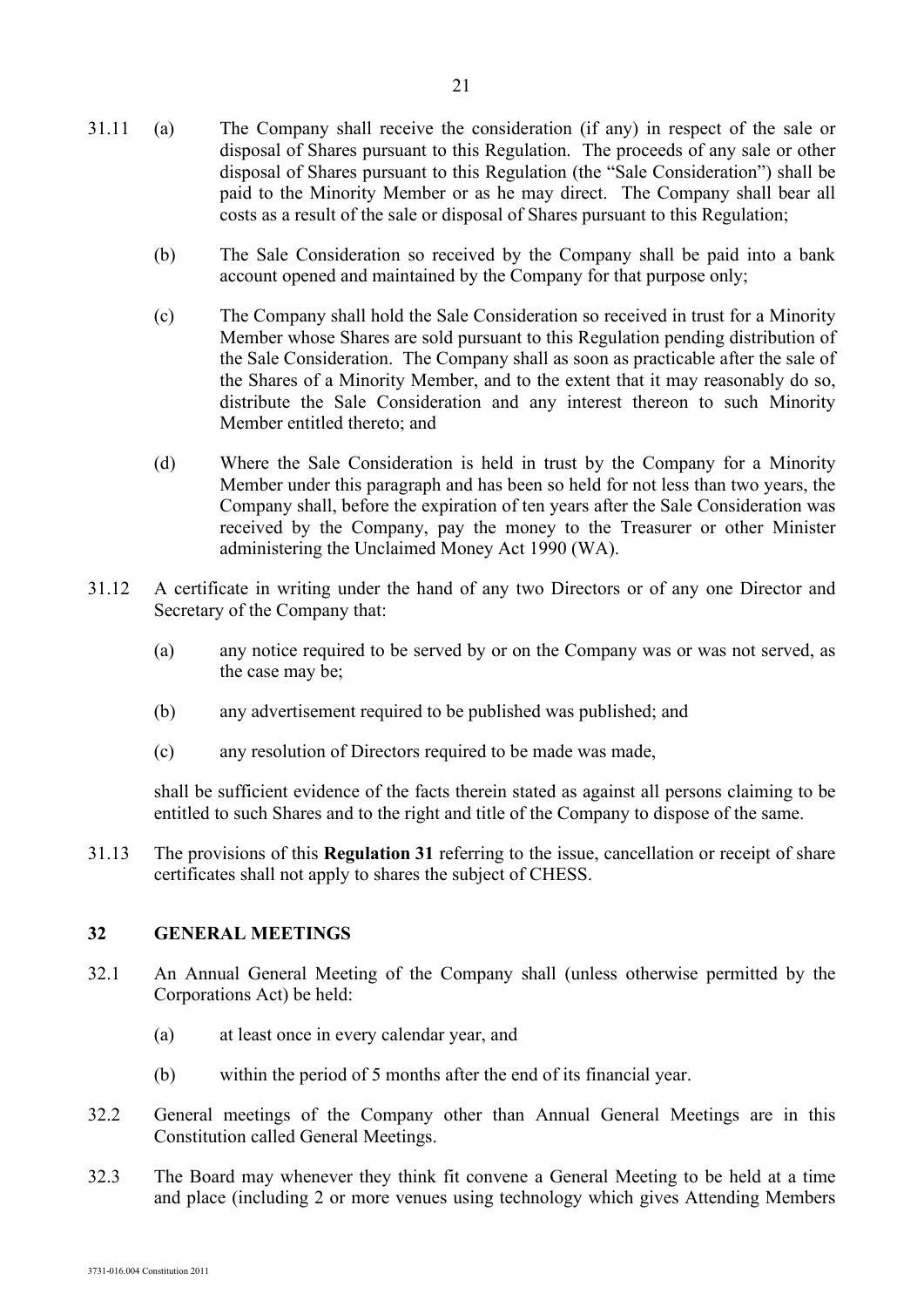as a whole a reasonable opportunity to participate) and in the manner the Board determines.

- 32.4 Except as required by the Corporations Act, no Member or Members is entitled to convene or require Directors to convene a General Meeting.
- 32.5 The Company may hold a General Meeting at 2 or more venues using any technology that gives Members a reasonable opportunity to participate.

#### **33 NOTICE OF GENERAL MEETINGS**

- 33.1 Subject to the provisions of the Corporations Act as to the notice requisite for Special Resolutions, not less than 28 days' (or such other number of days prescribed by the Corporations Act) notice (exclusive of the day on which the notice is given or deemed to be given but inclusive of the day for which the meeting is convened) of any General Meeting shall be given in writing to all the Members entitled to receive notices of Meetings in the manner provided in this Constitution.
- 33.2 Every notice of a General Meeting shall specify:
	- (a) the place, day and hour of meeting (and if the meeting is to be held in two or more places, the technology that will be used to facilitate this);
	- (b) the general nature of the General Meeting's business;
	- (c) the intention to propose any Special Resolution and the Special Resolution;
	- (d) if a Member is entitled to appoint a proxy, a statement setting out the following information:
		- (i) that the Member has a right to appoint a proxy;
		- (ii) that a proxy need not be a member of the Company; and
		- (iii) that a member who is entitled to cast 2 or more votes may appoint 2 proxies and may specify the proportion or number of votes each proxy is appointed to exercise;
	- (e) in the case of an election of Directors the names of the candidates for election;
	- (f) a place for the receipt of proxy appointments; and
	- (g) an electronic address or other electronic means for the receipt of proxy appointments.
- 33.3 The accidental omission to give notice of any General Meeting to or the non-receipt of any such notice by any of the Members or the Auditors or the Secretary or the ASX or the accidental omission to advertise (if necessary) such meeting shall not invalidate the proceedings at or any Resolution passed at any such Meeting.
- 33.4 A person's attendance at a Meeting or General Meeting waives any objection which that person may have had arising from a failure to give notice, or the giving of a defective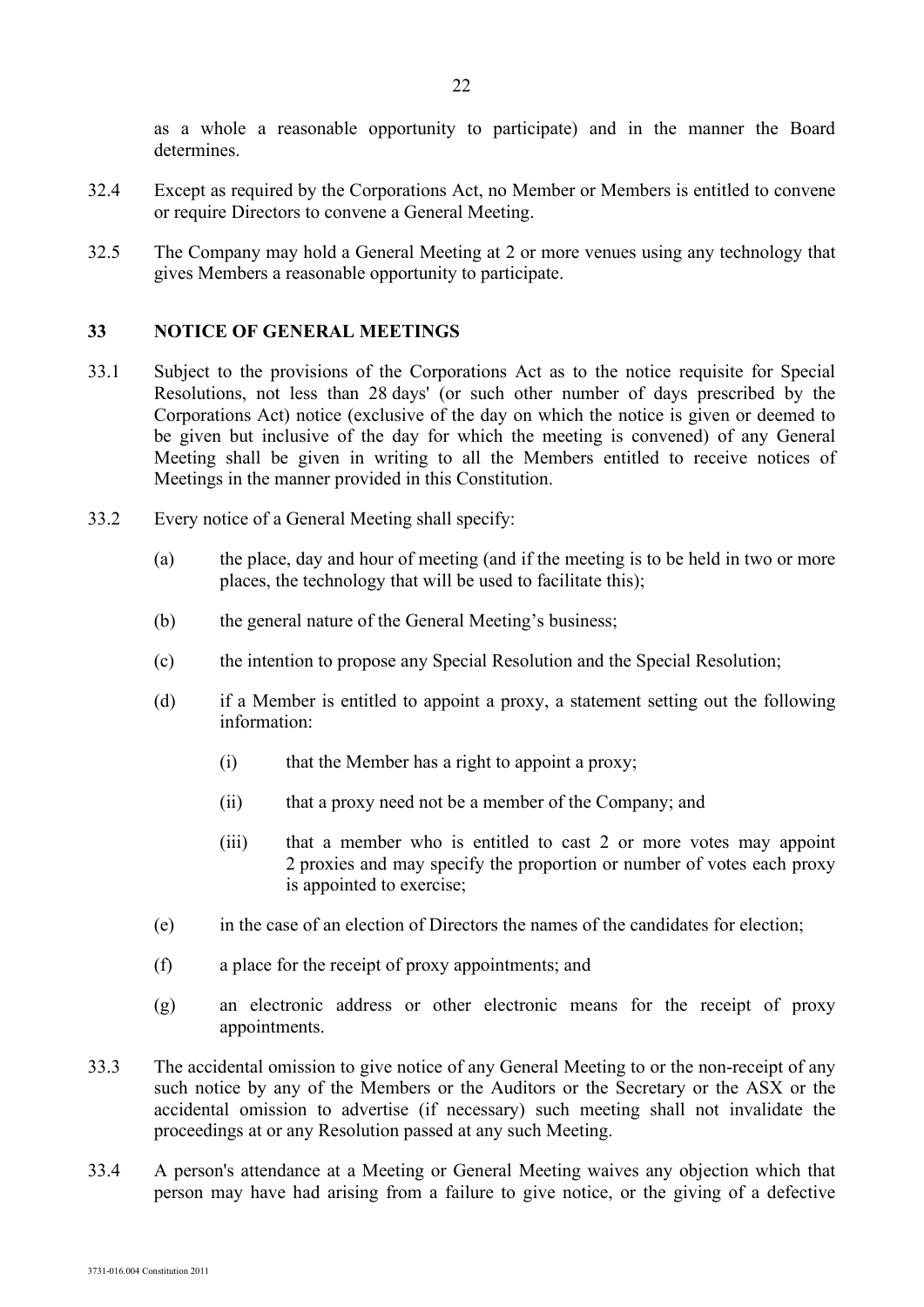notice, of the Meeting unless that person, at the beginning of the meeting, objects to the holding of the Meeting.

## **34 CANCELLATION AND POSTPONEMENT OF A GENERAL MEETING**

- 34.1 Subject to this Regulation the Directors may on or before the day of a proposed General Meeting, cancel a proposed General Meeting convened by them by giving appropriate notice to all persons to whom the notice of the original General Meeting was given.
- 34.2 Where a proposed General Meeting was requisitioned by Shareholders pursuant to the Corporations Act, that Meeting may only be cancelled by the Directors if a written notice of withdrawal of the requisition signed by the requisitioning Members has been deposited at the Office.
- 34.3 The Directors may, on or before the day of a proposed General Meeting, postpone the proposed General Meeting for a period not exceeding 28 days or vary the venue of the proposed General Meeting by giving appropriate notice to all persons to whom the notice of the original General Meeting was given, provided however that no business may be transacted at any postponed Meeting other than the business stated in the notice to Members of the postponed General Meeting.
- 34.4 A proposed General Meeting may not be postponed on more than 2 occasions.

## **35 QUORUM AT GENERAL MEETINGS**

The following provisions shall take effect with respect to the quorum at General Meetings:

- (a) two (2) Members present in person, by proxy, attorney or duly appointed corporate representative under section 250D of the Corporations Act shall be a quorum for a General Meeting.
- (b) no business shall be transacted at any Meeting unless the requisite quorum is present at the commencement of the Meeting.

## **36 LACK OF QUORUM AT GENERAL MEETINGS**

If within 30 minutes after the time appointed for the holding of a General Meeting a quorum is not present the General Meeting, if convened upon the requisition of Members or for the purpose of winding up the Company voluntarily, is dissolved but in any other case it stands adjourned to such other day, time and place as the Directors may by notice to the Shareholders appoint. If at such adjourned General Meeting a quorum is not present within 15 minutes from the time appointed for the Meeting, the Meeting is dissolved.

#### **37 BUSINESS OF ANNUAL AND GENERAL MEETINGS**

37.1 The ordinary business of an Annual General Meeting is to receive and consider the annual financial report, the Directors' report and the Auditors' report required by the Corporations Act, to elect Directors, to appoint an Auditor, to fix the Directors' remuneration and to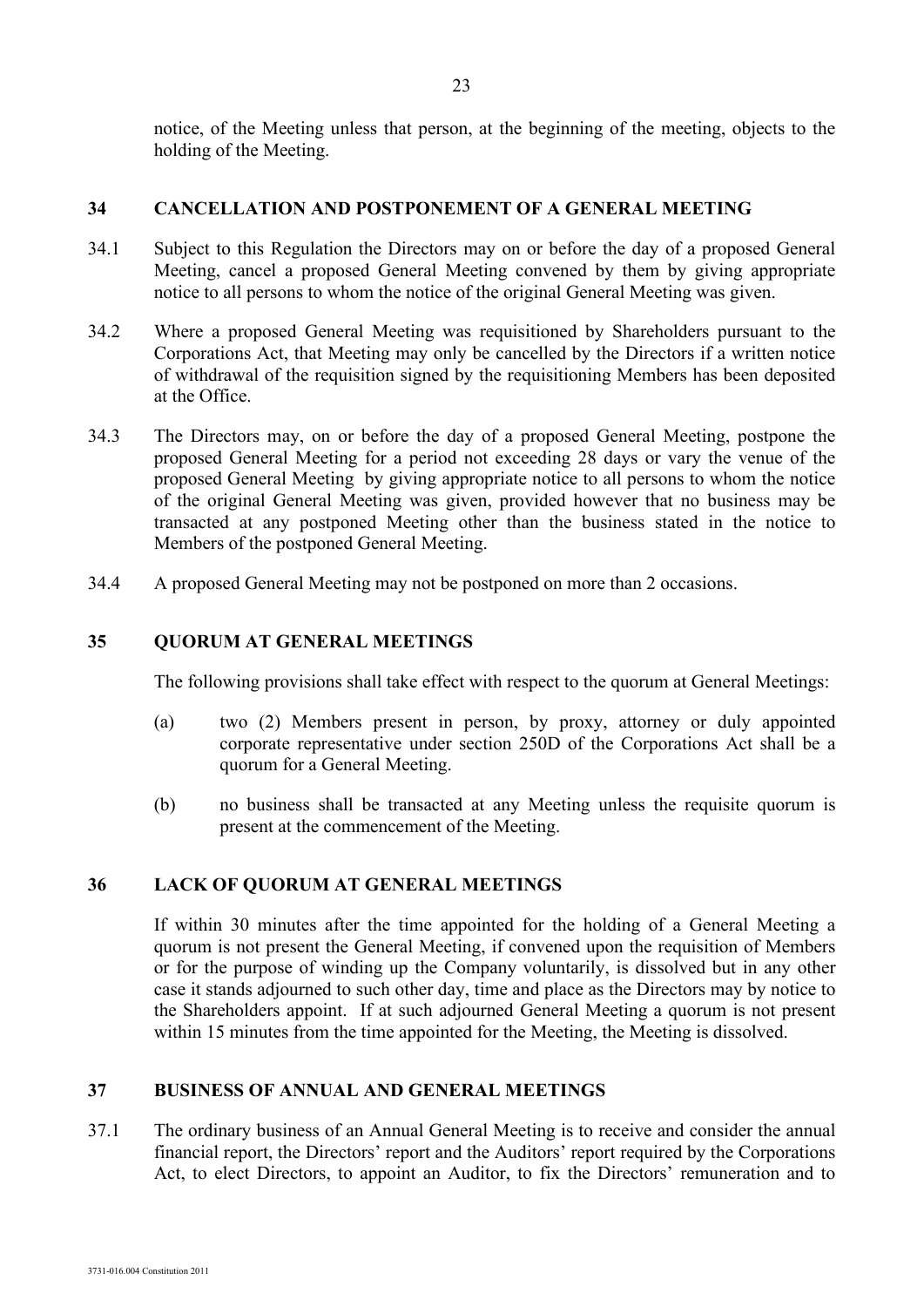transact any other business which under the Corporations Act or this Constitution ought to be transacted at an Annual General Meeting.

- 37.2 All business that is transacted at an Annual General Meeting other than the ordinary business of an Annual General Meeting as provided in **Regulation 37.1**, and all business transacted at a General Meeting, shall be deemed "Special Business".
- 37.3 No Member is, as regards any Special Business, at liberty to move at any Meeting any Resolution not previously approved by the Directors unless the Member has given notice in writing of the intention to move such Resolution at such Meeting by leaving such notice and a signed copy of the Resolution at the Office not less than 2 months prior to the date of such Meeting whereupon the Secretary shall forthwith notify the Members thereof if the notice convening the Meeting has then been despatched but otherwise notice thereof shall be included with the notice convening the Meeting.

#### **38 CHAIRPERSON OF GENERAL MEETING**

- 38.1 The Chairperson or in his absence the deputy Chairperson (if any) shall be entitled to take the chair at every General Meeting. If there be no Chairperson or deputy Chairperson, or if at any General Meeting, he is not present within 15 minutes after the time appointed for holding such meeting, or is unwilling to act, the Directors present may choose one of their number as a Chairperson and in default of their doing so, the Members present may choose one of the Directors to be Chairperson, and if no Director present is willing to take the chair, the Members shall choose one of their number to be Chairperson.
- 38.2 The Chairperson of any General Meeting may:
	- (a) make rulings without putting any question to the vote if that action is required to ensure the orderly conduct of the Meeting;
	- (b) determine the procedures to be adopted for proper and orderly discussion or debate at the Meeting, and the casting or recording of votes at the Meeting;
	- (c) determine any dispute concerning the admission, validity or rejection of a vote at the Meeting;
	- (d) subject to the Corporations Act, at any time terminate discussion or debate on any matter being considered at the Meeting and require that matter be put to a vote;
	- (e) refuse to allow debate or discussion on any matter which is not business referred to in the notice of that Meeting or is not business of the Meeting permitted pursuant to the Corporations Act without being referred to in the notice of Meeting;
	- (f) refuse any person admission to, or require a person to leave and remain out of, the Meeting if that person:
		- (i) in the Chairperson's opinion, is not complying with the Chairperson's reasonable directions;
		- (ii) has any audio or visual recording or broadcasting device;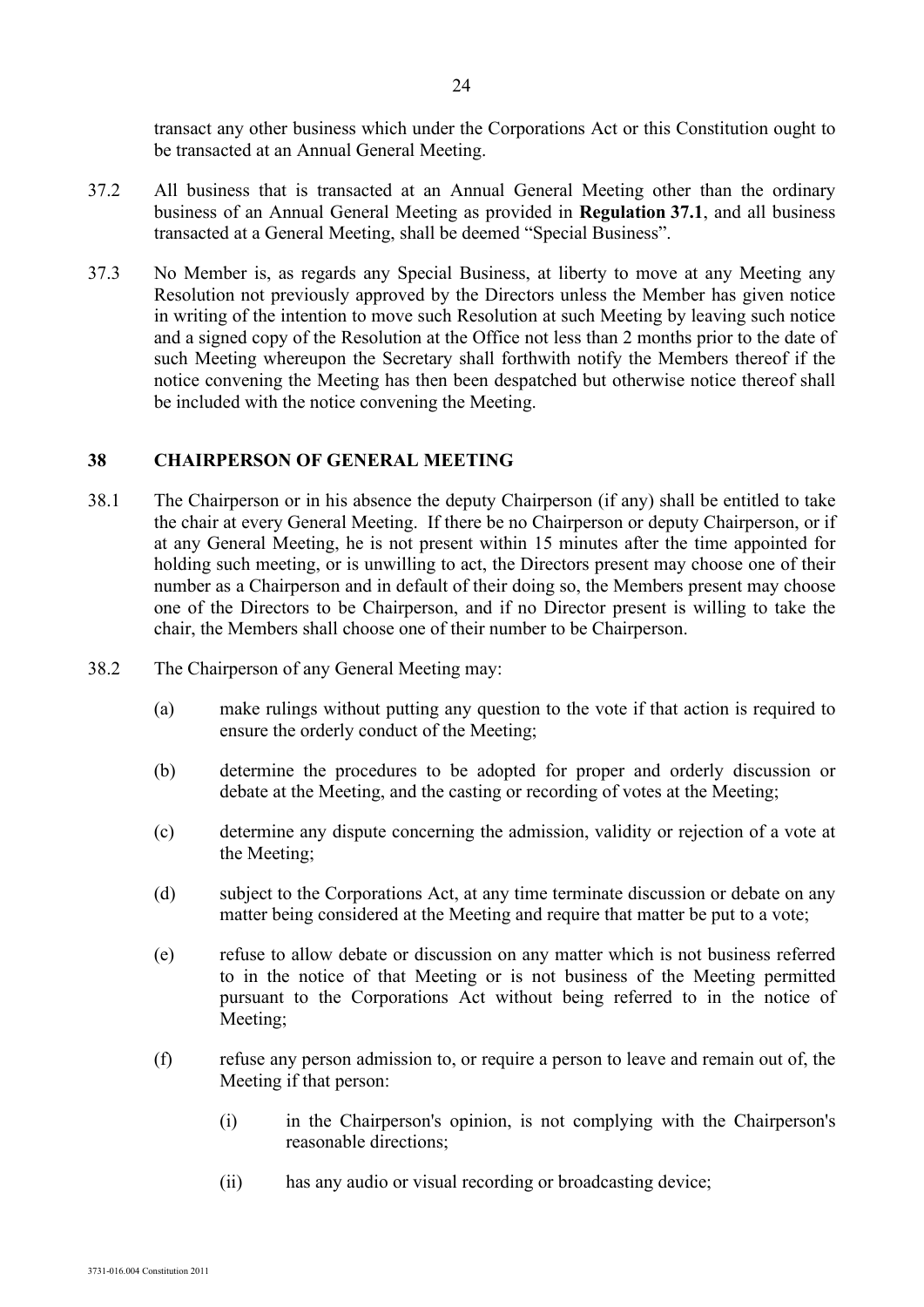- (iii) has a placard or banner;
- (iv) has an article the Chairperson considers to be dangerous, offensive or liable to cause disruption;
- (v) behaves or threatens to behave in a dangerous, offensive or disruptive manner;
- (vi) refuses to produce or to permit examination of any article, or the contents of any article, in the person's possession; or
- (vii) is not entitled, pursuant to the Corporations Act or this Constitution, to attend the Meeting;
- (g) if the Chairperson considers there are too many persons present at the Meeting to fit into the venue where the Meeting is to be held, nominate a separate Meeting place using any technology that gives attending Members as a whole a reasonable opportunity to participate.
- 38.3 Nothing in this **Regulation 38** limits the powers conferred by law on the Chairperson.

#### **39 ADJOURNMENT**

The Chairperson of the Meeting may, with the consent of the Meeting, adjourn the same from time to time and from place to place. No business may be transacted at any adjourned Meeting other than the business left unfinished at the Meeting from which the adjournment took place. If any Meeting is adjourned for more than 30 days, then notice of such adjournment shall be given to all the Members entitled to receive notices of General Meetings but otherwise it shall not be necessary to give any notice of an adjournment or of the business to be transacted at any adjourned Meeting. If notice of adjournment is hereby required the notice shall be of the same duration and it shall be given in the same manner as notice of the original Meeting was required to be given.

#### **40 DISRUPTION AND TERMINATION OF MEETING**

- 40.1 If any General Meeting becomes so unruly or disorderly, whether or not accompanied by any violence or threats of violence, that in the opinion of the Chairperson the business of the Meeting cannot be conducted in a proper and orderly manner, the Chairperson may in his sole and absolute discretion and without giving any reason therefore either adjourn or terminate the Meeting or if any General Meeting is, in the opinion of the Chairperson, unduly protracted, the Chairperson may in his sole and absolute discretion and without giving any reason therefor adjourn the meeting.
- 40.2 If any General Meeting is terminated by the Chairperson pursuant to **Regulation 40.1**, the Chairperson shall put any items of business uncompleted at the Meeting of which notice was given in the notice convening the Meeting and which required a vote thereon, to the vote by poll either without discussion then and there or at such other time and in such manner as the Chairperson directs. The results of any such poll on each such item of business as notified to the Chairperson by the scrutineers is deemed for all purposes to be Resolutions of the Meeting and be recorded in the minutes thereof accordingly.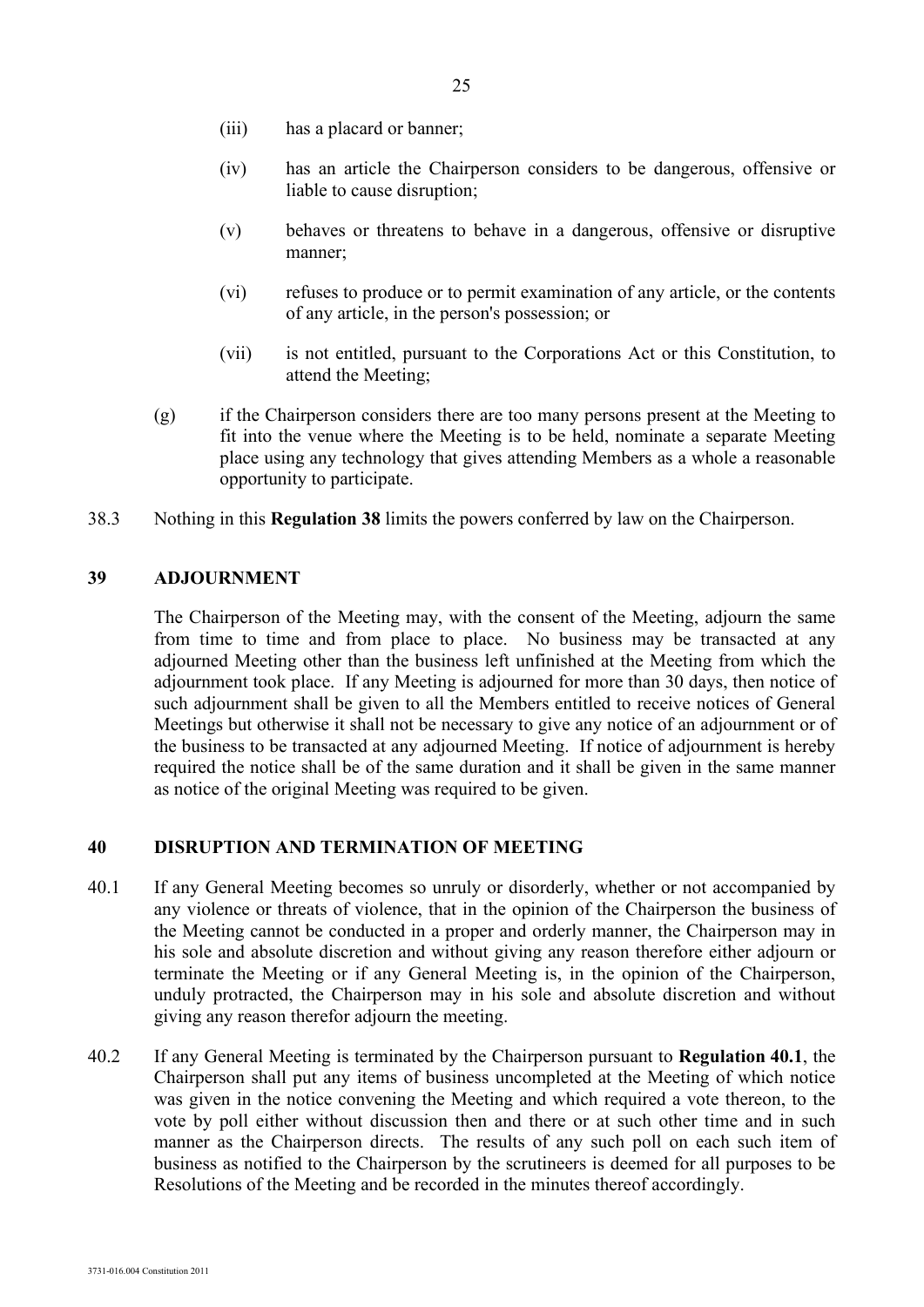#### **41 ENTITLEMENT TO VOTE AT GENERAL MEETINGS**

- 41.1 Subject to any rights or restrictions for the time being attached to any Shares, votes may be given either personally or by proxy or by attorney under power or in the case of a corporation by its duly authorised representative. No person is entitled to vote unless he is a Member.
- 41.2 Subject to this Constitution and any rights or restrictions attached to a class of Shares, where the Board has determined other means (including electronic) permitted by law for the casting and recording of votes by Members on any resolution to be put at a Meeting or General Meeting, each Member having a right to vote on the resolution has:
	- (a) one vote for every fully paid Share; and
	- (b) a fraction of one vote for every partly paid Share,

that the Member holds. The fraction must be equivalent to the proportion which the amount paid (not credited) is of the total amounts paid and payable (excluding amounts credited). Amounts paid in advance of a call are ignored when calculating the proportion.

- 41.3 Subject to the rights or restrictions attached to any Shares, on a show of hands every Attending Member has one vote.
- 41.4 (a) Where a person present at a General Meeting represents personally or by proxy, attorney or representative more than one member on a show of hands the person is entitled to one vote only despite the number of Members the person represents.
	- (b) Where a Member appoints two proxies or attorneys to vote in respect of Shares held by the Member and both are in attendance:
		- (i) on a show of hands, only the first person named in the instrument appointing the proxies or attorneys or, if they are named in separate instruments, the person whose name is earlier in alphabetical sequence, may vote; and
		- (ii) on a poll, each proxy or attorney may only exercise votes in respect of those Shares for which the proxy or attorney has been validly appointed proxy or attorney or if the instrument appointing the proxies or attorneys does not specify the proportion or number of Member's votes each proxy or attorney may exercise, each proxy or attorney may exercise half the Member's votes. Any fractions of votes resulting from the application of this Regulation are to be disregarded.
- 41.5 Subject to **Regulation 41.4(b)(ii)**, on a poll at a Meeting or General Meeting, each Attending Member having the right to vote on the resolution has:
	- (a) one vote for every fully paid Share; and
	- (b) a fraction of a vote for every partly paid Share,

held by that Attending Member or by the Member that the Attending Member represents. The fraction must be equivalent to the proportion which the amount paid (not credited) is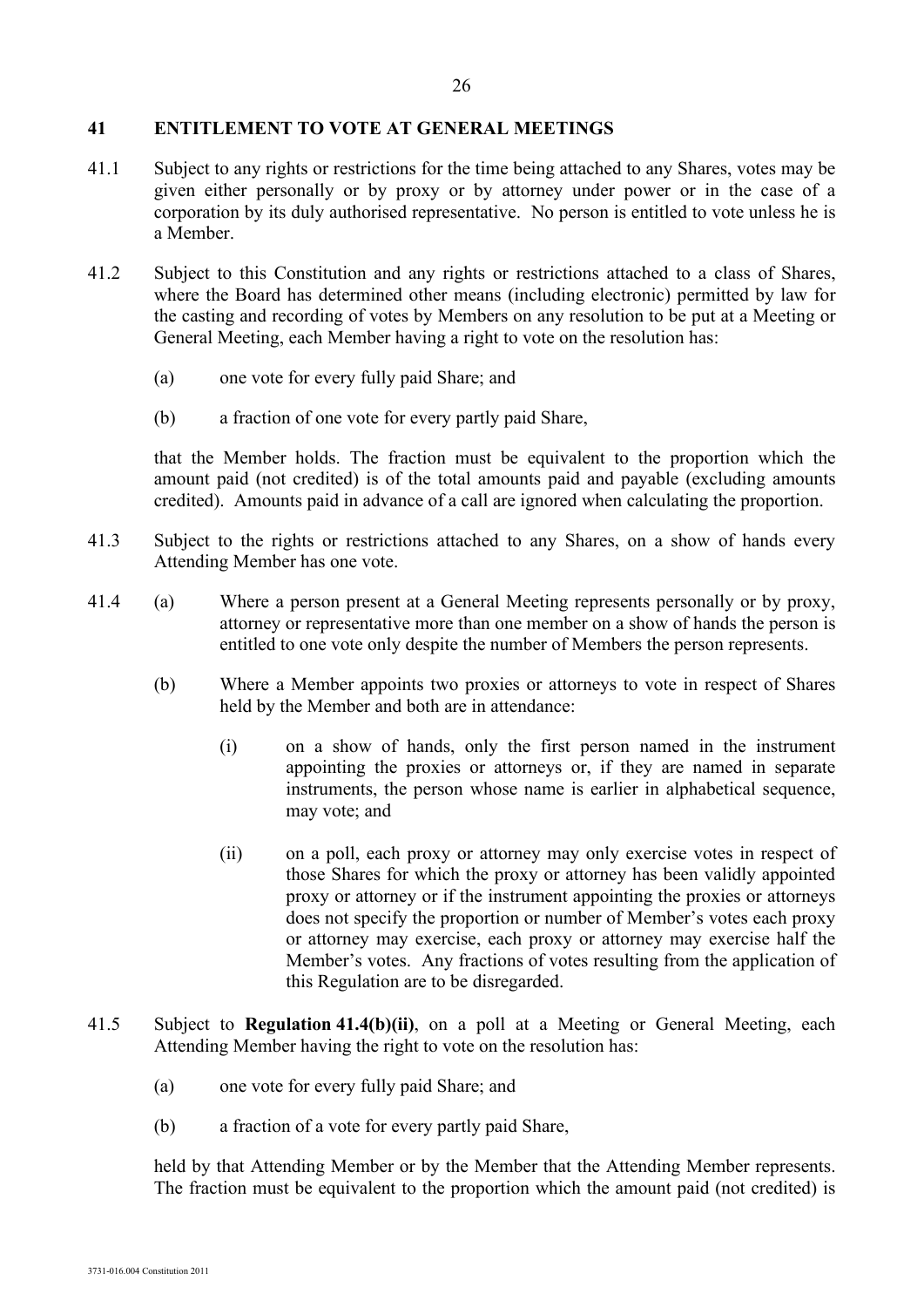of the total amounts paid and payable (excluding amounts credited). Amounts paid in advance of a call are ignored when calculating the proportion.

- 41.6 Notwithstanding anything express or implied in this Constitution, a Member is not entitled to vote the Member's Shares at a General Meeting unless all calls payable in respect of those Shares have been paid.
- 41.7 (a) If two or more persons are registered as joint holders of any Share, one only of such holders shall be entitled to vote at a meeting either personally or by proxy, attorney or Corporate Representative in respect of such Share as if he were solely entitled to it.
	- (b) If more than one of such joint holders is present at any meeting personally or by proxy, attorney or Corporate Representative and seeks to vote, then that one of the holders so present whose name stands first on the Register and no other shall be entitled to vote in respect of such Share.
	- (c) Several executors or administrators of a deceased Member in whose name any Share stands shall for the purpose of this Regulation be deemed joint holders of such Share.
- 41.8 Any person entitled under **Regulation 25.1** to take a transfer of any Shares may vote at any Meeting in respect thereof in the same manner as if he were the registered Holder of such Shares provided that at least 48 hours before the time of the Meeting or adjourned Meeting as the case may be at which he proposes to vote he shall satisfy the Directors of his right to take a transfer of such Shares unless the Directors have admitted his right to vote at such Meeting.
- <span id="page-27-1"></span><span id="page-27-0"></span>41.9 If more than one attorney or Corporate Representative appointed by a Member is present at a Meeting of Members and the Company has not received notice of any revocation of any of the appointments:
	- (a) an attorney or Corporate Representative appointed to act at that Meeting may act to the exclusion of an attorney or Corporate Representative appointed pursuant to a standing appointment; and
	- (b) subject to **Regulation [41.9](#page-27-0)[\(a\)](#page-27-1)**, an attorney or Corporate Representative appointed pursuant to the most recent appointment may act to the exclusion of an attorney or Corporate Representative appointed earlier in time.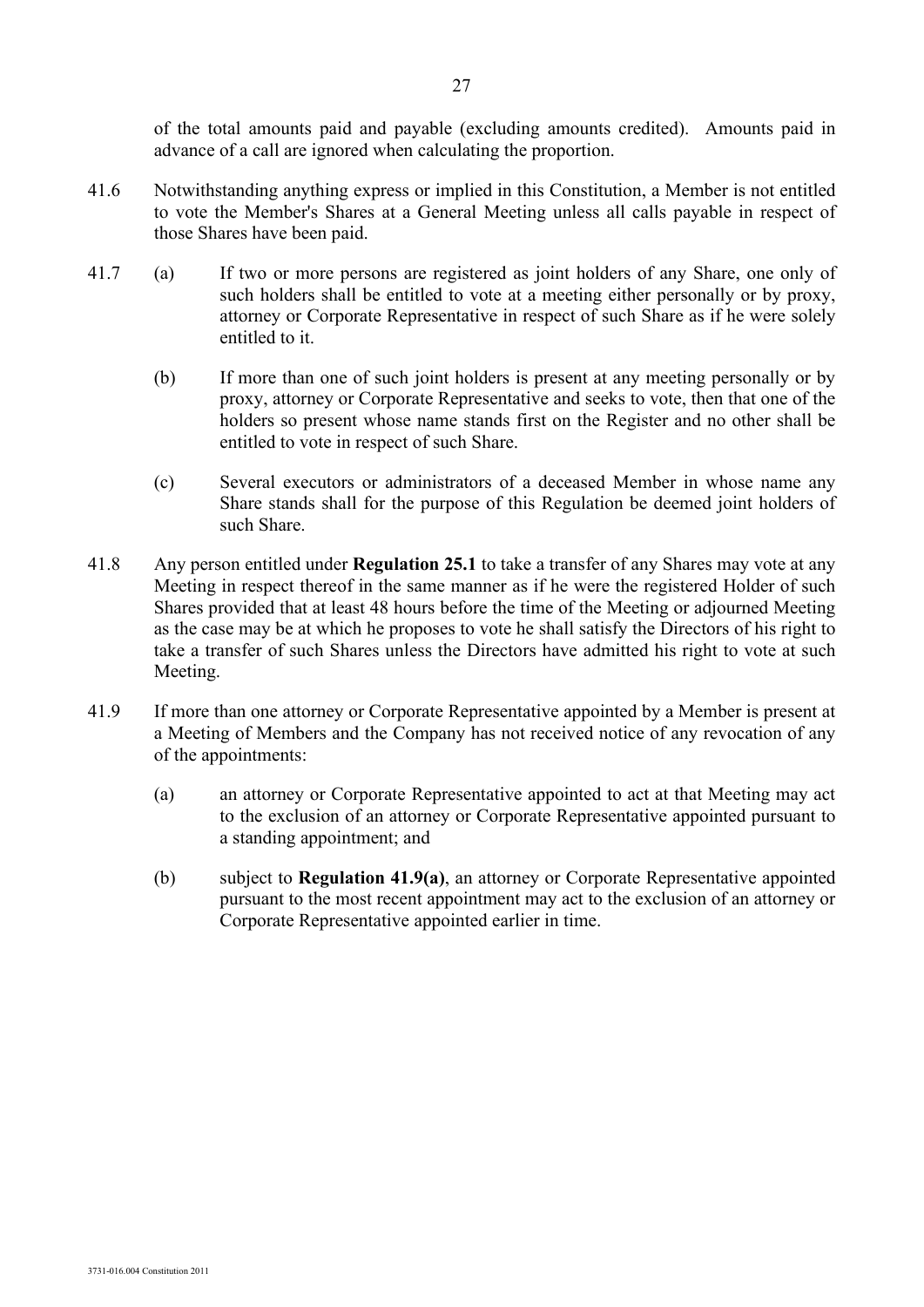- appointment, suspended for that Meeting of Members) if the Company receives a further appointment of a proxy from that Member which would result in there being more than 2 proxies of that Member entitled to act at the Meeting. The appointment of proxy made first in time is the first to be treated as revoked or suspended by this **Regulation 41.10**.
- 41.11 The appointment of a proxy for a Member is not revoked by an attorney or Corporate Representative for that Member attending and taking part in a Meeting of Members to which the appointment relates, but if that attorney or Corporate Representative votes on a resolution at that Meeting, the proxy is not entitled to vote, and must not vote, as the Member's proxy on that resolution.
- 41.12 The parent or guardian of an infant Member may vote at a Meeting of Members upon production of any evidence of the relationship or of the appointment of the guardian as the Board may require and any vote so made by the parent or guardian of an infant Member must be accepted to the exclusion of the vote of the infant Member.
- 41.13 Subject to the Applicable Law and this Constitution, a vote cast at a Meeting of Members by a person appointed by a Member as a proxy, attorney or Corporate Representative is valid despite:
	- (a) the Member's death, bankruptcy or mental incapacity; or
	- (b) the revocation of the appointment or the authority pursuant to which the appointment was executed,

if no written notice of that matter has been received by the Company at least 48 hours before the commencement of the Meeting.

# <span id="page-28-0"></span>**42 DECISION ON QUESTIONS AT A GENERAL MEETING**

- 42.1 Every question submitted to a General Meeting shall be decided by a show of hands unless a poll (before a vote is taken or before or immediately after the declaration of the result of the show of hands) is demanded by:
	- (a) the Chairperson;
	- (b) at least 5 Members present having the right to vote at the Meeting; or
	- (c) any Member or Members present in person or otherwise representing not less than 5% of the total voting rights of all the Members having the right to vote on the Resolution.
- 42.2 At any General Meeting (unless a poll is demanded as aforesaid) a declaration by the Chairperson that a Resolution has been carried or carried by a particular majority or lost or not carried by a particular majority and an entry in the book of minutes of proceedings of the Company signed by the Chairperson of that or the next succeeding Meeting is conclusive evidence of the fact without proof of the number or proportion of the votes recorded in favour of or against such Resolution.
- 42.3 The Board may determine that Members entitled to attend and vote at a Meeting or General Meeting may vote at that Meeting without an Attending Member in respect of that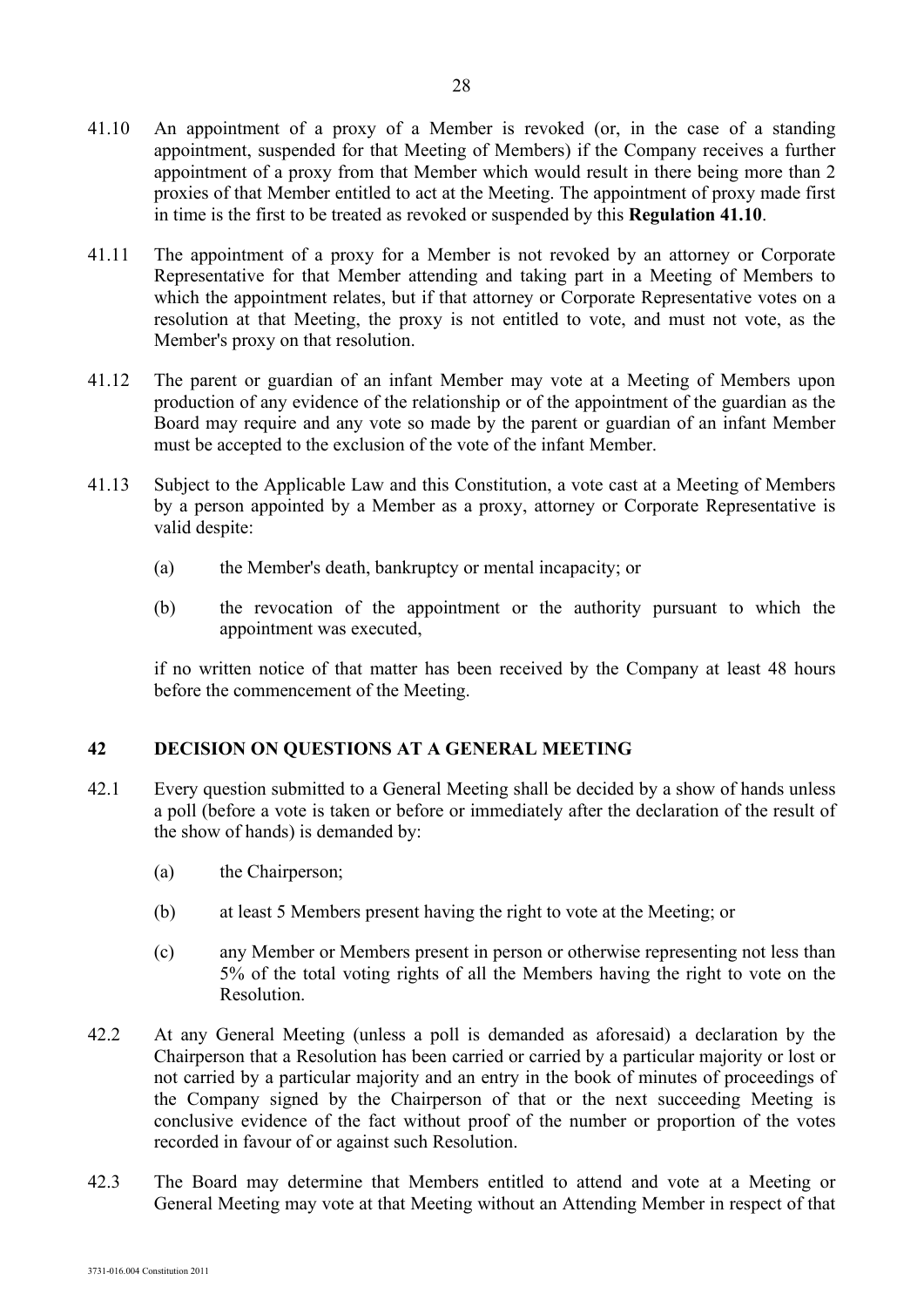person being present at that Meeting (and voting in this manner is referred to in this **Regulation [42](#page-28-0)** as direct voting). The Board may determine rules and procedures in relation to direct voting, including the class of Members entitled to cast a direct vote, the manner in which a direct vote may be cast, the circumstances in which a direct vote will be valid and the effect of a Member casting both a direct vote and a vote in any other manner. Where a notice of Meeting specifies that direct voting may occur by eligible Members, a direct vote cast by an eligible Member is taken to have been cast by that person at the Meeting if the rules and procedures for direct voting determined by the Board (whether set out in the notice of Meeting or otherwise) are complied with.

## **43 TAKING A POLL**

- 43.1 If a poll is demanded it shall be taken in such manner and either by ballot or otherwise and at such time and at such place as the Chairperson of the Meeting directs and either at once or after an interval or adjournment or otherwise and the result of the poll is the Resolution of the Meeting at which the poll was demanded.
- 43.2 If a poll is held after an adjournment, the Chairperson of the Meeting may direct that the time allowed for the lodgement of proxies and powers of attorney be extended until such time as he directs for the purpose of allowing votes to be cast on the poll.
- 43.3 No poll may be demanded on the election of a Chairperson of a Meeting and a poll demanded on any question of adjournment shall be taken at the Meeting and without an adjournment.
- 43.4 The demand for a poll does not prevent the continuance of a Meeting for the transaction of any business other than the question on which a poll has been demanded.
- 43.5 The demand for a poll may be withdrawn.

#### **44 CASTING VOTE OF CHAIRPERSON**

In the case of an equality of votes the Chairperson of the Meeting may on a show of hands and on a poll have a casting vote in addition to his deliberative vote (if any).

#### **45 VALIDITY OF VOTES**

- 45.1 No objection may be made to the validity of any vote except at a Meeting or adjourned Meeting or poll at which such vote is tendered and every vote not disallowed at any such Meeting or poll is valid for all purposes.
- 45.2 The Chairperson of any Meeting is the sole judge of the validity of every vote tendered and the Chairperson's determination is final and conclusive.

#### **46 VOTES BY PROXY**

- 46.1 (a) Any Member may appoint not more than 2 proxies to vote on his behalf.
	- (b) A proxy need not be a Member of the Company.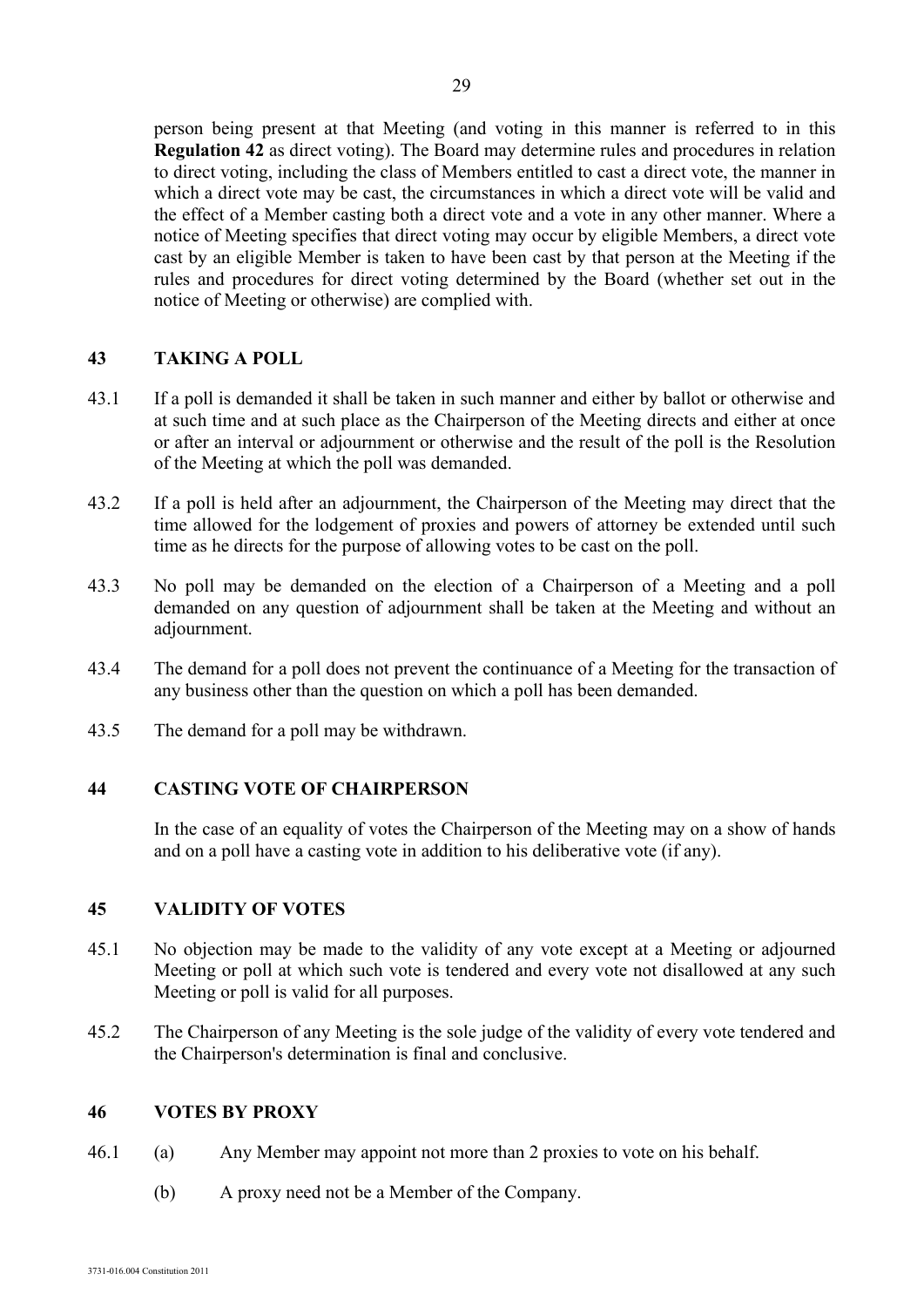- (c) Where a Member appoints 2 proxies, each proxy may be appointed to represent a specified proportion or number of the Member's voting rights. Any fractions of votes resulting from the application of this Regulation are to be disregarded.
- 46.2 A proxy may be revoked at any time by notice in writing to the Company.

## **47 APPOINTING A PROXY**

- 47.1 A form of appointment of proxy is valid if it is in accordance with the Corporations Act or any other form (including electronic) which the Board may determine is acceptable.
- 47.2 A form of appointment of proxy may specify the manner in which the proxy is to vote in respect of a particular Resolution and, where the form so provides, the proxy is not entitled to vote on the Resolution except as specified in the form. If a proxy has two or more appointments that specify different ways to vote on the Resolution, the proxy must not vote on a show of hands.
- 47.3 A form of appointment of proxy may make provision for the Chairperson of the Meeting to act as proxy in the absence of any other appointment or if the person or persons nominated fails or all fail to attend.
- 47.4 An appointment of proxy is only effective if the Company receives the appointment and any authority pursuant to which the appointment was signed or a certified copy of the authority (and the power of attorney (if any) under which it is signed or a certified copy thereof) not less than 48 hours before the time appointed for the Meeting or adjourned Meeting as the case may be.
- 47.5 Where a notice of Meeting specifies an electronic address or other electronic means by which a Member may give the Company a proxy appointment, a proxy given at that electronic address or by that other electronic means is taken to have been given by the Member and received by the Company if the requirements set out in the notice of Meeting are complied with.

#### **48 NUMBER OF DIRECTORS**

- 48.1 The number of Directors shall be not less than three (3) nor more than seven (7) as determined by the Directors from time to time.
- 48.2 The Company in General Meeting may increase or reduce the number of persons who may be appointed Directors but the minimum shall not be reduced below three (3).
- 48.3 If at any time the number of Directors falls below three (3), the continuing or surviving Directors may act in cases of emergencies or for the purpose of increasing the number of Directors to that minimum number or of calling a General Meeting of the Company but for no other purpose.
- 48.4 If at any time there is no Director of the Company or no Director capable of performing the functions of a Director, the Secretary or any Member may convene a General Meeting for the purpose of electing a Board of Directors. Any Directors so elected will hold office until the next Annual General Meeting.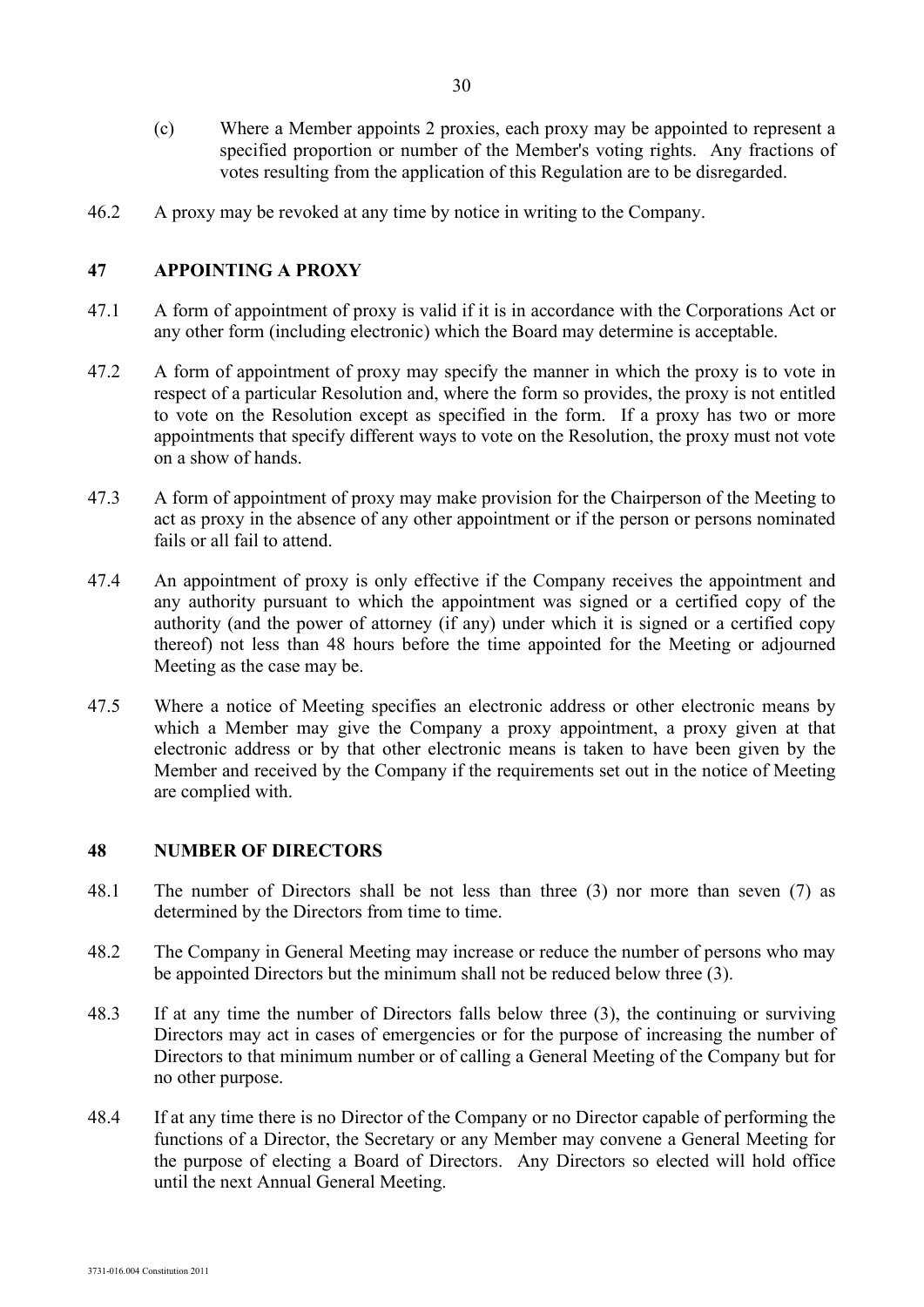#### **49 DIRECTORS SHARE QUALIFICATION**

There is no share qualification for any Director.

#### **50 CASUAL VACANCIES OF DIRECTORS**

- 50.1 The Directors may at any time appoint any person as a Director either to fill a casual vacancy or as an additional Director.
- 50.2 Any Director, other than a Managing Director, appointed under **Regulation 50.1**:
	- (a) holds office only until the conclusion of the next Annual General Meeting of the Company;
	- (b) is eligible for re-election at that meeting; and
	- (c) shall not be taken into account in determination of the number of Directors who are to retire by rotation at such Meeting and shall not be regarded as a Director retiring by rotation at such Meeting.

## **51 DIRECTORS' RETIREMENT BY ROTATION AND FILLING OF VACATED OFFICES**

- 51.1 An election of Directors shall take place each year.
- <span id="page-31-0"></span>51.2 Subject to **Regulations 50.1 and 55.2,** at every Annual General Meeting every Director, other than the Managing Director, who has retained office for more than 3 years since their election or re-election (as the case may be) shall retire from office. A retiring Director shall act as a Director throughout the meeting at which he retires.
- 51.3 A retiring Director is eligible for re-election.
- 51.4 The Company at any Annual General Meeting at which any Director retires may fill the vacated office by re-electing the Director or electing some other person to fill the vacancy.
- 51.5 If at any Annual General Meeting no Director is required to retire under the terms of **Regulation [51.2](#page-31-0)** then the Director who has been longest in office since their last election shall retire from office, and if more than one have equal tenure then the Director to retire shall in default of agreement between them be determined by lot.
- 51.6 No person except a Director retiring by rotation, a Director appointed by virtue of **Regulation 50** or a person recommended by the Directors for election is eligible for election to the office of Director at any General Meeting unless he or some Member intending to propose him has at least 30 Business Days before the meeting left at the Office a notice in writing duly signed by the nominee giving his consent to nomination and signifying his candidature for the office or the intention of such Member to propose him. Notice of each and every candidature shall be forwarded to all Members at least 28 days prior to the meeting at which an election is to take place.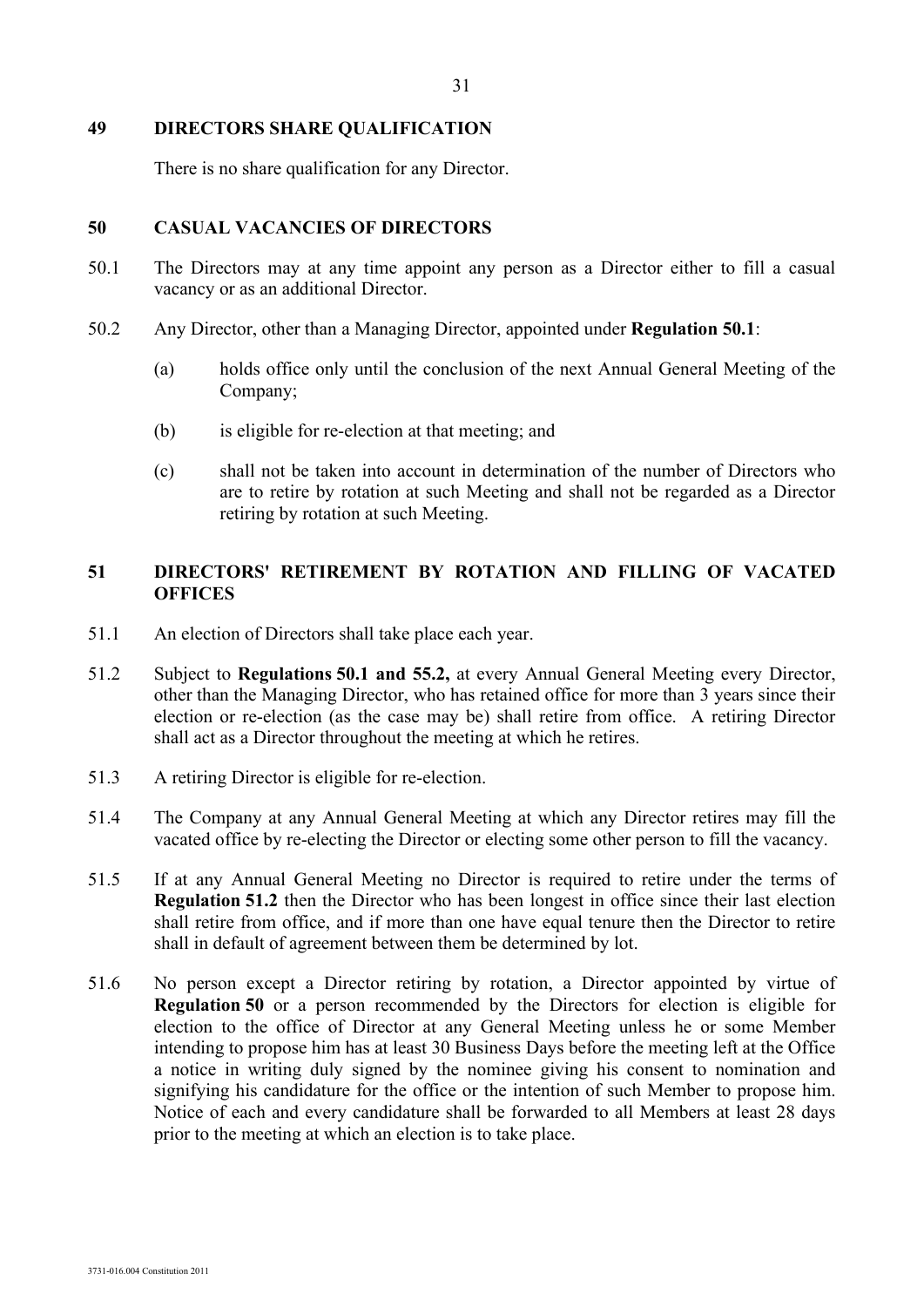- 51.7 Any Director may retire from office upon giving notice in writing to the Company of his intention to do so and such resignation takes effect upon the expiration of the notice or its earlier acceptance.
- 51.8 No Auditor or partner or employee or employer of an Auditor shall be capable of being appointed a Director.

## **52 REMOVAL OF DIRECTORS**

Subject to the provisions of the Corporations Act, the Company may by Resolution passed at any General Meeting remove any Director before the expiration of his period of office and appoint another person in his stead. The person so appointed holds office during such time only as the Director in whose place he is appointed would have held office.

## **53 VACATION OF OFFICE OF DIRECTORS**

In addition to the circumstances in which the office of Director becomes vacant by virtue of the Corporations Act the office of Director is ipso facto vacated if the Director:

- (a) becomes bankrupt or suspends payment or compounds with or assigns his estate for the benefit of his creditors;
- (b) becomes of unsound mind or a person whose person or estate is liable to be dealt with in any way under the law relating to mental health;
- (c) is removed from office pursuant to this Constitution;
- (d) absents himself from the meetings of Directors for a continuous period of 6 months without special leave of absence from the Directors and the Directors thereupon declare his seat to be vacant;
- (e) fails to pay any call due on any Shares held by him for the space of one month or such further time as the Directors may allow after the time when the call shall have been made;
- (f) resigns his office by notice in writing to the Company addressed to it at the Office (and such registration is accepted or is not withdrawn within 1 month);
- (g) refuses to act;
- (h) is convicted of any felony; or
- (i) ceases to be, or becomes prohibited from being, a Director by virtue of the Corporations Act or any order made under the Corporations Act.
- 53.2 No proceedings of the Board will be invalidated by reason of any Director taking part or concurring therein being then disqualified until an entry is made in the minutes of the Board of the Director's office having been so vacated.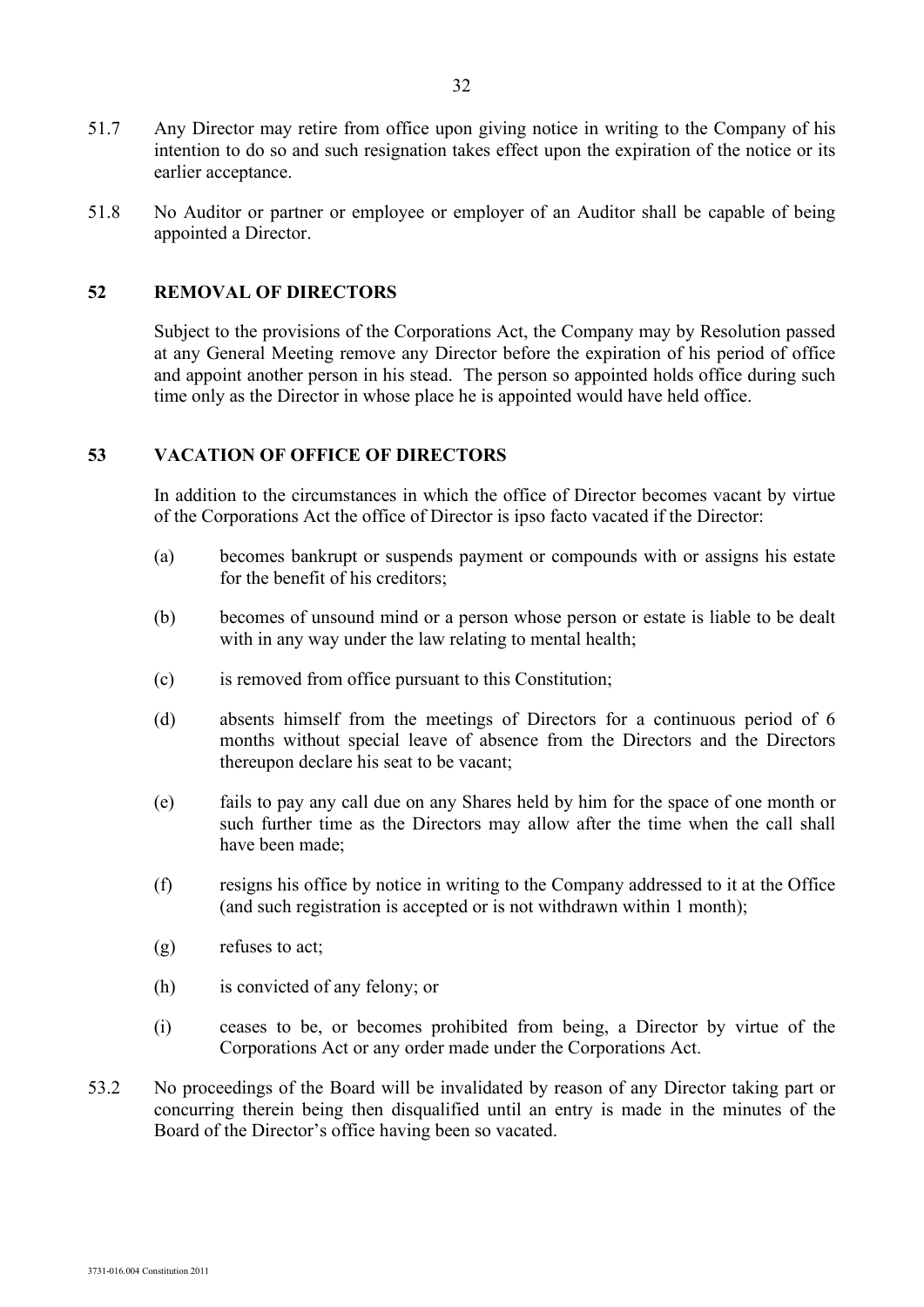53.3 Any Director whose office becomes so vacant will be eligible for immediate re-election provided that the disqualifying conditions may be dispensed with, altered, varied or modified by a Special Resolution.

## **54 ALTERNATE DIRECTORS**

- 54.1 Each Director has power to appoint any person approved for that purpose by a majority of his co-Directors to act as an Alternate Director in his place.
- 54.2 Upon the appointment of an Alternate Director taking effect, such appointment shall constitute the person so appointed an Alternate Director for each Director appointing him and he shall be as competent to exercise to the extent herein provided the directorial functions of each Director by whom he was appointed (in addition to his own functions if he is himself a Director) as if each such Director had appointed different persons to act as their Alternate Directors. The presence of an Alternate Director at any meeting shall for all purposes be counted as the presence of each of the Directors appointing him (in addition to his own presence if he is himself a Director).

The following provisions shall apply to each Alternate Director:

- (a) notice of meetings of the Board convened while he continues in office shall be deemed due notice to both the Alternate Director and the Director appointing him if given to either of them;
- (b) so far as is consistent with the duration and nature of his appointment and subject to contrary provisions of this Constitution he shall be entitled to attend and vote at any meeting of the Board in the place of the Director by whom he was appointed if such Director is not present thereat;
- (c) he may, whether at meetings of the Board or otherwise, exercise all the powers (except the power to appoint an Alternate) of the Director by whom he was appointed insofar as such Director has not exercised them;
- (d) he shall, whether at such meetings or otherwise, perform, observe and discharge all the directorial functions of the Director by whom he was appointed insofar as such Director has not performed them;
- (e) where the subject or context does not otherwise require, the word "Director" where appearing in this Constitution shall be deemed to include an Alternate Director;
- (f) he shall not be entitled to receive any remuneration from the Company as a Director but the Director by whom he was appointed shall be entitled to such remuneration as he would have received if he had personally performed the functions performed by such Alternate Director;
- (g) he shall while acting as an Alternate Director be responsible to the Company for his own acts and defaults and shall not be deemed to be the agent of the Director by whom he was appointed;
- (h) he may be removed or suspended from office by notice to the Company in writing duly executed by the Director by whom he was appointed;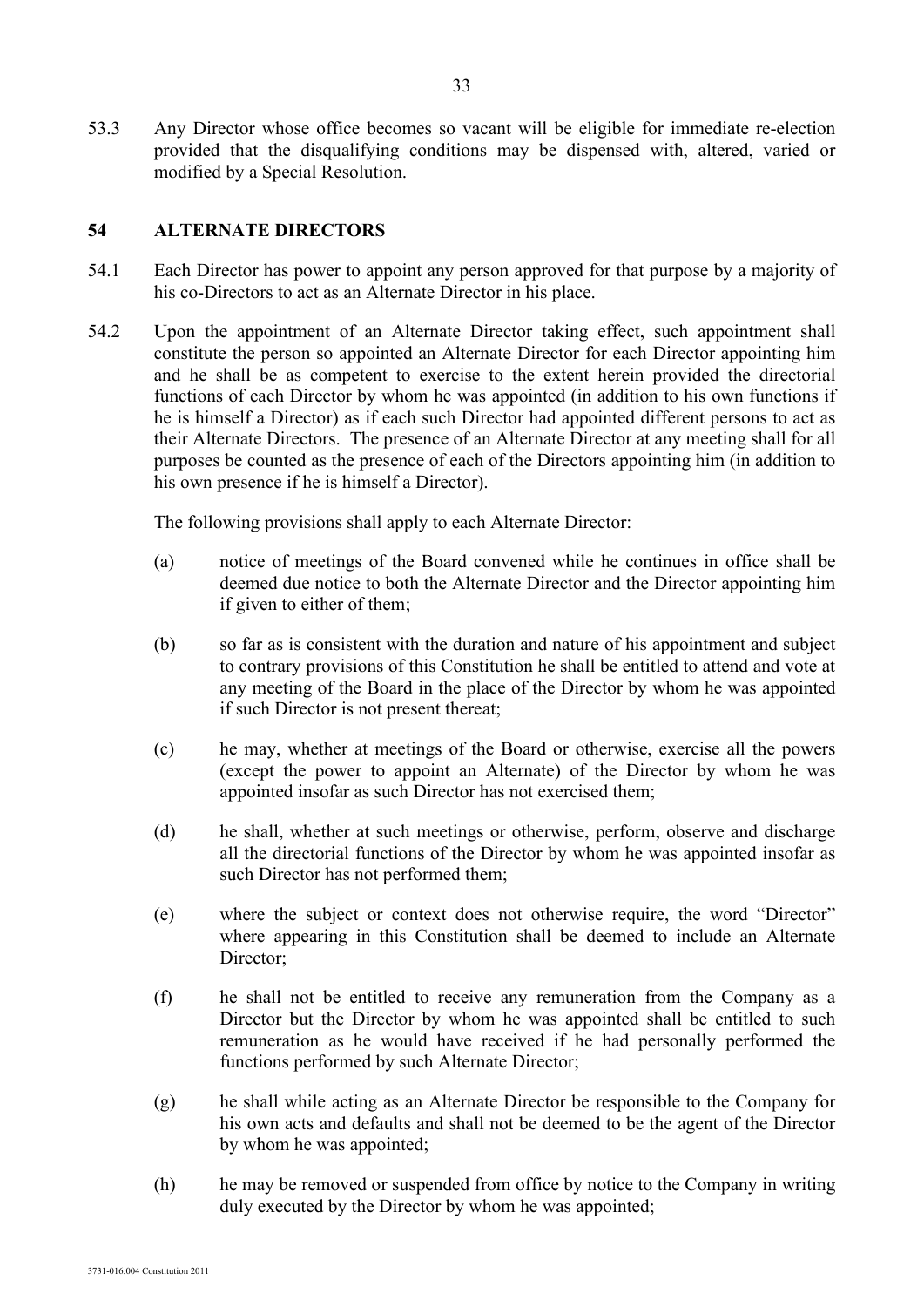- (i) he shall ipso facto vacate office if disqualified under the provisions of this Constitution or if the Director by whom he was appointed dies or otherwise vacates office;
- (j) he may at any time be suspended or removed as an Alternate Director by Resolution of the Directors provided the Directors give the Director by whom he was appointed reasonable notice of their intention so to do;
- (k) he shall not be entitled to act as Chairperson of the Board or of a committee in place of the Director by whom he is appointed, but may be chosen as the Chairperson of a meeting of the Board or of a committee or of a General Meeting of the Company pursuant to the provisions of this Constitution.
- 54.3 A Director or any other person may act as Alternate Director to represent more than one **Director**

#### **55 MANAGING DIRECTOR**

- 55.1 The Directors may from time to time appoint one of their body to be Managing Director of the Company and define, limit and restrict his powers and fix his remuneration (subject to compliance with the Corporations Act) and duties and may (subject to the provisions of any contract between him and the Company) remove him from office and appoint another in his place.
- 55.2 A Managing Director is not, while he continues to hold that office, subject to retirement by rotation and he is not taken into account in determining the retirement by rotation of Directors but he is subject to the provisions of any contract between him and the Company and to this Constitution subject to the same provisions as to resignation disqualification and removal as the other Directors and if he ceases to hold the office of Director from any cause he immediately ceases to be a Managing Director.
- 55.3 If the Managing Director becomes at any time in any way incapable of acting as such the Directors may appoint any other Director to act temporarily as Managing Director.

#### **56 REMUNERATION OF DIRECTORS**

- 56.1 The Directors may be paid out of the funds of the Company, as remuneration for their ordinary services as Directors, such sum as may be determined by the Company in General Meeting (subject to compliance with the Corporations Act). Such remuneration, in the case of non-Executive Directors, shall be by a fixed sum and not by a commission on or percentage of the operating revenue of the Company or its profits. The sum so fixed may be divided amongst the Directors in such proportion and manner as they may from time to time agree, or in default of agreement, equally.
- 56.2 Subject to the provisions of any contract between the Company and a Managing Director the remuneration of an Executive Director may from time to time be fixed by the Directors and may be by way of fixed salary but not be by way of commission on or percentage of operating revenue of the Company and unless otherwise determined by the Company in General Meeting may be in addition to any remuneration which he may receive as a Director of the Company.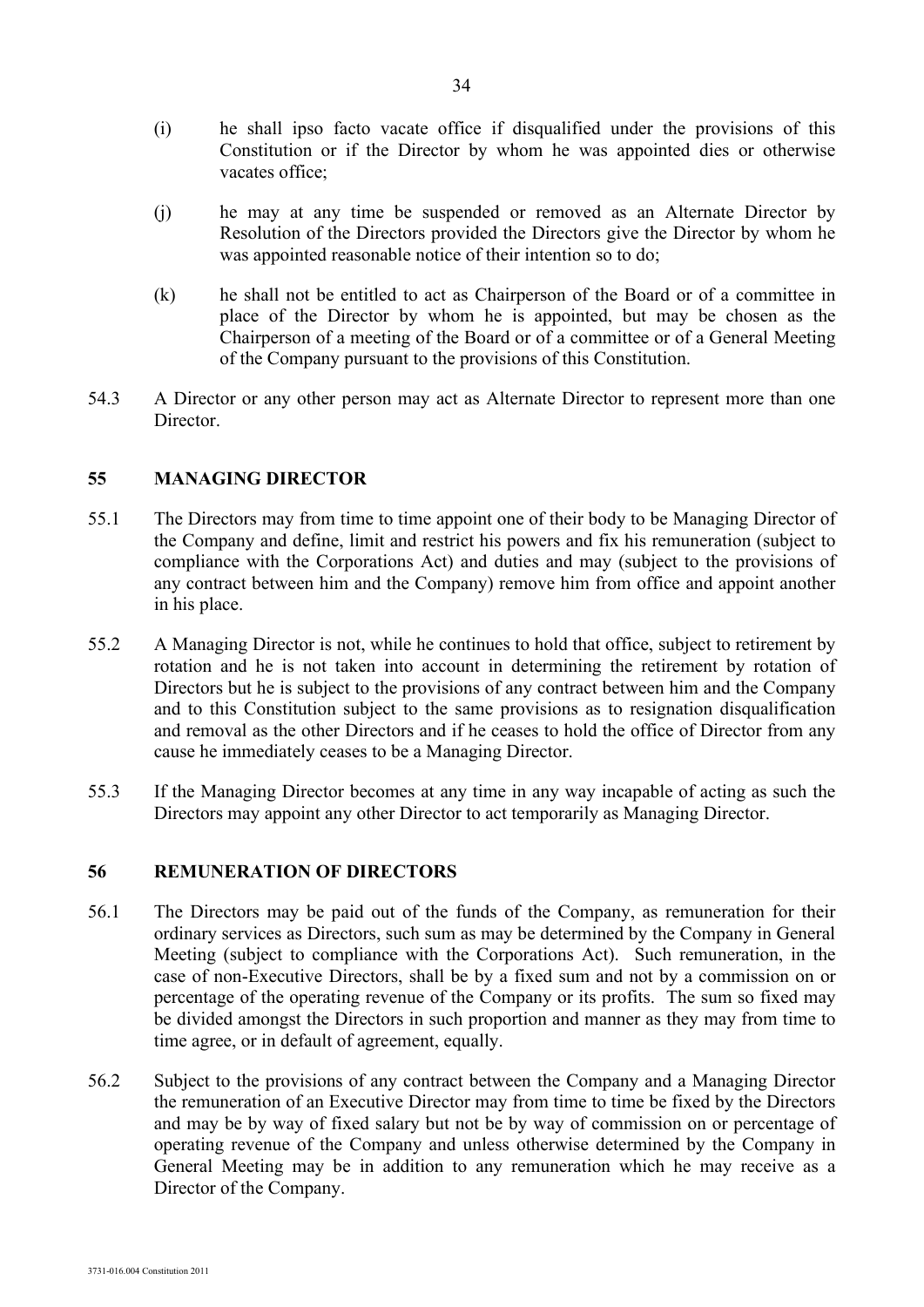- 56.3 The Directors may also be paid their travelling and other expenses incurred in connection with their attendance at Board meetings and otherwise in the execution of their duties as Directors.
- 56.4 Any Director who being willing is called upon to perform extra services or to make any special exertions or to undertake any executive or other work for the Company beyond his ordinary duties or to go or reside abroad or otherwise for any of the purposes of the Company may be remunerated either by a fixed sum or a salary as may be determined by the Directors and such remuneration may be either in addition to or in substitution for his share in the remuneration provided above.
- 56.5 In the event of a proposal to increase the remuneration of the Directors for their ordinary services the notice calling the General Meeting at which such increase is to be proposed shall state the amount of the proposed increase and the maximum sum that may be paid.
- 56.6 The remuneration of each Director for his ordinary services accrues from day to day and is apportionable accordingly. A Resolution of Directors cancelling suspending reducing or postponing payment of such remuneration or any part thereof binds all the Directors for the time being.

## **57 DIRECTORS' REMUNERATION ON RETIREMENT OR DEATH**

- 57.1 Upon a Director ceasing or at any time after his ceasing whether by retirement or otherwise to hold that office, the Directors may pay to the former Director, or in the case of his death to the former Director's spouse (including a person who although not legally married to the former Director lived with this Director on a genuine domestic basis as the Director's husband or wife), legal personal representatives, or to his dependants or any of them a gratuity or pension or allowance or lump sum payment in respect of past services of such Director, including any superannuation, retiring allowance, superannuation gratuity or similar payment, of an amount not exceeding the amount permitted by the Corporations Act or the Listing Rules. The Company may contract with any Director other than an Executive Director to secure payment of any such sum to him, to his legal personal representatives or to his dependants or any of them.
- 57.2 A determination made by the Directors in good faith that a person is or was at the time of the death of such Director a dependant of such Director is conclusive for all purposes of **Regulation 57.1**.

## **58 REGULATION OF PROCEEDINGS OF DIRECTORS**

The Directors may meet together for the despatch of business and adjourn and otherwise regulate their Meetings as they see fit.

## **59 QUORUM OF DIRECTORS**

- 59.1 A quorum of Directors is two (2) or such other number as determined by the Directors from time to time.
- 59.2 The Chairperson at a meeting at which only two (2) Directors are competent to vote on the question at issue, shall not have a casting vote.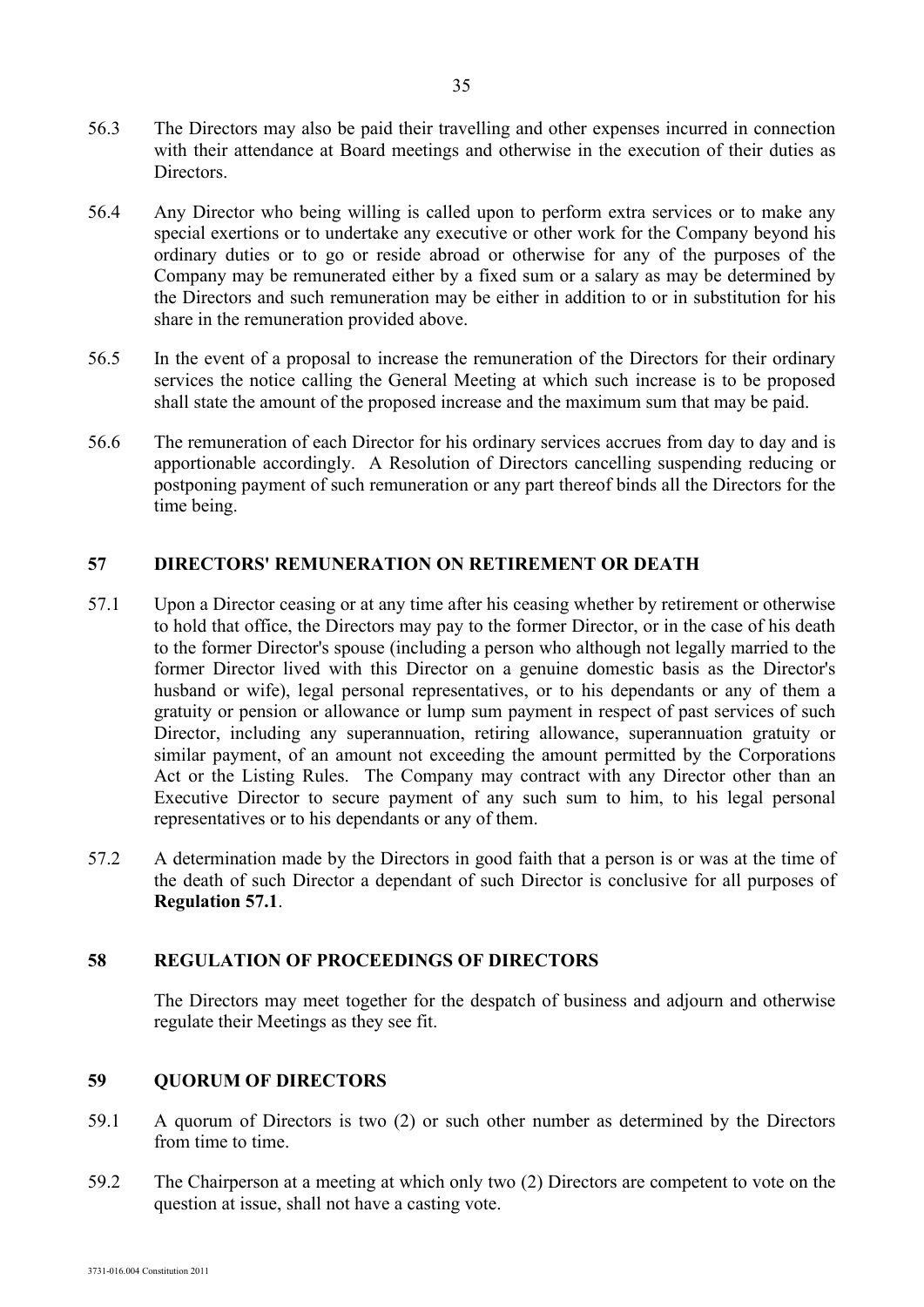#### **60 CONVENING AND NOTICE OF MEETINGS**

- 60.1 A Director may at any time and the Secretary upon the request of a Director shall convene a Meeting of the Directors.
- 60.2 Unless the Directors otherwise unanimously agree, at least 48 hours notice must be given of every Directors' Meeting. Notice may be given by post, telephone, , electronic mail or other similar means of communication to each Director at his notified address for receipt of notices. Non-receipt of any notice of a Meeting of Directors by a Director does not affect the validity of the convening of the Meeting.

## **61 MEETINGS OF DIRECTORS BY INSTANTANEOUS COMMUNICATION DEVICE**

- 61.1 For the purposes of this Constitution, the contemporaneous linking together by Instantaneous Communication Device of a number of consenting Directors not less than the quorum, whether or not any one or more of the Directors is out of Australia, is deemed to constitute a meeting of the Directors and all the provisions of this Constitution as to the meetings of the Directors shall apply to such meetings held by Instantaneous Communication Device so long as the following conditions are met:
	- (a) All the Directors for the time being entitled to receive notice of the Meeting of Directors (including any alternate for any Director) are entitled to notice of a Meeting by Instantaneous Communication Device and to be linked by Instantaneous Communication Device for the purposes of such Meeting. Notice of any such Meeting may be given on the Instantaneous Communication Device or in any other manner permitted by this Constitution;
	- (b) At the commencement of the Meeting each of the Directors taking part in the Meeting by Instantaneous Communication Device are able to hear each of the other Directors taking part;
	- (c) At the commencement of the Meeting each Director shall acknowledge his presence for the purpose of a Meeting of the Directors of the Company to all the other Directors taking part.
- 61.2 A Director shall not leave the Meeting by disconnecting his Instantaneous Communication Device unless he has previously obtained the expressed consent of the Chairperson of the Meeting. A Director is conclusively presumed to have been present and to have formed part of the quorum at all times during the Meeting by Instantaneous Communication Device unless he has previously obtained the expressed consent of the Chairperson of the Meeting to leave the meeting.
- 61.3 A minute of the proceedings of a Meeting by Instantaneous Communication Device is sufficient evidence of those proceedings and of the observance of all necessary formalities if certified as a correct minute by the Chairperson of the Meeting and by another Director or the Secretary.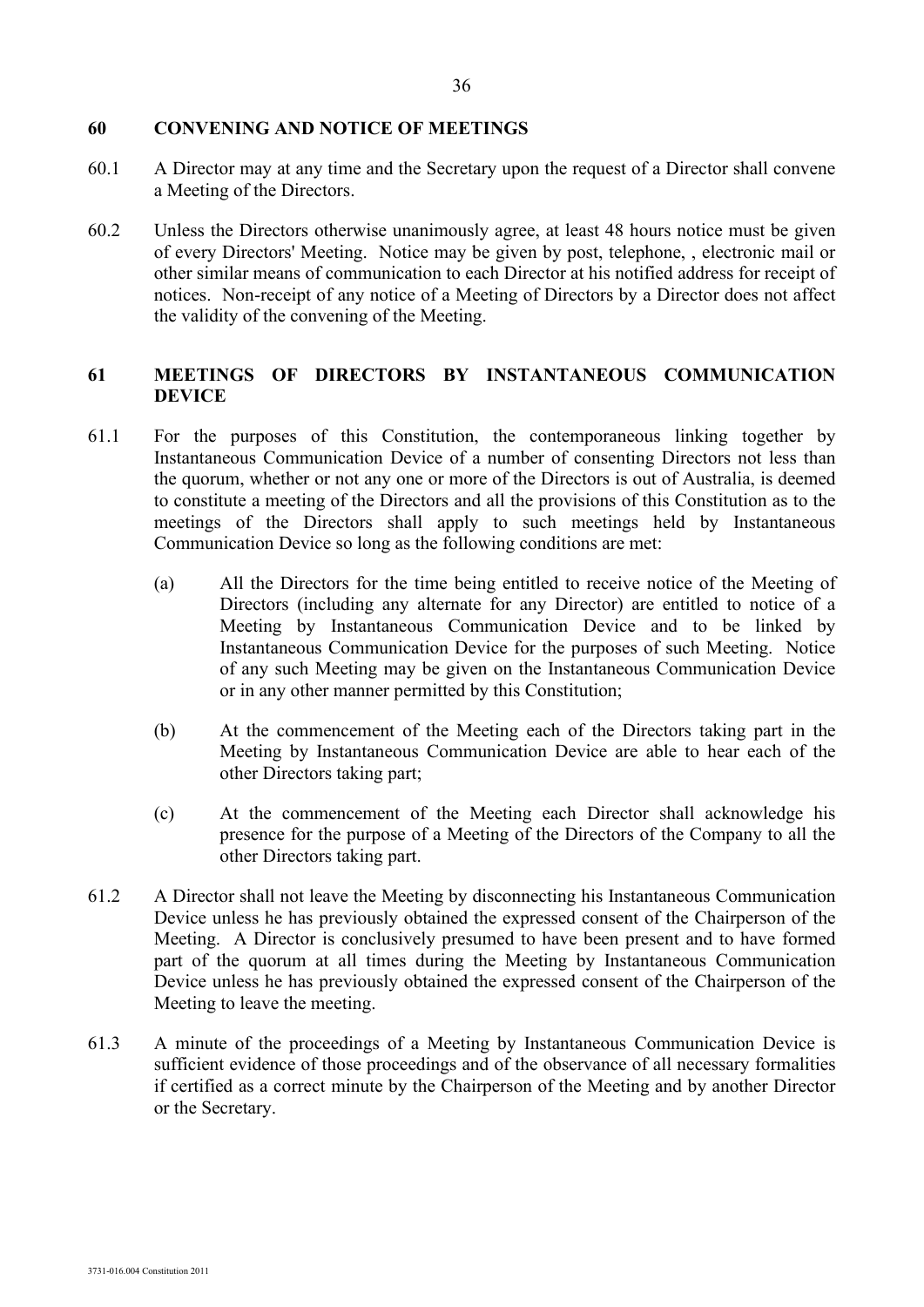#### 37

#### **62 WRITTEN RESOLUTIONS OF DIRECTORS**

A Resolution in writing signed by all the Directors or their respective alternate Directors, except those Directors who expressly indicate their abstention in writing to the Company and those who would not be permitted, by virtue of section 232A of the Corporations Act, together with their respective alternates, to vote were the resolution to be put to a meeting of the Directors, shall be as valid and effective as if it had been passed at a meeting of the Directors duly convened and held. Any such Resolution may consist of several documents in like form each signed by one or more Directors. Any Resolution shall be effective from the date the last of the relevant Directors have signed the Resolution. Every Resolution so signed shall be as soon as practicable entered into the books provided for the purpose of recording, inter alia, Resolutions of Directors. An e-mail or such similar means of communication addressed to or received by the Company and purporting to be signed by a Director is for the purpose of this Regulation deemed to be writing signed by such Director.

#### **63 VOTING AT DIRECTORS MEETING**

Questions and resolutions arising at any meeting of the Directors shall be decided by a majority of votes and each Director has one vote. A person who is an Alternate Director is entitled (in addition to his own vote if he is a Director) to one vote on behalf of each Director whom he represents as an Alternate Director at the meeting and who is not personally present. If there is an equality of votes on any question or resolution, the Chairperson, if he is entitled to vote on the question or resolution, may exercise a casting vote in addition to any other vote he may have, except where two (2) Directors constitute a quorum and there are only two (2) Directors present at the Meeting or only two (2) Directors are eligible to vote on that question or resolution.

#### **64 POWERS OF MEETING OF DIRECTORS**

A Meeting of the Directors at which a quorum is present is competent to exercise all or any of the authorities, powers and discretions for the time being vested in or exercised by the Directors generally or by or under this Constitution.

#### **65 CHAIRPERSON OF DIRECTORS**

The Directors shall from time to time elect a Chairperson of their Meetings. If no Chairperson is elected or if at any Meeting the Chairperson is not present within half an hour of the time appointed for holding the same the Directors present may choose one of their number to be Chairperson of such meeting. The Directors may from time to time appoint a deputy Chairperson who in the absence of the Chairperson at a meeting of the Directors may exercise all the power and authorities of the Chairperson.

#### **66 VALIDATION OF ACTS OF DIRECTORS WHERE DEFECT IN APPOINTMENT**

All acts done at any Meeting of Directors or of a committee of Directors or by any person acting as a Director or by any person purporting to act as an attorney under power of the Company, notwithstanding that it is afterwards be discovered that there was some defect in the appointment or continuance in office of such Director or person or attorney acting as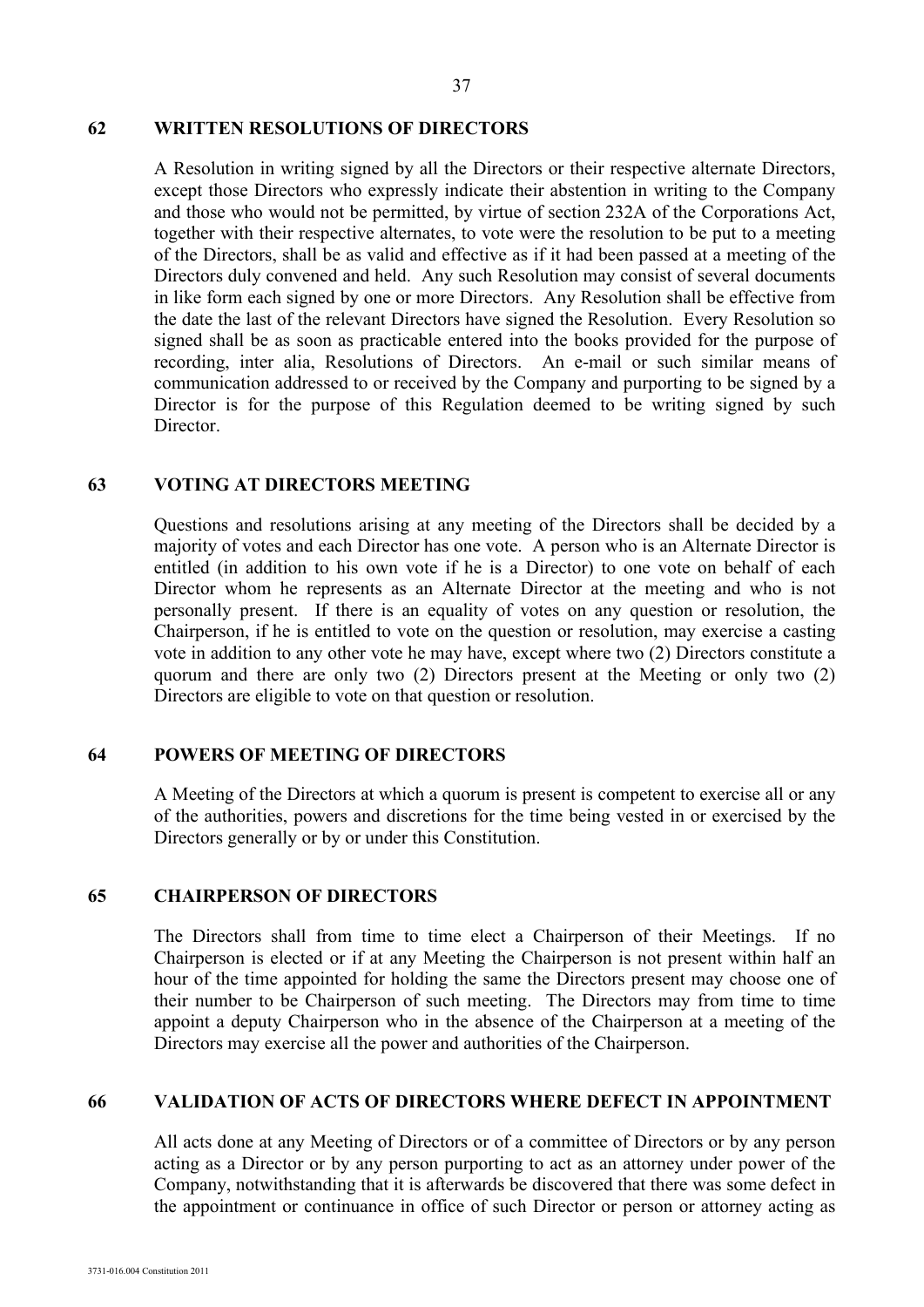aforesaid or that they or any of them were disqualified or were not entitled to vote, are as valid as if every such person had been duly appointed or had duly continued in office and was qualified to be a Director or attorney and was entitled to vote.

## **67 DIRECTORS' CONTRACTS WITH THE COMPANY**

- 67.1 No Director is disqualified by his office from holding any other office or place of profit under the Company or any of its subsidiary companies or under any company in which the Company is or becomes a shareholder or is otherwise interested or from contracting or arranging with the Company or any other such company as aforesaid either as vendor, purchaser or otherwise howsoever nor is any such contract or any contract or arrangement entered into or to be entered into by or from or on behalf of the Company in which the Director is or may be in any way interested to be avoided nor is the Director so contracting or being so interested liable to account to the Company for any profit arising from any such office or place of profit or realised by any such contract or arrangement by reason only of the Director holding that office or of the fiduciary relationship between the Director and the Company.
- 67.2 Subject to **Regulation 67.3** and the Corporations Act, a Director shall not vote in respect of any contract or arrangement in which he is so interested as aforesaid nor in respect of any other contract or arrangement in which he has directly or indirectly a material interest and he must not be present whilst the matter is being considered at the meeting.
- 67.3 **Regulation 67.2** does not apply to an interest that the Director has as a Member and in common with the other Members.
- 67.4 The nature of the Director's interest shall be disclosed by him before or at the Meeting of Directors at which the question of entering into the contract or arrangement is first taken into consideration if his interest then exists or in any other case at the first Meeting of the Directors after he becomes so interested. A general notice given to the Directors by any Director to the effect that he is an officer or a member of or interested in any specified firm or corporation and is to be regarded as interested in all transactions with such firm or corporation is sufficient disclosure as required by the Corporations Act as regards such Director and the said transactions and after such general notice it is not necessary for such Director to give any special notice relating to any particular transaction with such firm or corporation.
- 67.5 A Director of the Company may be or become a director or other officer of, or otherwise interested in, any corporation promoted by the Company or in which the Company may be interested as shareholder or otherwise, or which holds any Shares in the Company, and no such Director is accountable to the Company for any remuneration or other benefits received by him as a director or officer, or from his interest in, such corporation. The Directors may exercise the voting power conferred by the shares or other interest in any such other corporation held or owned by the Company, or exercisable by them as Directors of such other corporation in such manner in all respects as they think fit (including the exercise in favour of any Resolution appointing themselves or any of them directors or other officers of such corporation) and any Director may vote in favour of the exercise of such voting rights in manner aforesaid, notwithstanding that he may be, or be about to be, appointed a director or other officer of such corporation and as such is or may become interested in the exercise of such voting rights in manner aforesaid.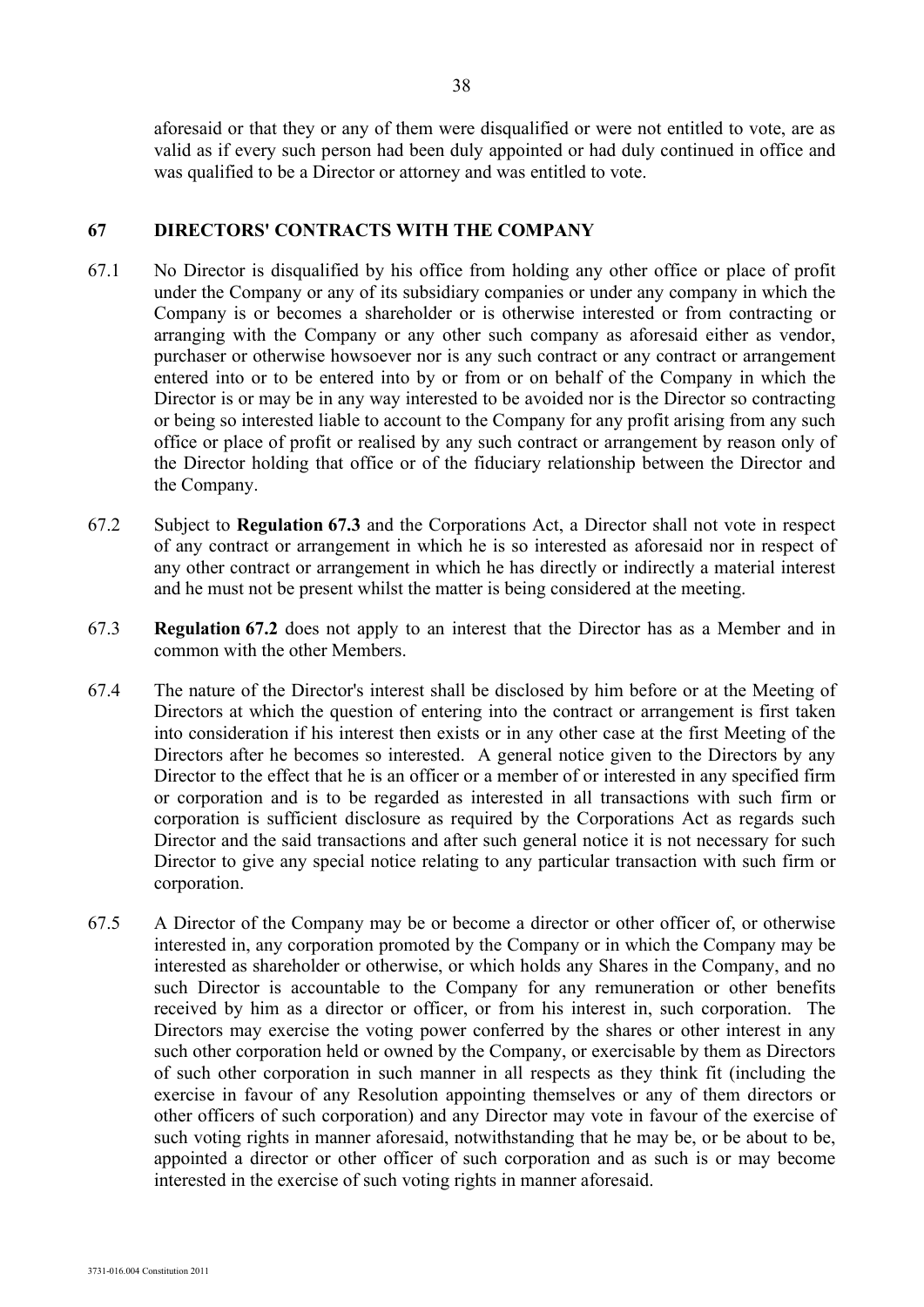67.6 The Company must (in accordance with the Listing Rules) forthwith advise the Company Announcements Office of ASX of any interest the Director may have in any material contract to which the Company is a party or in which the Company also has an interest.

#### **68 GENERAL POWERS OF DIRECTORS**

Subject to the Corporations Act and to any other provisions of this Constitution, the management and control of the business of the Company is vested in the Directors who may exercise all such powers of the Company as are not hereby or by the Corporations Act required to be exercised by the Company in General Meeting. Notwithstanding anything express or implied in this Constitution the Directors may cancel or postpone a meeting of Shareholders but no Regulation made or Resolution passed by the Company in General Meeting invalidates any prior act of the Directors which would have been valid if that Regulation or Resolution had not been made or passed.

#### **69 BORROWING POWERS OF DIRECTORS**

- 69.1 The Directors have power to raise or borrow any sum or sums of money and to secure the payment or repayment of such moneys and any other obligation or liability of the Company in such manner and on such terms and conditions in all respects as they think fit whether upon the security of any mortgage or by the issue of debentures or debenture stock of the Company charged upon all or any of the property of the Company (both present and future) including its goodwill, undertaking and uncalled Capital for the time being or upon bills of exchange, promissory notes or other obligations or otherwise.
- 69.2 Without limiting the generality of the foregoing, it is expressly declared that the Directors have power to make such loans to and to provide such guarantees and security for obligations undertaken by Directors of the Company as may be permitted by the Corporations Act or by Resolution of the Company in accordance with the Corporations Act but not otherwise.
- 69.3 All cheques, promissory notes, drafts bills of exchange and other negotiable instruments and all receipts for money paid to the Company shall be signed, drawn, accepted, endorsed or otherwise executed as the case may be in such manner as the Directors determine.

#### **70 DELEGATION OF DIRECTORS POWERS**

- 70.1 The Directors may from time to time by power of attorney appoint any person or persons to be the attorney or attorneys of the Company for such purposes and with such powers authorities and discretions (not exceeding those vested in or exercisable by the Directors under this Constitution) and for such period and subject to such conditions as they may think fit and any such powers of attorney may contain such provisions for the protection and convenience of persons dealing with any such attorney as the Directors may think fit and may also authorise any such attorney to delegate all or any of the powers authorities and discretions vested in him.
- 70.2 The Directors may from time to time confer upon any Director for the time being or such other person as they may select such of the powers exercisable under this Constitution by the Directors as they may think fit for such time and to be exercised for such objects and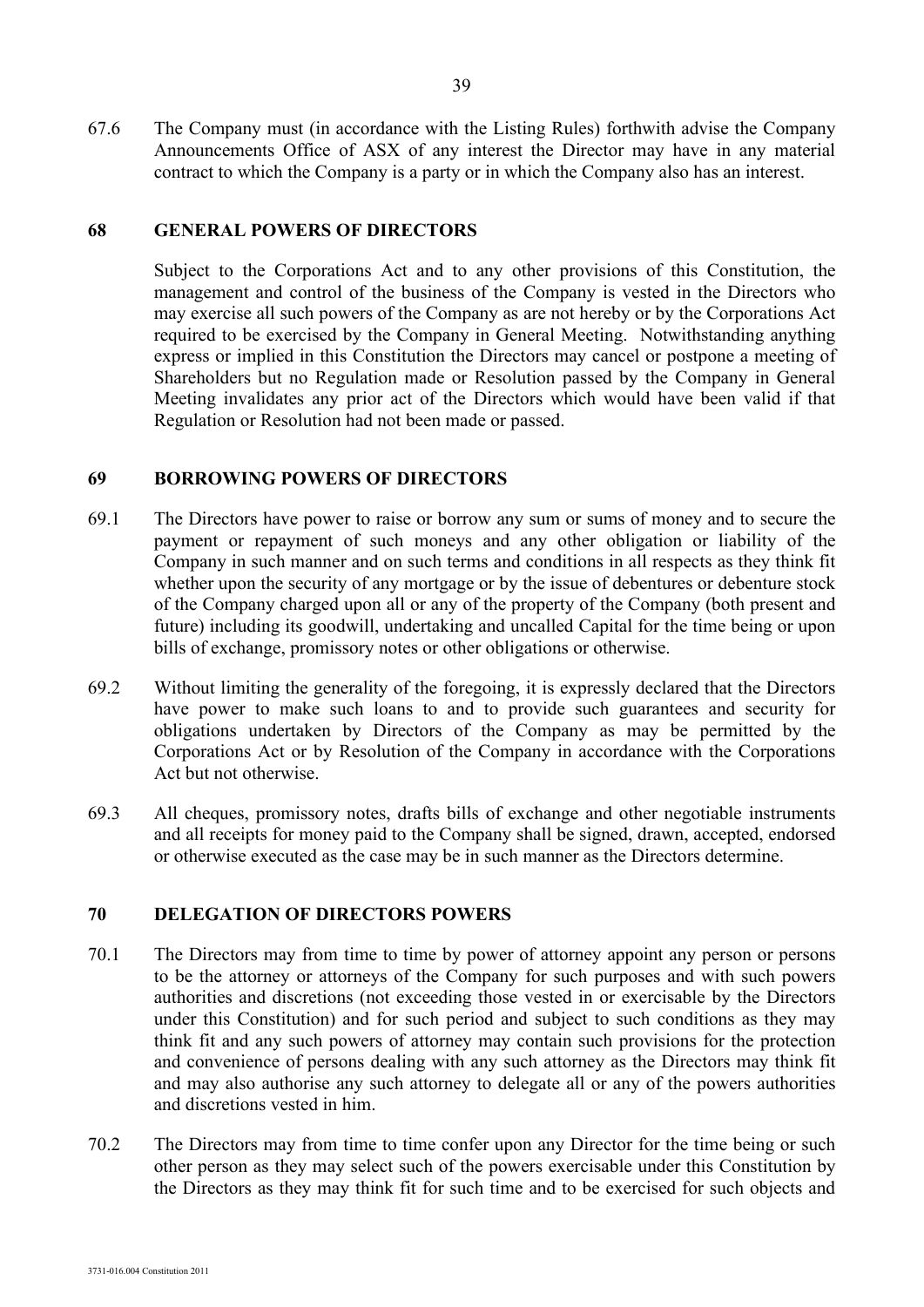purposes and upon such terms and conditions and with such restrictions as they think expedient; and they may confer restrictions as they think expedient; and they may confer such powers either collaterally with or to the exclusion of and in substitution for all or any of the powers of the Directors in that behalf; and may from time to time revoke withdraw alter or vary all or any of such powers.

## **71 DELEGATION OF POWERS TO COMMITTEES**

- 71.1 The Board may by Resolution or by power of attorney or writing under Seal, delegate any of its powers to committees consisting of such Directors or Members or persons as the Directors think fit to act either in Australia or elsewhere. Any committee so formed or person or persons so appointed shall, in the exercise of the power so delegated, conform to any regulations that may from time to time be imposed by the Directors.
- 71.2 The meetings and proceedings of any committee are governed by the provisions in this Constitution regulating the meetings and proceedings of the Directors so far as the same are applicable.

## **72 VALIDATION OF IRREGULAR ACTS**

Notwithstanding anything contained in this Constitution if it be found that some formality required by this Constitution to be done (other than a matter required to be done to comply with the Listing Rules) has been inadvertently omitted or has not been carried out such omission does not invalidate any Resolution act matter or thing which but for such omission would have been valid unless it is proved to the satisfaction of the Directors or a majority of them that such omission has directly prejudiced any Member financially. The decision of the Directors is conclusive, final and binding on all Members.

## **73 SECRETARY**

- 73.1 One or more Secretaries of the Company shall, in accordance with the Corporations Act be appointed by the Directors on such terms and conditions, as to remuneration and otherwise as the Directors think fit.
- 73.2 The Directors may, at any time, appoint a person as an acting Secretary or as a temporary substitute for the Secretary. The person so appointed shall, for the purpose of this Constitution, be deemed to be the Secretary.
- 73.3 A Secretary's appointment may be terminated at any time by the Directors.
- 73.4 Anything required or authorised to be done by or in relation to the Secretary, may, if the office is vacant or for any other reason the Secretary is not capable of acting:
	- (a) be done by or in relation to any assistant or deputy Secretary; or
	- (b) if there is no assistant or deputy Secretary capable of acting, by or in relation to any officer of the Company authorised generally or specially in that behalf by the Directors.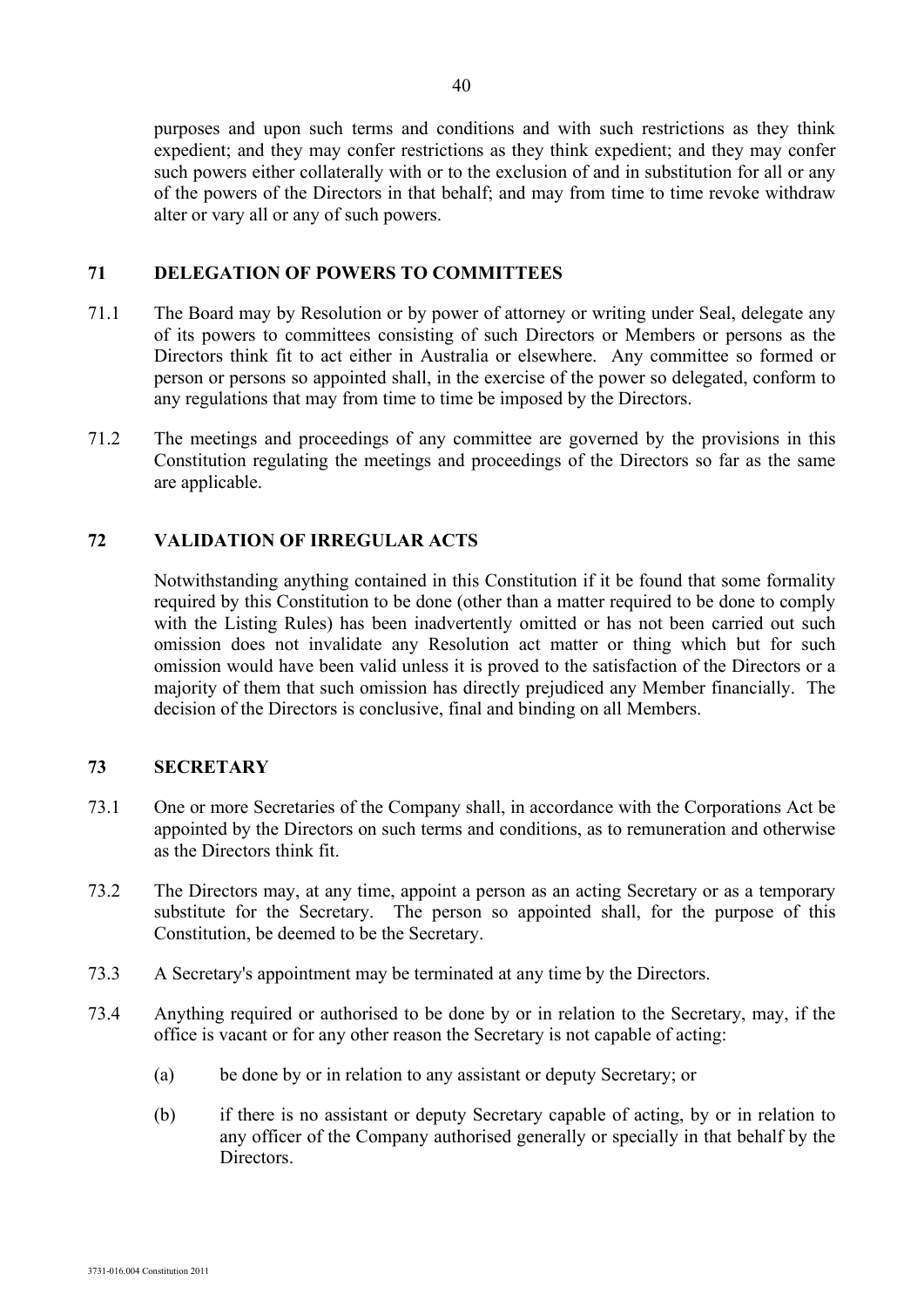- 73.5 A provision requiring or authorising a thing to be done by or in relation to a Director and the Secretary shall not be satisfied by its being done by or in relation to the same person acting both as a Director and as, or in place of, the Secretary.
- 73.6 The Secretary shall unless otherwise determined by the Directors be the Public Officer of the Company and shall in that capacity and on behalf of the Company supply all returns and do all acts and things which by any transaction statute or regulation for the time being in force may be required by the Company or the Public Officer thereof.

#### **74 MINUTES**

- 74.1 The Directors shall cause minutes to be duly entered in books provided for the purpose of recording:
	- (a) all appointments of Directors and Secretaries;
	- (b) the names of the Directors present at each Meeting of the Directors and Committees;
	- (c) all orders Resolutions and proceedings of General Meetings and of Meeting of the Directors and committees; and
	- (d) such matters as are required by the Corporations Act to be contained therein.
- 74.2 Any minutes referred to in **Regulation 74.1**, if purporting to be signed by any person purporting to be the Chairperson of such Meeting or to be the Chairperson of the next succeeding Meeting, may be received in evidence without any further proof as sufficient evidence that:
	- (a) the matters and things recorded by or appearing in such minutes actually took place or happened as recorded or appearing; and
	- (b) of the regularity thereof in all respects; and
	- (c) that the same took place at a Meeting duly convened and held.

## **75 AFFIXATION OF COMMON SEAL**

- 75.1 If the Company has a common seal, the Company may execute a document if that seal is fixed to the document and the fixing of that seal is witnessed by one Director and either another Director, a Secretary or another person appointed by the Board for that purpose.
- 75.2 The Company may execute a document without a common seal if the document is signed by one Director and either another Director, a Secretary or another person appointed by the Board for that purpose.
- 75.3 The Directors shall provide for the safe custody of the Seal.
- 75.4 The signature of any Director, Secretary or other person as aforesaid and the Share Seal may be affixed by some mechanical means to certificates which have first been approved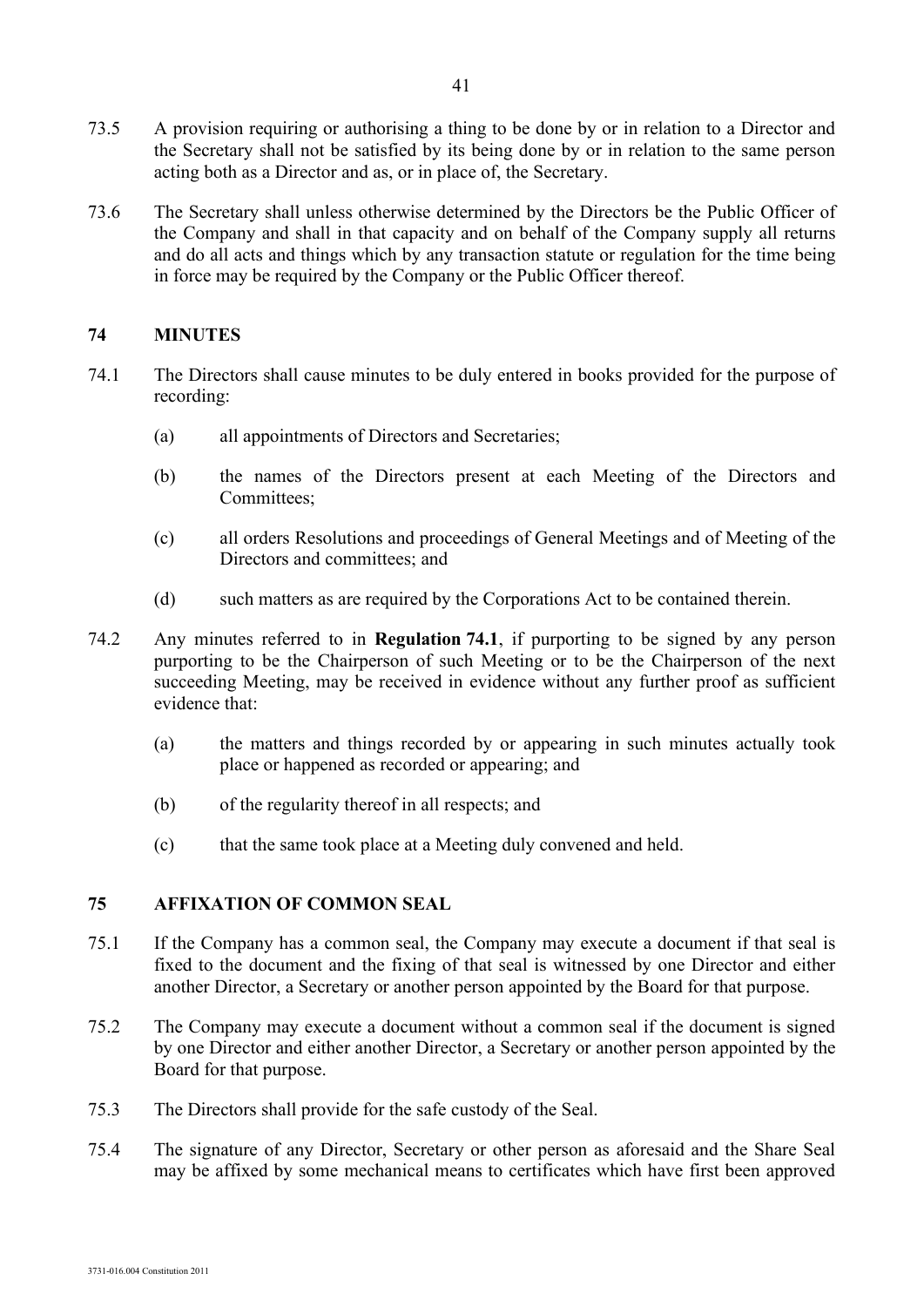for sealing by the Transfer Auditor or other person appointed for that purpose by the Company and bear evidence of such approval.

#### **76 DUPLICATE SEAL**

- 76.1 The Company may adopt a duplicate Seal to be known as the Share Seal which is a facsimile of the Seal with the addition on its face of the words "Share Seal" or "Certificate Seal". Any certificate may be issued under such a duplicate Seal and if so issued is deemed to be sealed with the Seal of the Company.
- 76.2 For the purposes of the **Regulations 75.2** and **76.1**, "certificate" means a certificate in respect of Shares, debentures, certificates of debentures or any certificate or other document evidencing any options or rights to take up Shares or other interests in the Company.

#### **77 DIVIDENDS**

- 77.1 Subject to the Applicable Law, this Constitution and the rights or restrictions attached to a class of Shares, the Board may determine that a Dividend is payable on Shares. The Board may fix the amount of the Dividend, the time for determining entitlements to the Dividend, the time for payment of the Dividend and the method of payment of the Dividend.
- 77.2 Subject to the Listing Rules and the rights or restrictions attached to a class of Shares, the Board may determine that Dividends be paid on Shares of one class but not another class, and at different rates for different classes of Shares.
- 77.3 The Company is not required to pay any interest on a Dividend.

#### **78 ENTITLEMENT TO DIVIDENDS**

- 78.1 Subject to the Applicable Law, a Dividend in respect of a Share must be paid to the person whose name is entered in the Register as the holder of that Share as at the time the Board has fixed for that purpose, or if no such time is fixed, on the date on which the Dividend is paid.
- 78.2 Subject to the rights of persons (if any) entitled to Shares with special rights as to Dividends, all Dividends shall be paid to Members according to the amounts paid (not credited) on the Shares as a proportion of the total amount paid and payable (excluding amounts credited) on the Shares. However, no amount paid or credited as paid on a Share in advance of calls is treated for the purpose of this Regulation as paid on the Share. In relation to partly paid Shares, all Dividends shall be apportioned and paid proportionately to the amounts paid (not credited) on the Shares during any portion or portions of the period in respect of which the Dividend is paid but if any Share is issued on terms providing that it ranks for Dividend as from a particular date that Share ranks for Dividend accordingly.
- 78.3 Notwithstanding **Regulation 78.1** the Directors may retain the Dividends payable on Shares: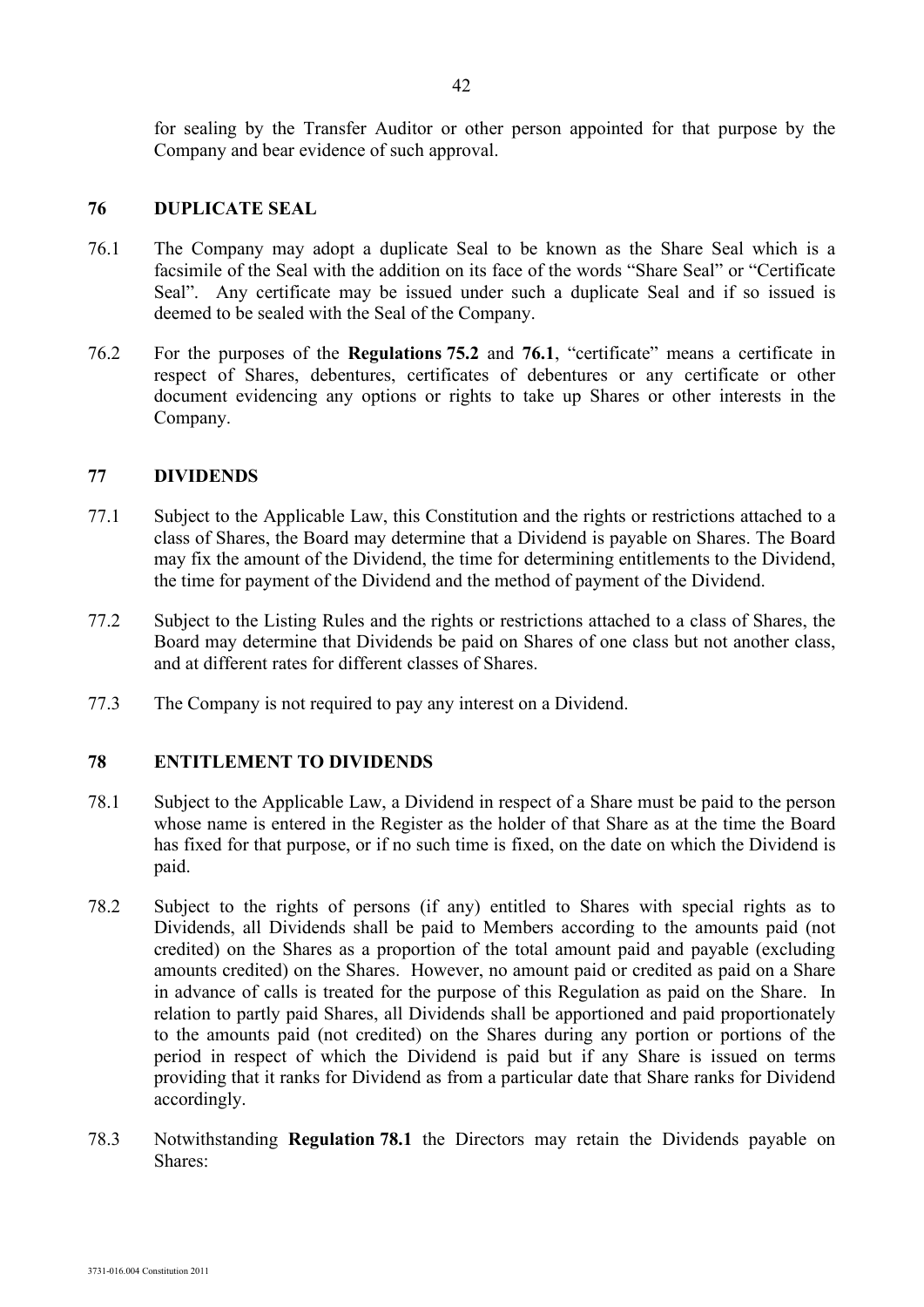- (a) in respect of which any person is under **Regulation 25** entitled to become a Member or which any person is under that Regulation entitled to transfer until such person becomes a Member in respect of such Shares or duly transfer such Shares; or
- (b) in respect of which there are any unpaid calls.

## **79 PAYMENT OF DIVIDENDS**

- 79.1 Any Dividend interest or other money payable in cash in respect of Shares may be paid by such method as determined by the Directors from time to time including by cheque sent through the post directed to the registered address of the Holder or in the case of joint Holders to the registered address of that one of the joint Holders who is first named on the Register or to such person and to such address as the Holder or joint Holders may in writing direct. Every such cheque shall be made payable to the person to whom it is sent and may be made payable to bearer. Anyone of 2 or more joint Holders may give effectual receipts for any Dividends or other money payable in respect of the Shares held by them as joint Holders.
- 79.2 The Directors, when determining that a Dividend is payable, may make a call on the Members of such amount as they may fix but so that the call on each Member does not exceed the Dividend payable to him and so that the call be made payable at the same time as the Dividend and the Dividend may if so arranged between the Company and the Member be set off against the call.
- 79.3 The Directors may deduct from any Dividend payable to any Member all sums of money (if any) presently payable by him to the Company on account of calls or otherwise in relation to the Shares of the Company.

#### **80 DISTRIBUTION OF DIVIDEND IN KIND**

The Directors when determining that a Dividend is payable may direct payment of such Dividend wholly or partly by the distribution of specific assets and in particular of paid up Shares, debentures or debenture stock of the Company or any other company or in any one or more of such ways and where any difficulty arises in regard to such distribution the Directors may settle the same as they think expedient and fix the value for distribution of such specific assets or any part thereof and may determine that cash payments be made to any Members upon the footing of the value so fixed in order to adjust the rights of all parties and may vest any such specific assets in trustees as may seem expedient to the Directors.

#### **81 SHAREHOLDERS OPTION TO RECEIVE SHARES RATHER THAN DIVIDEND**

The Directors may from time to time grant to Members or any class of Members or to the Holders of any convertible notes, debentures or unsecured notes of the Company the right upon such terms and conditions as the Directors may determine to elect to receive shares in lieu of Dividends or to re-invest all or part of the Dividends, interest or any other moneys (as the case may be) paid by the Company in respect of any such holdings in subscribing for Shares of the same class in the Capital or in subscribing for convertible notes,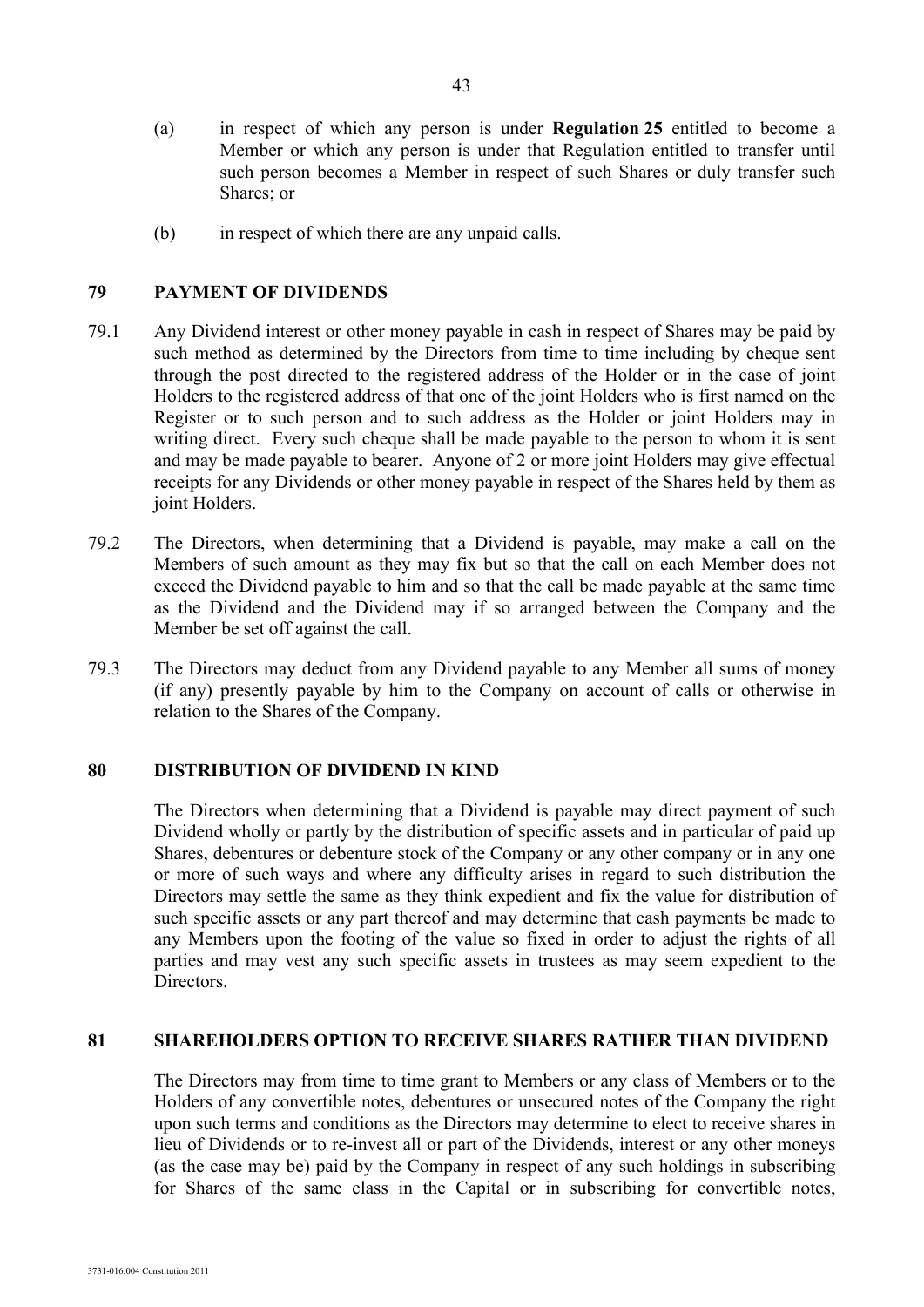debentures, unsecured notes or any other securities issued or to be issued by the Company and for any such purposes may implement and maintain on such terms and conditions as they may determine from time to time any scheme or plan for such issue of shares or reinvestment.

## **82 UNCLAIMED DIVIDENDS**

Subject to the provisions of the Unclaimed Moneys Act 1990 (WA), the Corporations Act and any other relevant legislation, all Dividends unclaimed for one year after having become payable may be invested or otherwise made use of by the Directors for the benefit of the Company until claimed.

## **83 RESERVES**

The Directors may before determining that any Dividend is payable set aside out of the profits of the Company such sums as they think proper as reserves which shall at the discretion of the Directors be applicable for any purpose to which the profits of the Company may be properly applied and pending any such application may at the like discretion either be employed in the business of the Company or be invested in such investments (other than Shares in the Company) as the Directors may from time to time think fit. The Directors may also without placing the same to reserve carry forward any profits which they may think prudent not to divide.

## **84 CAPITALISATION OF PROFITS**

- 84.1 The Directors may resolve that it is desirable to capitalise any sum, being the whole or a part of the amount for the time being standing to the credit of any reserve account or the profit and loss account or otherwise available for distribution to Members, and that that sum be applied for the benefit of Members in the proportions to which those Members would have been entitled in a distribution of that sum by way of Dividend, subject to the rights of persons (if any) entitled to shares with special rights as to dividends, and such distribution or payment shall be accepted by such Members in full satisfaction of their interests in the said capitalised sum.
- 84.2 The Directors shall do all things necessary to give effect to the Resolution to capitalise any sum and in particular to the extent necessary to adjust the rights of the Members among themselves, may:
	- (a) issue fractional certificates or make cash payments in cases where Shares or debentures become issuable in fractions;
	- (b) fix the value for distribution of any specific assets or any part in fractions;
	- (c) fix the value for distribution of any specific assets or any part thereof;
	- (d) determine that cash payments may be made to any Members upon the footing of the value so fixed or that fractions of less value than 50 cents may be disregarded in order to adjust rights of all parties;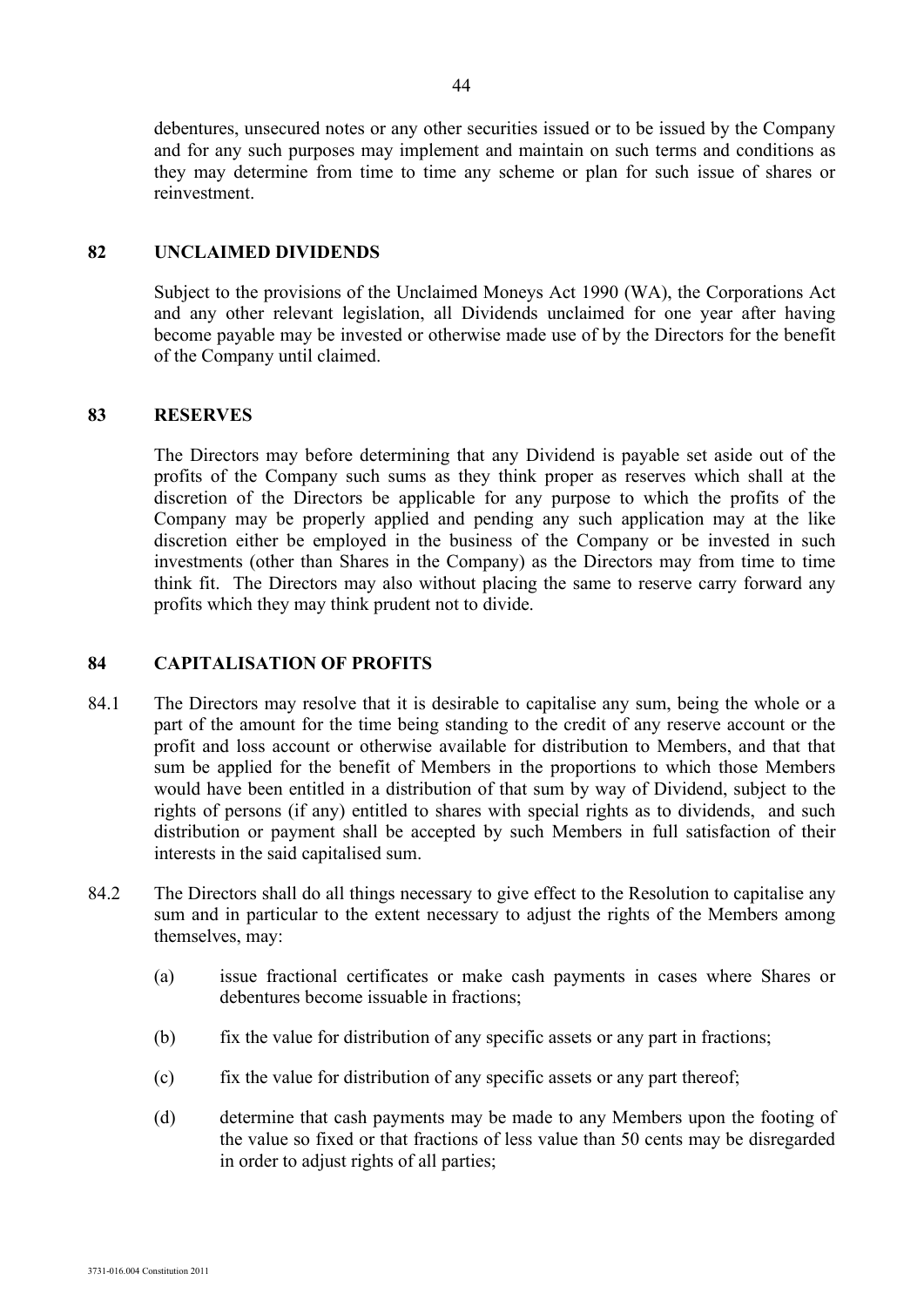- (e) vest any such cash or specific assets in trustees upon trusts for the persons entitled to the Dividend or capitalised fund; and
- (f) authorise any person to make, on behalf of the Members entitled to any further Shares or debentures upon the capitalisation, an agreement with the Company providing for the issue to them, credited as fully paid up, of any such further Shares or debentures or for the payment by the Company on their behalf of the amounts remaining unpaid on their existing Shares by the application of their respective proportions of the sum resolved to be capitalised, and any agreement made under such an authority is effective and binding on all the Members concerned.

#### **85 INSPECTION OF RECORDS**

- 85.1 The Directors may determine whether and to what extent and at what times and places and under what conditions the accounting records and other documents and records of the Company or any of them are open to the inspection of the Members not being Directors and no Member other than a Director has any right of inspecting any account or book or document of the Company except as provided by law or authorised by the Directors or by the Company in General Meeting.
- 85.2 No Member is entitled to require or receive any information concerning the Company's business, trading or customers, or any trade secret or secret process of or used by the Company, beyond such information as to the accounts and business of the Company as is by these presents or by the Corporations Act directed to be laid before the Company in General Meeting. No Member is entitled to inspect any books, papers, correspondence, or documents of the Company, except so far as such inspection is expressly authorised by the Corporations Act.

#### **86 NOTICES**

- 86.1 Subject to this Constitution a notice may be served by the Company upon any Member either personally or by sending it by post addressed to such Member at the address entered in the Register or the address or electronic address supplied by him for the giving of notices to him or in any other way allowed under the Corporations Act.
- 86.2 Any notice of meeting and other communications relating to a meeting of Members which Members are entitled to receive must also be given to the Auditor.
- 86.3 It shall not be necessary to give notice of meetings to any person entitled to a Share by transmission unless such person shall have been duly registered as a Member of the Company.
- 86.4 A notice may be given by the Company to the joint Holders of a Share by giving the notice to the joint Holder first named in the register of Members in respect of the Share.
- 86.5 A notice is deemed to be given by the Company and received by the Member:
	- (a) if delivered in person, when delivered to the Member;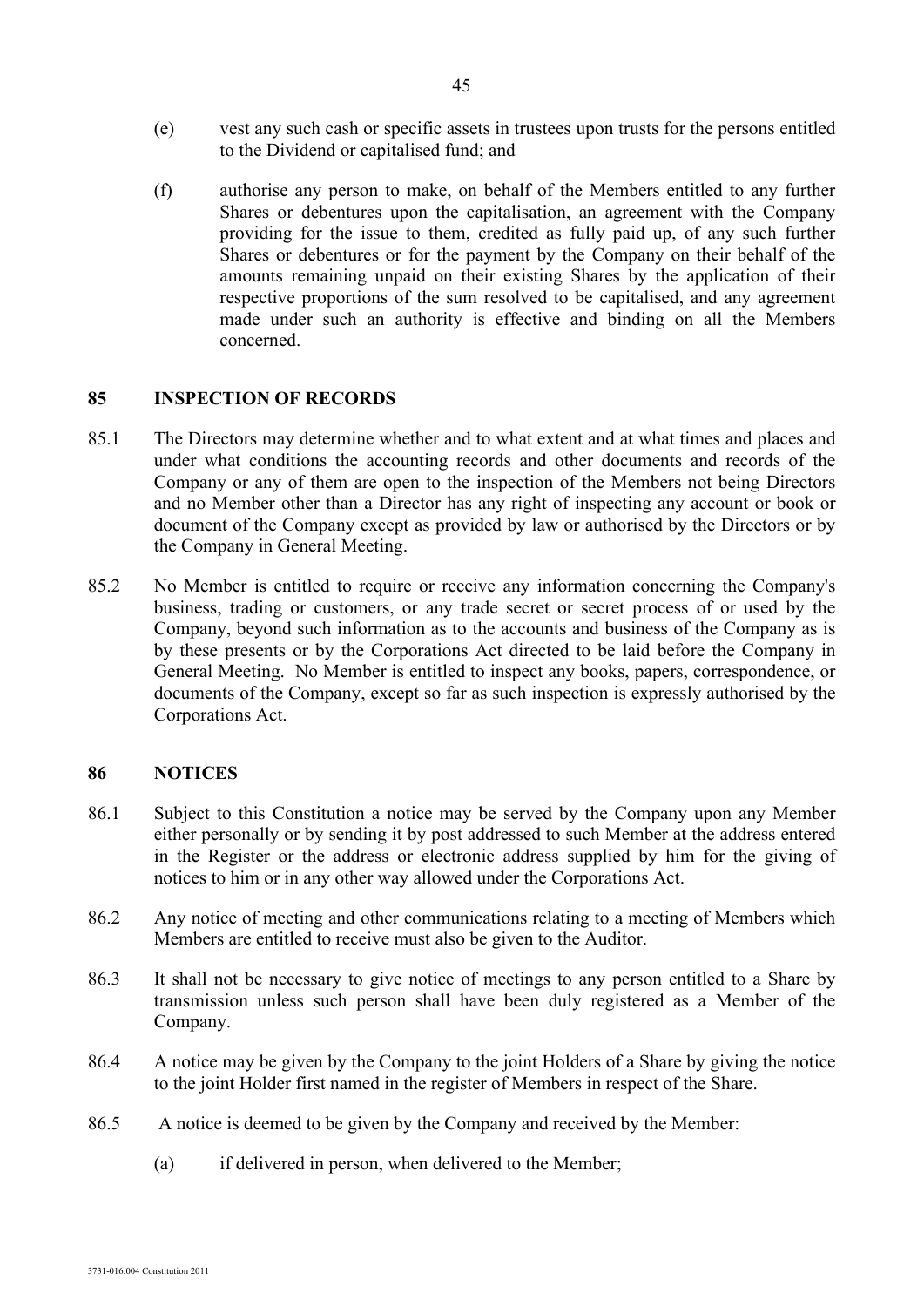- (b) if posted, on the day after the date of posting to the Member, whether delivered or not;
- (c) if sent by facsimile transmission, on the day after the date of its transmission; or
- (d) if sent by email or other electronic means, if a delivery confirmation report is received by the Company stating that the email was delivered or if the Company does not receive any message advising the sent email was undeliverable or had failed,

but if the delivery or receipt is on a day which is not a Business Day or is after 4.00pm (addressee's time), it is deemed to have been received at 9.00am (addressee's time) on the next Business Day.

- 86.6 Where, by virtue of a provision of this Constitution, any document (including a notice) is required to be signed, that requirement may be satisfied in relation to an electronic communication of the document in any manner permitted by law or by any State or Commonwealth law relating to electronic transmissions (including electronic signature) or in any other manner approved by the Board.
- 86.7 Every person who by operation of law, transfer or other means whatsoever becomes entitled to any Share is bound by every notice in respect of such Share which previously to his name and address being entered on the Register has been duly given to the person from whom he derives his title and to every previous Holder thereof.
- 86.8 Subject to the Corporations Act where a specified number of days notice or notice extending over any period is required to be given the day of service is not included but the day upon which such notice will expire is included in such number of days or other period. The accidental omission to give any notice of a meeting to any Member or the non-receipt by any Member of any notice does not invalidate the proceedings at any meeting.
- 86.9 All summonses, notices, processes, orders and judgments in relation to any legal proceedings by the Company or its liquidators against any Member not in Western Australia may be served by registered post and the foregoing provisions as to notices shall apply and such service is considered for all purposes to be personal service.
- 86.10 Every summons, notice, order or other document required to be served upon the Company or upon any officer of the Company may be served by leaving the same at the Office.
- 86.11 The signature to any notice to be given by the Company may be written or printed or stamped.

#### **87 INDEMNITY OF OFFICERS**

- 87.1 Subject to Section 241 of the Corporations Act, a person who is or has been an officer or auditor of the Company shall be indemnified out of the assets of the Company against a liability:
	- (a) to another person (other than the Company or a related body corporate) unless the liability arises out of conduct involving a lack of good faith; and
	- (b) for costs and expenses incurred by the person: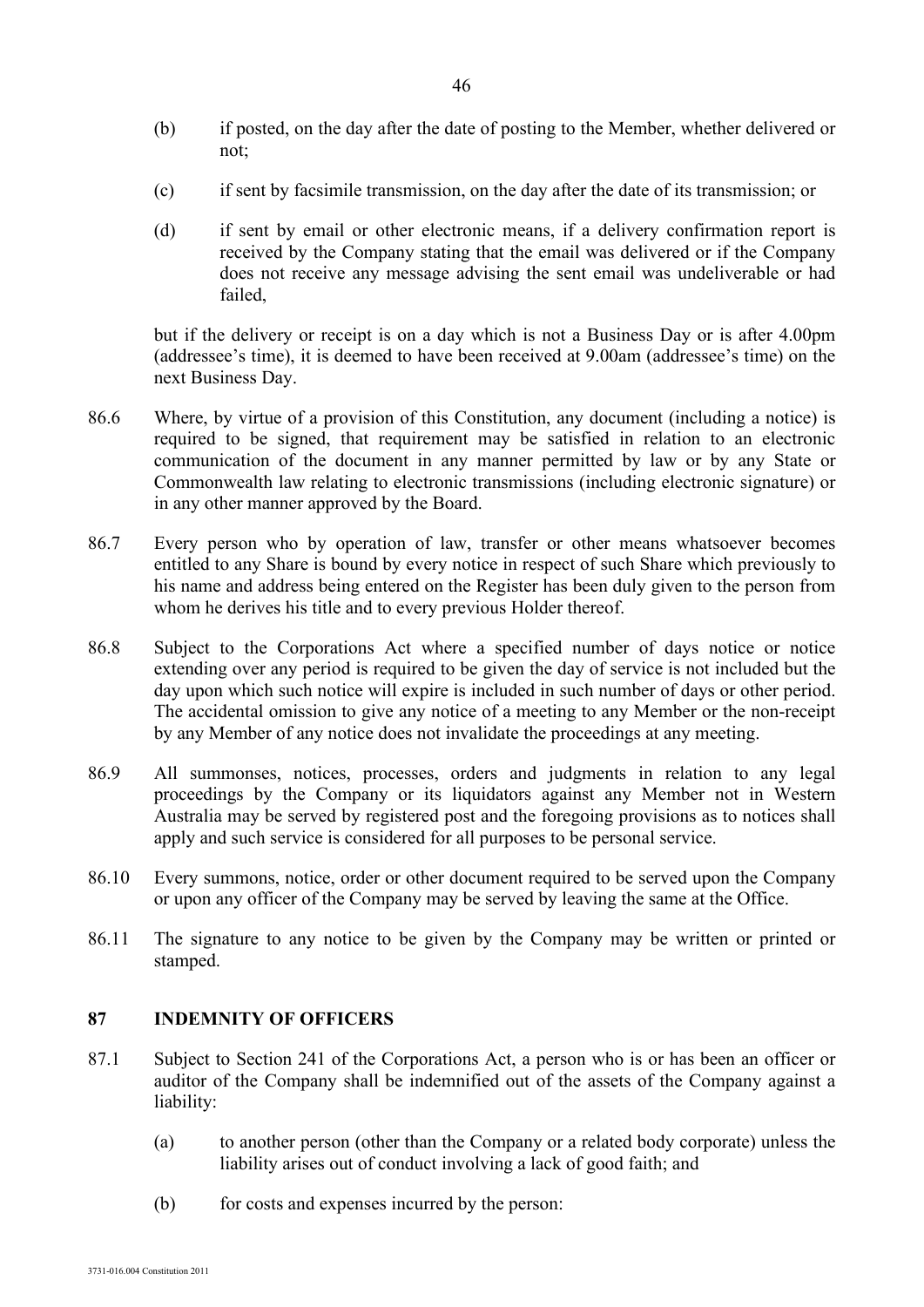- (i) in defending proceedings, whether civil or criminal, in which judgment is given in favour of the person or in which the person is acquitted; or
- (ii) in connection with an application, in relation to such proceedings, in which the Court grants relief to the person under the Corporations Act.
- 87.2 Except to the extent precluded by the Corporations Act and Section 241A in particular, the Company may pay or agree to pay a premium in respect of a contract insuring a person who is or has been an officer or auditor of the Company against a liability:
	- (a) incurred by the person as such an officer or auditor; or
	- (b) for costs and expenses incurred by the person in defending proceedings as such an officer or auditor, whether civil or criminal and whatever their outcome.

#### **88 WINDING UP**

- 88.1 If the Company is wound up the liquidator may with the sanction of a Special Resolution of the Company divide amongst the Members in kind the whole or any part of the assets of the Company (whether they consist of property of the same kind or not) and may for that purpose set such value as he deems fair upon any property to be divided as aforesaid and may determine how the division shall be carried out as between the Members or different classes of Members.
- 88.2 The liquidator may with the like sanction vest the whole or any part of any such assets in trustees upon such trusts for the benefit of the contributories as the liquidator with the like sanction thinks fit but so that no Member is compelled to accept any Shares or other securities whereon there is any liability.
- 88.3 The Company in General Meeting shall not fix the remuneration to be paid to a liquidator pursuant to the Corporations Act unless at least 14 days' notice of the meeting has been given to the Members and such notice has specified the amount of the proposed remuneration of the liquidator.

#### **89 ARBITRATION**

The Company may from time to time agree to refer and may refer to arbitration any existing or future difference question or other matter whatsoever in dispute between itself and any other Company or person and the parties to the arbitration may delegate to the person or persons to whom the reference is made power to settle any term order anything to be done or determine any matter capable of being lawfully determined by the parties to the reference themselves or the Directors or other managing body of any company, party to the reference.

#### **90 ACCOUNTS AND AUDIT**

90.1 The Company must comply with the Corporations Act and the Listing Rules with respect to accounts.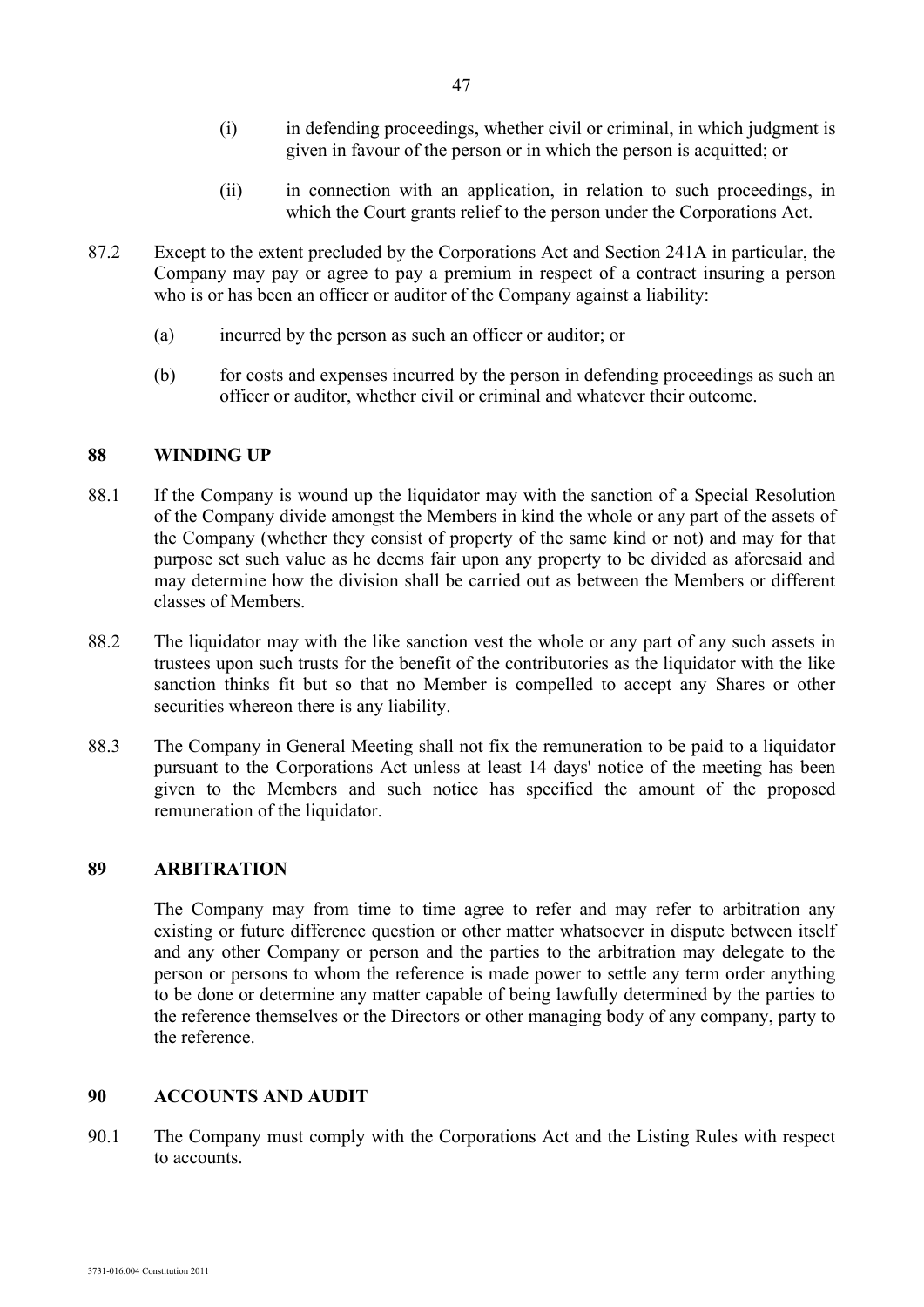90.2 Auditors will be appointed or elected and may be removed and their duties will be regulated in accordance with the Corporations Act.

## **91 ENFORCEMENT**

91.1 Each Member submits to the non-exclusive jurisdiction of the courts of Western Australia, the Federal Court of Australia and the courts competent to determine appeals from those courts with respect to any proceedings that may be brought at any time relating to this Constitution.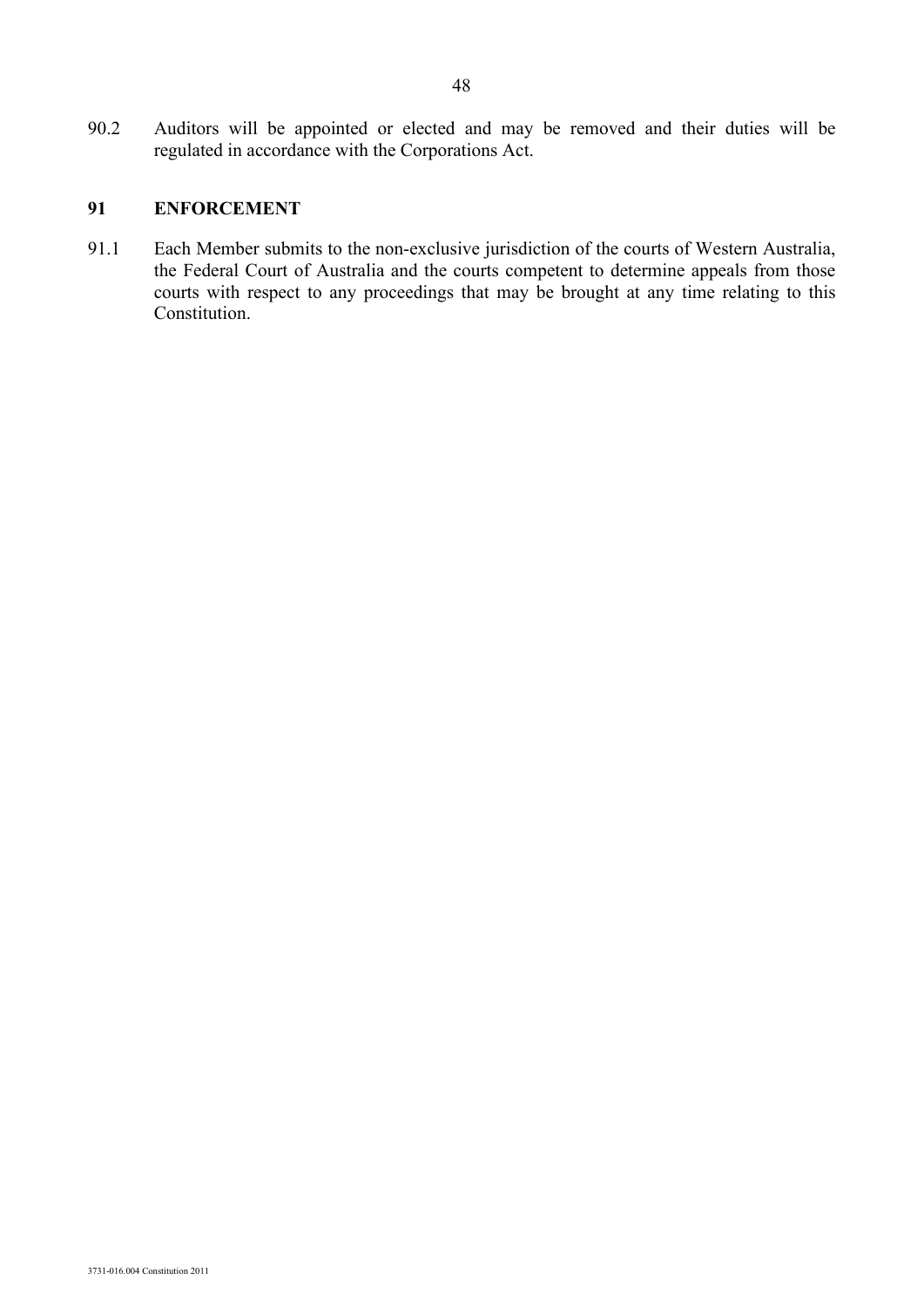## **CONTENTS**

| 1                       |  |
|-------------------------|--|
| $\mathbf{2}$            |  |
| 3                       |  |
| $\overline{\mathbf{4}}$ |  |
| 5                       |  |
| 6                       |  |
| 7                       |  |
| 8                       |  |
| 9                       |  |
| 10                      |  |
| 11                      |  |
| 12                      |  |
| 13                      |  |
| 14                      |  |
| 15                      |  |
| 16                      |  |
| 17                      |  |
| 18                      |  |
| 19                      |  |
| 20                      |  |
| 21                      |  |
| 22                      |  |
| 23                      |  |
| 24                      |  |
| 25                      |  |
| 26                      |  |
| 27                      |  |
| 28                      |  |
| 29                      |  |
| 30                      |  |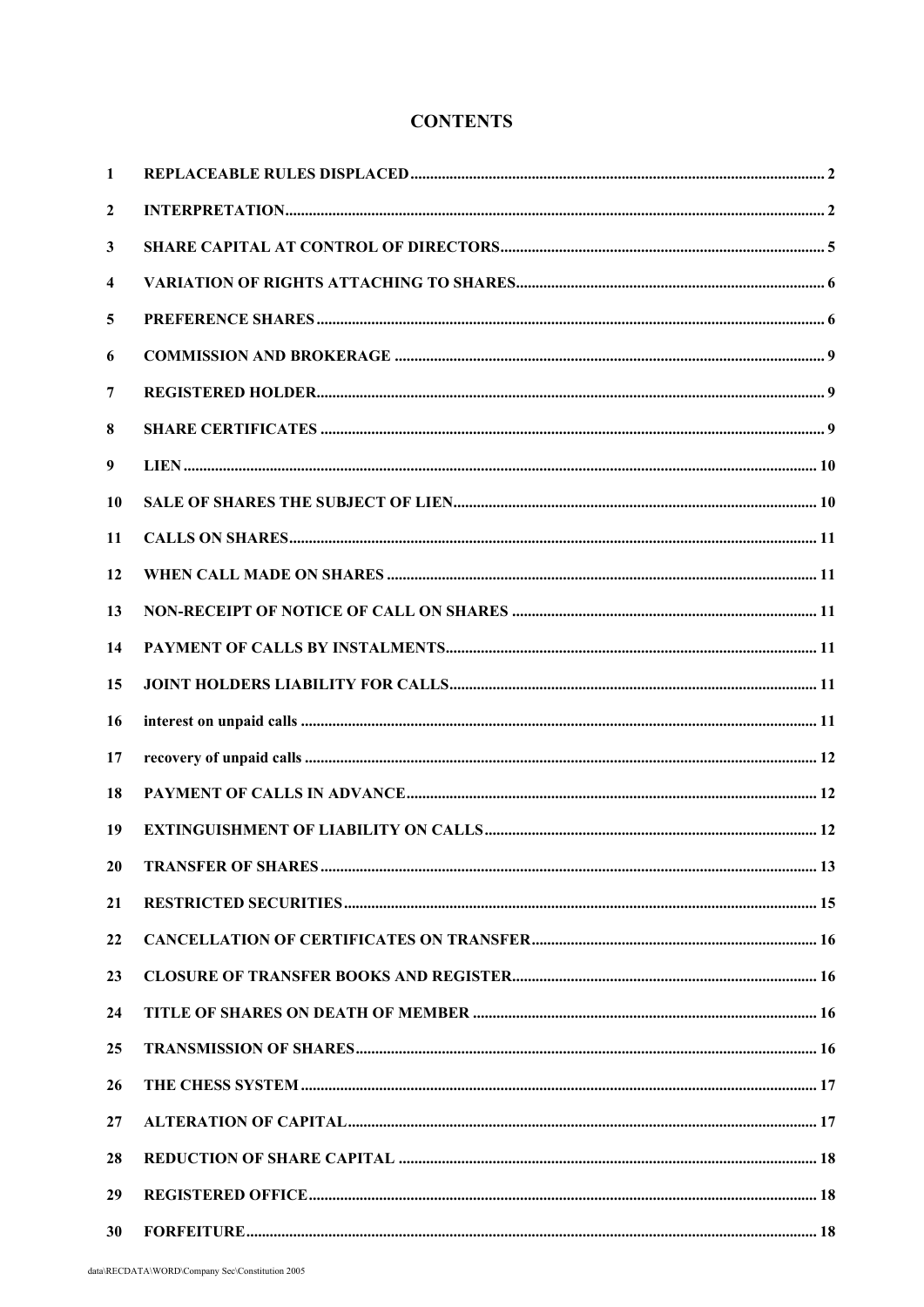## **CONTENTS**

| 31 |                                                                      |  |
|----|----------------------------------------------------------------------|--|
| 32 |                                                                      |  |
| 33 |                                                                      |  |
| 34 |                                                                      |  |
| 35 |                                                                      |  |
| 36 |                                                                      |  |
| 37 |                                                                      |  |
| 38 |                                                                      |  |
| 39 |                                                                      |  |
| 40 |                                                                      |  |
| 41 |                                                                      |  |
| 42 |                                                                      |  |
| 43 |                                                                      |  |
| 44 |                                                                      |  |
| 45 |                                                                      |  |
| 46 |                                                                      |  |
| 47 |                                                                      |  |
| 48 |                                                                      |  |
| 49 |                                                                      |  |
| 50 |                                                                      |  |
| 51 | DIRECTORS' RETIREMENT BY ROTATION AND FILLING OF VACATED OFFICES  31 |  |
| 52 |                                                                      |  |
| 53 |                                                                      |  |
| 54 |                                                                      |  |
| 55 |                                                                      |  |
| 56 |                                                                      |  |
| 57 |                                                                      |  |
| 58 |                                                                      |  |
| 59 |                                                                      |  |
| 60 |                                                                      |  |
| 61 | MEETINGS OF DIRECTORS BY INSTANTANEOUS COMMUNICATION DEVICE 36       |  |
| 62 |                                                                      |  |